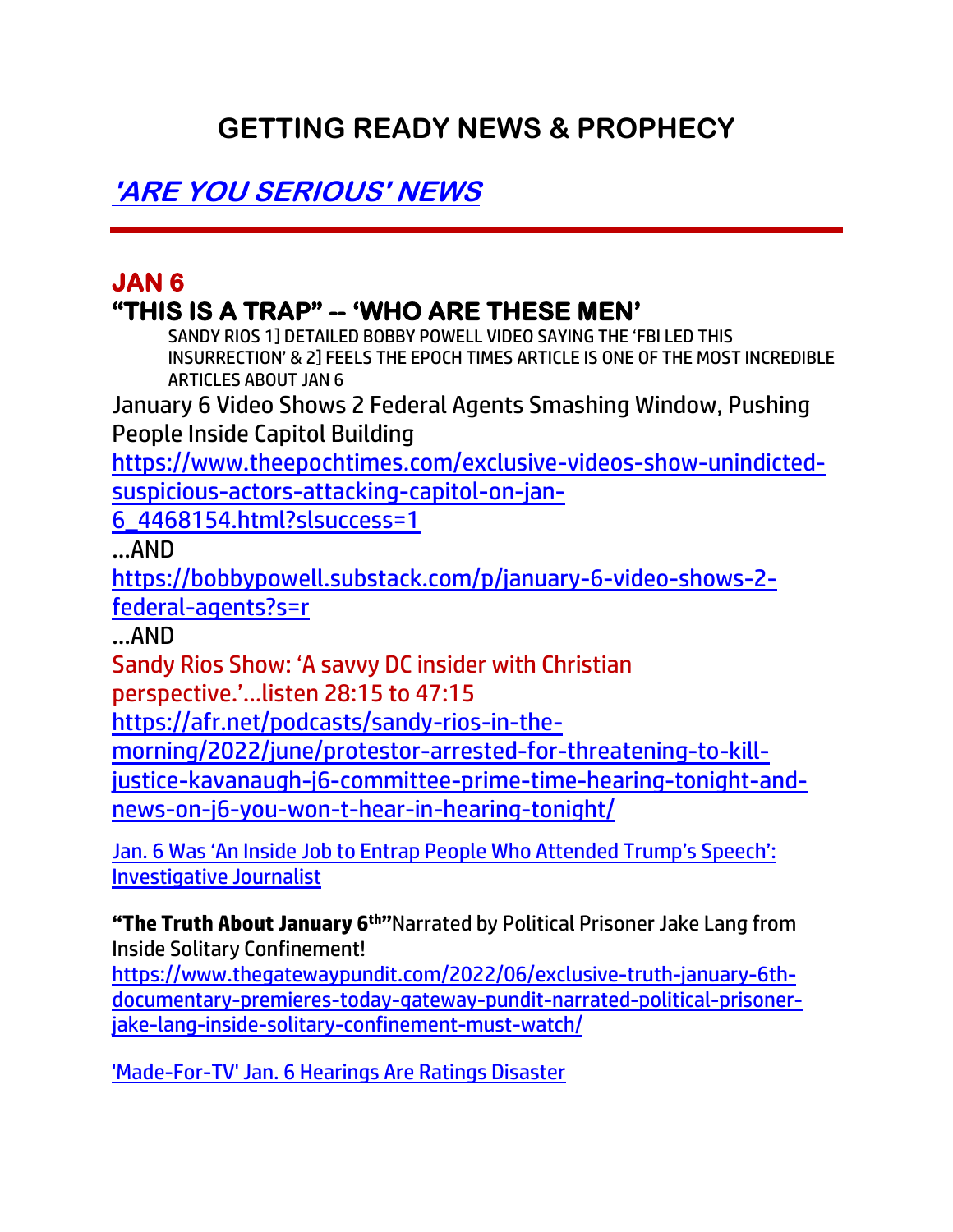[Why Were Ukrainian Nazis in the U.S. Capitol on January 6?](https://www.thegatewaypundit.com/2022/06/ukrainian-nazis-u-s-capitol-january-6/)

[Democrat squirms as CNN host grills him for evidence of explosive claim that](https://link.theblaze.com/click/28039422.1154657/aHR0cHM6Ly93d3cudGhlYmxhemUuY29tL25ld3MvYmFzaC1ncmlsbHMtcmFza2luLWV2aWRlbmNlLWdvcC1sYXdtYWtlcnMtcGFyZG9ucz91dG1fc291cmNlPXRoZWJsYXplLWJyZWFraW5nJnV0bV9tZWRpdW09ZW1haWwmdXRtX2NhbXBhaWduPTIwMjIwNjEzVHJlbmRpbmctQ05OSmFuNiZ1dG1fdGVybT1BQ1RJVkUgTElTVCAtIFRoZUJsYXplIEJyZWFraW5nIE5ld3M/61f82015384ca325d2cdab60C3cfe4637)  [GOP lawmakers sought pardons after January 6](https://link.theblaze.com/click/28039422.1154657/aHR0cHM6Ly93d3cudGhlYmxhemUuY29tL25ld3MvYmFzaC1ncmlsbHMtcmFza2luLWV2aWRlbmNlLWdvcC1sYXdtYWtlcnMtcGFyZG9ucz91dG1fc291cmNlPXRoZWJsYXplLWJyZWFraW5nJnV0bV9tZWRpdW09ZW1haWwmdXRtX2NhbXBhaWduPTIwMjIwNjEzVHJlbmRpbmctQ05OSmFuNiZ1dG1fdGVybT1BQ1RJVkUgTElTVCAtIFRoZUJsYXplIEJyZWFraW5nIE5ld3M/61f82015384ca325d2cdab60C3cfe4637)

» [This is Treason. Time to Admit Our Nation is Being Run by Domestic Terrorists](https://trk.cp20.com/click/gak4-3nfxh3-8bp5wq-f4obzxf4/)

"Our Country Is In A Nosedive" - [Trump Issues 12-Page Rebuttal Of "Sham" Jan6](https://www.zerohedge.com/political/our-country-nosedive-trump-issues-12-page-rebuttal-sham-jan6-committee-investigation)  [Committee Investigation](https://www.zerohedge.com/political/our-country-nosedive-trump-issues-12-page-rebuttal-sham-jan6-committee-investigation)

[» Chris Stirewalt, Bill Stepien to Testify at January 6th Committee Hearing](https://trk.cp20.com/click/gak4-3ng44v-8bp8ll-f4obzxf9/)  **[Monday](https://trk.cp20.com/click/gak4-3ng44v-8bp8ll-f4obzxf9/)** 

#### **--COVID / MONKEYPOX / OTHER COVID**

[Bombshell: Pfizer's own documents admit that mRNA covid vaccines will result in](https://ce-publicdy.naturalnews.com/ct.asp?id=8AFFA5E6F9FDDF24D804131BD6C4449B4A197E7495273208835A3E379C370532A30E1EC89934D018BEAFBB8A8C0C4494&ct=4aeUs2EAAABCWmgzMUFZJlNZR%2f4%2fRgAAFxmAAAPRMC%2fn35AgAEiKek0PUzJqND01PUGNk9UZtRGjQZNJ6EzCG548izWNAGS5VKKFhb3N3kG3PxuMNRFRfcTpuoRWofuC%2fZICMU5lVRAWeFxpVNSSzO9n%2bLuSKcKEgj%2fx%2bjA%3d)  [mass depopulation](https://ce-publicdy.naturalnews.com/ct.asp?id=8AFFA5E6F9FDDF24D804131BD6C4449B4A197E7495273208835A3E379C370532A30E1EC89934D018BEAFBB8A8C0C4494&ct=4aeUs2EAAABCWmgzMUFZJlNZR%2f4%2fRgAAFxmAAAPRMC%2fn35AgAEiKek0PUzJqND01PUGNk9UZtRGjQZNJ6EzCG548izWNAGS5VKKFhb3N3kG3PxuMNRFRfcTpuoRWofuC%2fZICMU5lVRAWeFxpVNSSzO9n%2bLuSKcKEgj%2fx%2bjA%3d)

[BREAKING: THE PENTAGON ADMITS TO 46 BIOLABS IN UKRAINE!](https://welovetrump.com/2022/06/10/breaking-the-pentagon-admits-to-46-biolabs-in-ukraine/)

[President of Spanish pharma giant charged for faking his own COVID jab](https://www.lifesitenews.com/news/president-of-spanish-pharma-giant-charged-for-faking-his-own-covid-jab-certificate/)  [certificate](https://www.lifesitenews.com/news/president-of-spanish-pharma-giant-charged-for-faking-his-own-covid-jab-certificate/)

GETTING READY INFORMED YOU – OFFICIAL STUDY STATISTICS CONFIRM [Research links covid-19 vaccines to increase in athlete deaths](https://ce-publicdy.naturalnews.com/ct.asp?id=5AFA1648D4717960B1B547AE16417747C05E95CBDDD62850E1D02B57947606BC1FB86F880458FFF8BC2808517C6A4600&ct=4aeUs1wAAABCWmgzMUFZJlNZdHy17wAAGRmAAAPRMC7v3YAgAEiIT0mmyNR6mmanoRT9ETT0JhMBBnimoWBke%2bbnYIySBORUj4qi088VdWPrX8uRAxR%2fqO3ZulmTwakBWqjiaSwQmw8M4O7GPxdyRThQkHR8te8%3d)

SAD RESULTS - [Study: COVID vaccination causes vaccine-associated enhanced](https://www.naturalnews.com/2022-06-13-covid-vaccination-causes-vaed-in-children.html)  [disease in children](https://www.naturalnews.com/2022-06-13-covid-vaccination-causes-vaed-in-children.html)

[Breaking: 58 babies who received mRNA COVID-19 vaccines suffered life ...](https://rtmag.co.il/english/breaking-58-babies-who-received-mrna-covid-19-vaccines-suffered-life-threatening-adverse-events) threatening adverse events

[Sudden vaccines deaths are now so common they've assigned a syndrome name](https://ce-publicdy.naturalnews.com/ct.asp?id=4CB5081FAA269FFAAD200063AF710D3F3FA5206E26D3CF2C03ECA69E461EFD001A992E4FB77F979D89F591B52C002FE9&ct=4aeUs5sAAABCWmgzMUFZJlNZGdLRkQAAKRmAAAPRMC%2fn36AgAIoNU8miNqbSnin6o9GgSqfqRhBk9RoaAkVx%2fZ8whkttJWzzCcSvm%2fywI8bbpozUlKoZ3RNDjgkRMqFU8ehWVZQ7pdPxmjprZkYrDZyh8NNkpSoJdXZqjAxY%2fGYpdmA9%2bJSiU%2bSQLH7TmZZ3EPRdyRThQkBnS0ZE)  [for it: Sudden Adult Death Syndrome \(SADS\)](https://ce-publicdy.naturalnews.com/ct.asp?id=4CB5081FAA269FFAAD200063AF710D3F3FA5206E26D3CF2C03ECA69E461EFD001A992E4FB77F979D89F591B52C002FE9&ct=4aeUs5sAAABCWmgzMUFZJlNZGdLRkQAAKRmAAAPRMC%2fn36AgAIoNU8miNqbSnin6o9GgSqfqRhBk9RoaAkVx%2fZ8whkttJWzzCcSvm%2fywI8bbpozUlKoZ3RNDjgkRMqFU8ehWVZQ7pdPxmjprZkYrDZyh8NNkpSoJdXZqjAxY%2fGYpdmA9%2bJSiU%2bSQLH7TmZZ3EPRdyRThQkBnS0ZE)

[EXCLUSIVE: Shocking microscopy photos of "blood clots"](https://www.naturalnews.com/2022-06-12-blood-clots-microscopy-suddenly-died.html) [in post-vaccine "sudden death" victims reveals SHOCKING truth:](https://www.naturalnews.com/2022-06-12-blood-clots-microscopy-suddenly-died.html) They aren't ["blood" clots... they're complex protein structures](https://www.naturalnews.com/2022-06-12-blood-clots-microscopy-suddenly-died.html)

…AND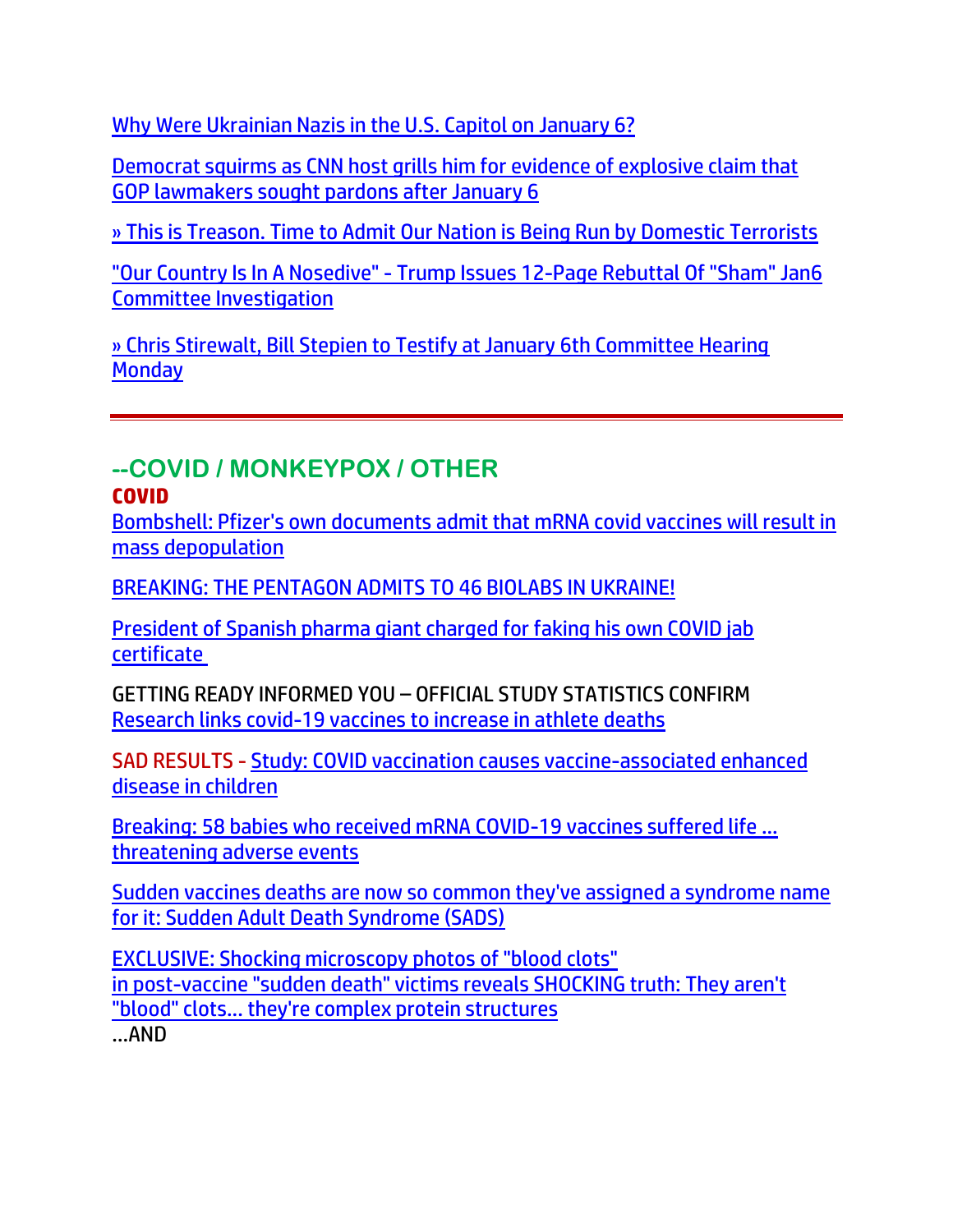[EXCLUSIVE: Shocking microscopy photos of blood clots extracted from those who](https://www.naturalnews.com/2022-06-12-blood-clots-microscopy-suddenly-died.html)  "suddenly died" – [crystalline structures, nanowires, chalky particles and fibrous](https://www.naturalnews.com/2022-06-12-blood-clots-microscopy-suddenly-died.html)  **[structures](https://www.naturalnews.com/2022-06-12-blood-clots-microscopy-suddenly-died.html)** 

[Excess Deaths rising 5 months after Winter Booster Campaign proves theory](https://expose-news.com/2022/06/11/excess-deaths-proves-covid-vaccines-take-5-months/)  [COVID Vaccines take 5 months to kill recipients](https://expose-news.com/2022/06/11/excess-deaths-proves-covid-vaccines-take-5-months/)

[Major study: U.S. COVID lockdowns caused shocking number to die](https://www.wnd.com/2022/06/major-study-u-s-covid-lockdowns-caused-least-170000-die/)

SHOCKING – [At least 77K Dead & 7.3 Million injured due to COVID Vaccination](https://expose-news.com/2022/06/11/77k-dead-7million-injured-covid-vaccine-us-uk-eu/)  [across USA, Europe, UK & Australia](https://expose-news.com/2022/06/11/77k-dead-7million-injured-covid-vaccine-us-uk-eu/)

[Pathologist: COVID-19 shots cause 3-foot-long blood clots!](https://www.wnd.com/2022/06/pathologist-covid-19-shots-causing-foot-long-blood-clots/)

[Healthy young people now dying en masse across Australia, and the corporate](https://www.naturalnews.com/2022-06-12-healthy-young-people-now-dying-en-masse-across-australia.html)  [media still won't dare mention vaccines](https://www.naturalnews.com/2022-06-12-healthy-young-people-now-dying-en-masse-across-australia.html)

Tainted Breast Milk: Vaccinated Mothers Are Lactating a Petroleum Product Straight to the Baby.

#### **Dr. Naomi Wolf**

"They [the NIH] found polyethylene glycol in trace amounts in vaccinated women's breast milk. They decided it was negligible. How much of a petroleum product is negligible when you're a tiny newborn with no immunities, and this is your only food? And the study acknowledged that the vaccinated mothers' babies are having agitation and sleeplessness and gastrointestinal issues."

#### …AND

Is It Any Coincidence? 57% of All Pre-Birth Baby Deaths in VAERS Occurred Over the Past Two Years.

#### **Dr. Naomi Wolf**

Between 1998 and May of this year, the total number of pregnant women who were vaccinated for all diseases and then lost their babies was 6695. In just the past couple of years, 3816 babies died after their mothers received a COVID-19 vaccination, meaning 57% of all the vaccinations that resulted in a baby or fetus dying over the past 24 years took place when pregnant women started receiving COVID-19 vaccines. Out of these 3816 deaths, 1559 babies died within the first ten days, and 2257 died from day 10 on. Of the pregnant women who had spontaneous abortions or their babies died of other fetal disorders, 20% lost their babies on the day of vaccination, and 21% lost their babies in the following 9 days. "Could it be a coincidence that a COVID-19 vaccinated woman loses her baby and 41% of the time the baby dies within 10 days of the mother's vaccination?"

<https://t.me/disclosurehub/5411>

…AND

[\(WATCH\) Dr. Naomi Wolf Announces Her Team of Lawyers Are Going After Pfizer:](https://welovetrump.com/2022/06/11/watch-dr-naomi-wolf-announces-her-team-of-lawyers-are-going-after-pfizer-fraud-racketeering-battery-more/)  [Fraud, Racketeering, Battery & More](https://welovetrump.com/2022/06/11/watch-dr-naomi-wolf-announces-her-team-of-lawyers-are-going-after-pfizer-fraud-racketeering-battery-more/)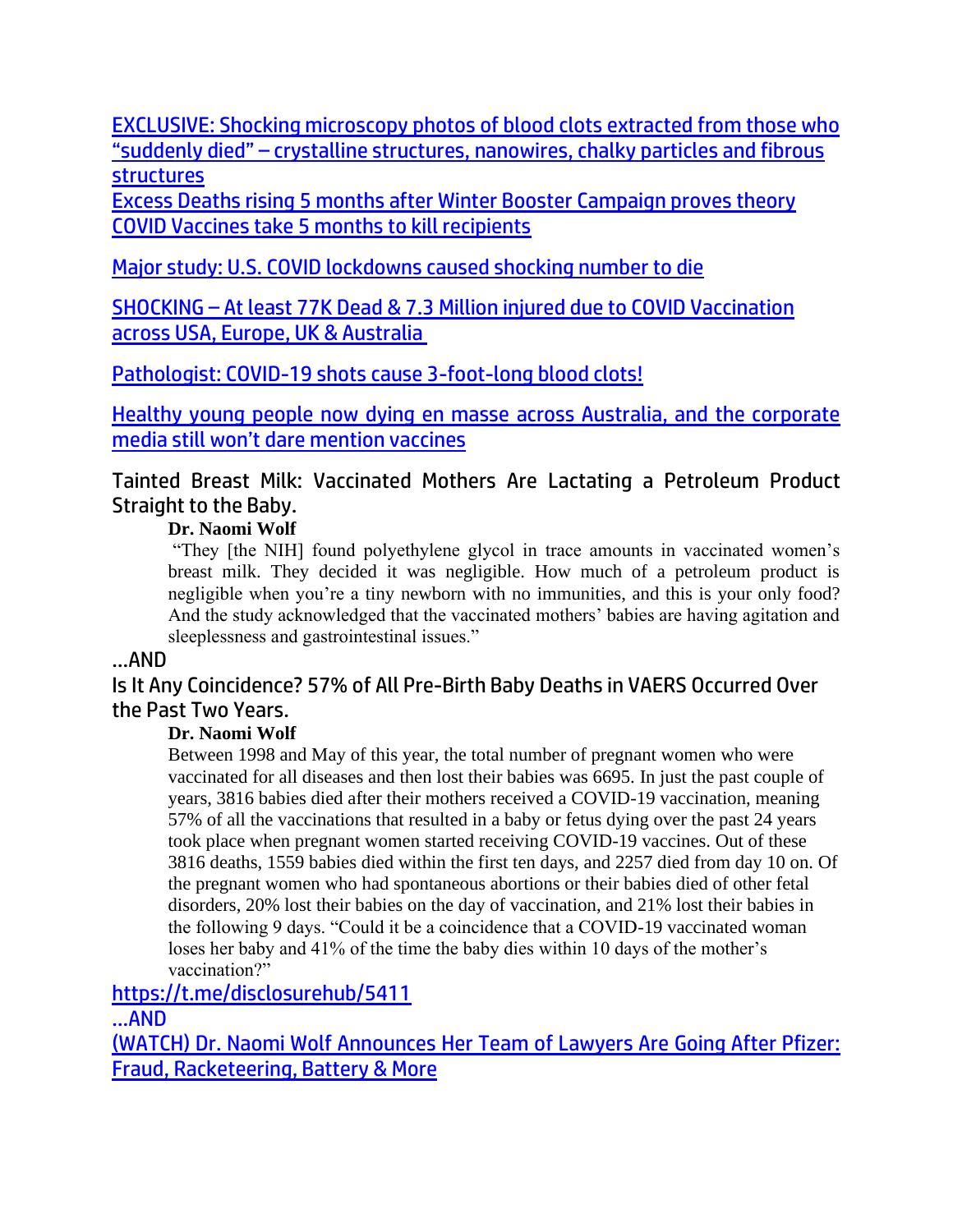[Dr. Jane Ruby: Airline pilots were offered incentives to get covid-19 vaccine --](https://ce-publicdy.naturalnews.com/ct.asp?id=3298E988727E02A347789F471A0CCE4B388735875909E7C95172C6CEF5DA669FD2C2EF076DA66803D865CA461CF96204&ct=4aeUs14AAABCWmgzMUFZJlNZffSnqQAAGBmAAAPRMC%2fn3YAgAFCgAADJkFGTSZ6gTRkzUekN7o6pGS0zQTY4qtCoL%2fYwltIxYZGmIfJdDkVQxW3srTeTZ3Eg4oPHRHPRsx2sKkJHGLs%2fi7kinChIPvpT1IA%3d) [Brighteon.TV](https://ce-publicdy.naturalnews.com/ct.asp?id=3298E988727E02A347789F471A0CCE4B388735875909E7C95172C6CEF5DA669FD2C2EF076DA66803D865CA461CF96204&ct=4aeUs14AAABCWmgzMUFZJlNZffSnqQAAGBmAAAPRMC%2fn3YAgAFCgAADJkFGTSZ6gTRkzUekN7o6pGS0zQTY4qtCoL%2fYwltIxYZGmIfJdDkVQxW3srTeTZ3Eg4oPHRHPRsx2sKkJHGLs%2fi7kinChIPvpT1IA%3d)

[Top People at NIH Getting Big Bucks From Secret Royalty Checks, Probe Reveals](https://lists.youmaker.com/links/QJallb07YE/Jlid8tcrj/7xAbPNiP2/lG80Bm9Dje)

[Teachers union boss made \\$449,000 while trying to close schools](https://www.wnd.com/2022/06/teachers-union-boss-made-449000-trying-close-schools/)

[New WHO report reverses prior findings on COVID-19 lab-leak theory](https://link.theblaze.com/click/28017887.1112300/aHR0cHM6Ly93d3cudGhlYmxhemUuY29tL25ld3MvbmV3LXdoby1yZXBvcnQtbGFiLWxlYWstY292aWQ_dXRtX3NvdXJjZT10aGVibGF6ZS1icmVha2luZyZ1dG1fbWVkaXVtPWVtYWlsJnV0bV9jYW1wYWlnbj0yMDIyMDYxMFRyZW5kaW5nLU1vbVNvblNob3QmdXRtX3Rlcm09QUNUSVZFIExJU1QgLSBUaGVCbGF6ZSBCcmVha2luZyBOZXdz/61f82015384ca325d2cdab60C78f1fb91)

[China Flips Out After WHO Says Lab-Leak Theory Needs Further Study](https://www.zerohedge.com/covid-19/china-flips-out-after-who-says-lab-leak-theory-needs-further-study)

[EXCLUSIVE: Military Official Predicted mRNA COVID-19 Vaccines Might Be Paused](https://lists.youmaker.com/links/ZdXyX8GEqy/Jlid8tcrj/7xAbPNiP2/28JEIHdk1u)  [Over Heart Inflammation](https://lists.youmaker.com/links/ZdXyX8GEqy/Jlid8tcrj/7xAbPNiP2/28JEIHdk1u)

…AND

[CDC Publishes Hidden Pfizer Document With An Admission That Proves Military](https://www.redvoicemedia.com/2022/06/cdc-publishes-hidden-pfizer-document-with-an-admission-that-proves-military-jab-mandates-illegal-video/)  [Jab Mandates Illegal](https://www.redvoicemedia.com/2022/06/cdc-publishes-hidden-pfizer-document-with-an-admission-that-proves-military-jab-mandates-illegal-video/)

[Keeping Schools Open During Pandemic Helped Swedish Children Avoid Learning](https://lists.youmaker.com/links/Jg2Tr9Dtcn/Jlid8tcrj/7xAbPNiP2/pl9DpBeJY)  [Loss: Study](https://lists.youmaker.com/links/Jg2Tr9Dtcn/Jlid8tcrj/7xAbPNiP2/pl9DpBeJY)

[» Missouri Gov Signs Major Law in Favor of Effective CVD Treatment](https://trk.cp20.com/click/gak4-3neldl-8bosi0-f4obzxf6/)

[Republicans demand explanation from FDA regarding necessity to inject children](https://ce-publicdy.naturalnews.com/ct.asp?id=BE0034F58B09DE72A14908A31DA96BDBF3FDB97D86CFF0E15E1FFDF86DA82DAD57172D46F2648A8938AA2DD1138C3499&ct=4aeUs2QAAABCWmgzMUFZJlNZlUHuWwAAGpmAAAPRMD%2fn38AgAEiKYnpD1PakGjNR6gx6J4KNPU9QGJ6jE6ldAkGNxYaqUI0wVHvnyA7cUnWMztJFcmyMpKp4NegtDPeIKQzBKAsw%2bMuHPfX0vBdQJGRAtL8XckU4UJCVQe5b)  [with covid-19 vaccines](https://ce-publicdy.naturalnews.com/ct.asp?id=BE0034F58B09DE72A14908A31DA96BDBF3FDB97D86CFF0E15E1FFDF86DA82DAD57172D46F2648A8938AA2DD1138C3499&ct=4aeUs2QAAABCWmgzMUFZJlNZlUHuWwAAGpmAAAPRMD%2fn38AgAEiKYnpD1PakGjNR6gx6J4KNPU9QGJ6jE6ldAkGNxYaqUI0wVHvnyA7cUnWMztJFcmyMpKp4NegtDPeIKQzBKAsw%2bMuHPfX0vBdQJGRAtL8XckU4UJCVQe5b)

FDA Sued Over Hiding Records From Moderna COVID-19 Vaccine Approval. [https://thenationalpulse.com/2022/06/09/fda-sued-over-hiding-records-from](https://thenationalpulse.com/2022/06/09/fda-sued-over-hiding-records-from-moderna-covid-19-vaccine-approval/)[moderna-covid-19-vaccine-approval/](https://thenationalpulse.com/2022/06/09/fda-sued-over-hiding-records-from-moderna-covid-19-vaccine-approval/)

New f[ilm argues WHO engaged in 'population control experiment' under guise of](https://www.lifesitenews.com/news/new-film-argues-who-engaged-in-population-control-experiment-under-guise-of-vaccination-program/)  [vaccination program](https://www.lifesitenews.com/news/new-film-argues-who-engaged-in-population-control-experiment-under-guise-of-vaccination-program/)

[COVID-19 resurgence in the fall will be caused by vaccinated people](https://www.naturalnews.com/2022-06-10-covid-resurgence-fall-caused-by-vaccinated-people.html)  $-$ [Brighteon.TV](https://www.naturalnews.com/2022-06-10-covid-resurgence-fall-caused-by-vaccinated-people.html)

[GOP New York Gubernatorial Candidate Andrew Giuliani Banned From Primary](https://welovetrump.com/2022/06/12/gop-new-york-gubernatorial-candidate-andrew-giuliani-banned-from-primary-debate-stage-for-refusing-to-show-proof-of-covid-19-jab/)  [Debate Stage for Refusing to Show Proof of COVID-19 Jab](https://welovetrump.com/2022/06/12/gop-new-york-gubernatorial-candidate-andrew-giuliani-banned-from-primary-debate-stage-for-refusing-to-show-proof-of-covid-19-jab/)

++++++++++++++++++++++++++++++++++++++++++++++

#### **MONKEYPOX**

[Monkeypox is a coverup for damage done to Immune System by COVID](https://expose-news.com/2022/06/10/monkeypox-coverup-consequences-covid-vaccination/)  [Vaccination resulting in Shingles, Autoimmune Blistering Disease & Herpes](https://expose-news.com/2022/06/10/monkeypox-coverup-consequences-covid-vaccination/)  [Infection](https://expose-news.com/2022/06/10/monkeypox-coverup-consequences-covid-vaccination/)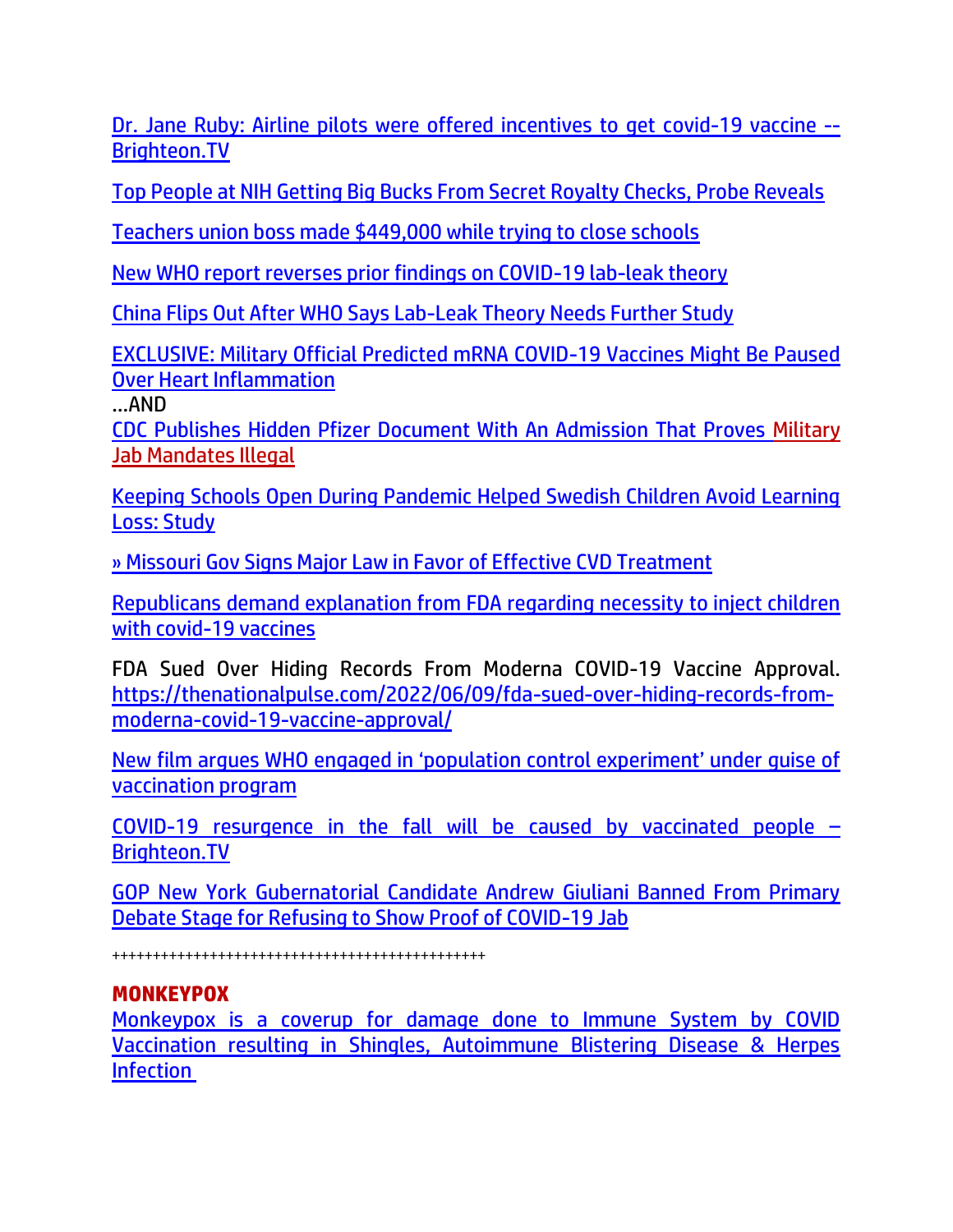[Biden administration orders half million more doses of monkeypox vaccine](https://www.lifesitenews.com/news/biden-administration-orders-half-million-more-doses-of-monkeypox-vaccine/?utm_source=top_news&utm_campaign=usa)

[US Seeks To Expand Monkeypox Testing As Narrative Keeps On Rolling](https://www.zerohedge.com/medical/us-seeks-expand-monkeypox-testing-narrative-keeps-rolling)

[Nonprofit founded by CNN co-founder was PREPARING for the monkeypox](https://www.naturalnews.com/2022-06-13-nonprofit-preparing-for-monkeypox-outbreak-in-2021.html)  [outbreak in 2021](https://www.naturalnews.com/2022-06-13-nonprofit-preparing-for-monkeypox-outbreak-in-2021.html)

[More than half of all new monkeypox cases detected in homosexual men: data](https://www.naturalnews.com/2022-06-12-more-half-monkeypox-cases-homo-men.html)

# **--OTHER**

[Police action proves unborn babies are alive and worth protecting](https://ce-publicdy.naturalnews.com/ct.asp?id=BDB8FA7C74AE845858A6C36E28D8C231CB08EDAC28D14DAAE912A396B14D71BB7978DDA5CB92CD770A55F4DC46DD285E&ct=4aeUs1wAAABCWmgzMUFZJlNZwNskoQAAFhmAAAPRUDrn34AgAEiIGk9Q8KeiNMEU8pk8FNMRgSg%2fWJlhjzS%2bqaBGTQRx6i7Xs19AQvwGaFgDnJ%2f0GB7R9%2bPgwrwrugDUjL2CNlRaPa8qV%2fxdyRThQkMDbJKE) …while "the American College of Obstetricians is so hellbent on dehumanizing unborn lives…now pushing for a change in language to eliminate the word "baby" from all references to unborn life."

[UK Metropolitan Police Block Freedom of Information Request About Two Sitting](https://welovetrump.com/2022/06/13/uk-metropolitan-police-block-freedom-of-information-request-about-two-sitting-u-s-senators-who-met-with-jeffrey-epstein-in-2002-cite-national-security/)  [U.S. Senators Who Met With Jeffrey Epstein in 2002, Cite "National Security"](https://welovetrump.com/2022/06/13/uk-metropolitan-police-block-freedom-of-information-request-about-two-sitting-u-s-senators-who-met-with-jeffrey-epstein-in-2002-cite-national-security/)

[Same drugs used to chemically castrate pedophiles now being handed out to](https://www.naturalnews.com/2022-06-12-same-drugs-chemically-castrate-pedophiles-children-trans.html)  [children to make them "trans"](https://www.naturalnews.com/2022-06-12-same-drugs-chemically-castrate-pedophiles-children-trans.html)

[U.S. has more transgender youth than ever, but in which states and why?](https://www.wnd.com/2022/06/u-s-transgender-youth-ever-states/)

[California advances bill to become transgender 'sanctuary,' let courts block](https://www.lifesitenews.com/news/california-advances-bill-to-become-transgender-sanctuary-let-courts-block-parents-from-protecting-kids/?utm_source=top_news&utm_campaign=usa)  [parents from protecting kids](https://www.lifesitenews.com/news/california-advances-bill-to-become-transgender-sanctuary-let-courts-block-parents-from-protecting-kids/?utm_source=top_news&utm_campaign=usa)

[Nancy Pelosi reaches AMAZING new level of pandering, tells drag queens why](https://link.theblaze.com/click/28041345.935777/aHR0cHM6Ly93d3cudGhlYmxhemUuY29tL3Nob3dzL3RoZS1nbGVubi1iZWNrLXByb2dyYW0vbmFuY3ktcGVsb3NpLXJ1cGF1bD91dG1fc291cmNlPXRoZWJsYXplLTdEYXlUcmVuZGluZ1Rlc3QmdXRtX21lZGl1bT1lbWFpbCZ1dG1fY2FtcGFpZ249QWZ0ZXJub29uIEF1dG8gVHJlbmRpbmcgNyBEYXkgRW5nYWdlZCAyMDIyLTA2LTEzJnV0bV90ZXJtPUFDVElWRSBMSVNUIC0gNyBEYXkgRW5nYWdlbWVudA/61f82015384ca325d2cdab60C7ac2616e)  [they're what 'America is all about'](https://link.theblaze.com/click/28041345.935777/aHR0cHM6Ly93d3cudGhlYmxhemUuY29tL3Nob3dzL3RoZS1nbGVubi1iZWNrLXByb2dyYW0vbmFuY3ktcGVsb3NpLXJ1cGF1bD91dG1fc291cmNlPXRoZWJsYXplLTdEYXlUcmVuZGluZ1Rlc3QmdXRtX21lZGl1bT1lbWFpbCZ1dG1fY2FtcGFpZ249QWZ0ZXJub29uIEF1dG8gVHJlbmRpbmcgNyBEYXkgRW5nYWdlZCAyMDIyLTA2LTEzJnV0bV90ZXJtPUFDVElWRSBMSVNUIC0gNyBEYXkgRW5nYWdlbWVudA/61f82015384ca325d2cdab60C7ac2616e)

[Kamala Harris speaks at D.C. pride parade, where almost nude trans people](https://link.theblaze.com/click/28045367.942444/aHR0cHM6Ly93d3cudGhlYmxhemUuY29tL25ld3Mva2FtYWxhLWhhcnJpcy1kYy1wcmlkZS1jaGlsZHJlbj91dG1fc291cmNlPXRoZWJsYXplLTdEYXlUcmVuZGluZ1Rlc3QmdXRtX21lZGl1bT1lbWFpbCZ1dG1fY2FtcGFpZ249VGhlIEJsYXplIFBNIFRyZW5kaW5nIDIwMjItMDYtMTMmdXRtX3Rlcm09QUNUSVZFIExJU1QgLSA3IERheSBFbmdhZ2VtZW50/61f82015384ca325d2cdab60C935ff73d)  [twerked in front of children](https://link.theblaze.com/click/28045367.942444/aHR0cHM6Ly93d3cudGhlYmxhemUuY29tL25ld3Mva2FtYWxhLWhhcnJpcy1kYy1wcmlkZS1jaGlsZHJlbj91dG1fc291cmNlPXRoZWJsYXplLTdEYXlUcmVuZGluZ1Rlc3QmdXRtX21lZGl1bT1lbWFpbCZ1dG1fY2FtcGFpZ249VGhlIEJsYXplIFBNIFRyZW5kaW5nIDIwMjItMDYtMTMmdXRtX3Rlcm09QUNUSVZFIExJU1QgLSA3IERheSBFbmdhZ2VtZW50/61f82015384ca325d2cdab60C935ff73d)

[LA Pride parade features whips cracking on bodies, 'lube' offers, exposed](https://link.theblaze.com/click/28044690.1037073/aHR0cHM6Ly93d3cudGhlYmxhemUuY29tL25ld3MvbGEtcHJpZGUtcGFyYWRlLXdoaXBzLWNoaWxkcmVuP3V0bV9zb3VyY2U9dGhlYmxhemUtZGFpbHlQTSZ1dG1fbWVkaXVtPWVtYWlsJnV0bV9jYW1wYWlnbj1EYWlseS1OZXdzbGV0dGVyX19QTSAyMDIyLTA2LTEzJnV0bV90ZXJtPUFDVElWRSBMSVNUIC0gVGhlQmxhemUgRGFpbHkgUE0/61f82015384ca325d2cdab60Ce678c4ab)  breasts, and bulging crotches — [all while little children watch with their parents](https://link.theblaze.com/click/28044690.1037073/aHR0cHM6Ly93d3cudGhlYmxhemUuY29tL25ld3MvbGEtcHJpZGUtcGFyYWRlLXdoaXBzLWNoaWxkcmVuP3V0bV9zb3VyY2U9dGhlYmxhemUtZGFpbHlQTSZ1dG1fbWVkaXVtPWVtYWlsJnV0bV9jYW1wYWlnbj1EYWlseS1OZXdzbGV0dGVyX19QTSAyMDIyLTA2LTEzJnV0bV90ZXJtPUFDVElWRSBMSVNUIC0gVGhlQmxhemUgRGFpbHkgUE0/61f82015384ca325d2cdab60Ce678c4ab)

[Burger King panders to LGBT pushers with new "Pride Whopper" that celebrates](https://www.naturalnews.com/2022-06-10-burger-king-lgbt-pride-whopper-equal-love-pedophilia.html)  ["equal love" \(which sounds like a call for pedophilia\)](https://www.naturalnews.com/2022-06-10-burger-king-lgbt-pride-whopper-equal-love-pedophilia.html)

[GRUESOME: MSNBC says we "desperately need" to display images of dead](https://ratherexposethem.org/2022/06/08/gruesome-msnbc-says-we-desperately-need-to-display-images-of-dead-children-to-promote-gun-control/)  [children to promote gun control](https://ratherexposethem.org/2022/06/08/gruesome-msnbc-says-we-desperately-need-to-display-images-of-dead-children-to-promote-gun-control/)

[LATEST: Senators Reach Agreement on Gun Control](https://trk.cp20.com/click/gak4-3nfxh3-8bp5wm-f4obzxf0/)

Not one of the Uvalde School shooting children have any record of ever being born… <https://www.bitchute.com/video/VepgNTQAqDsH/>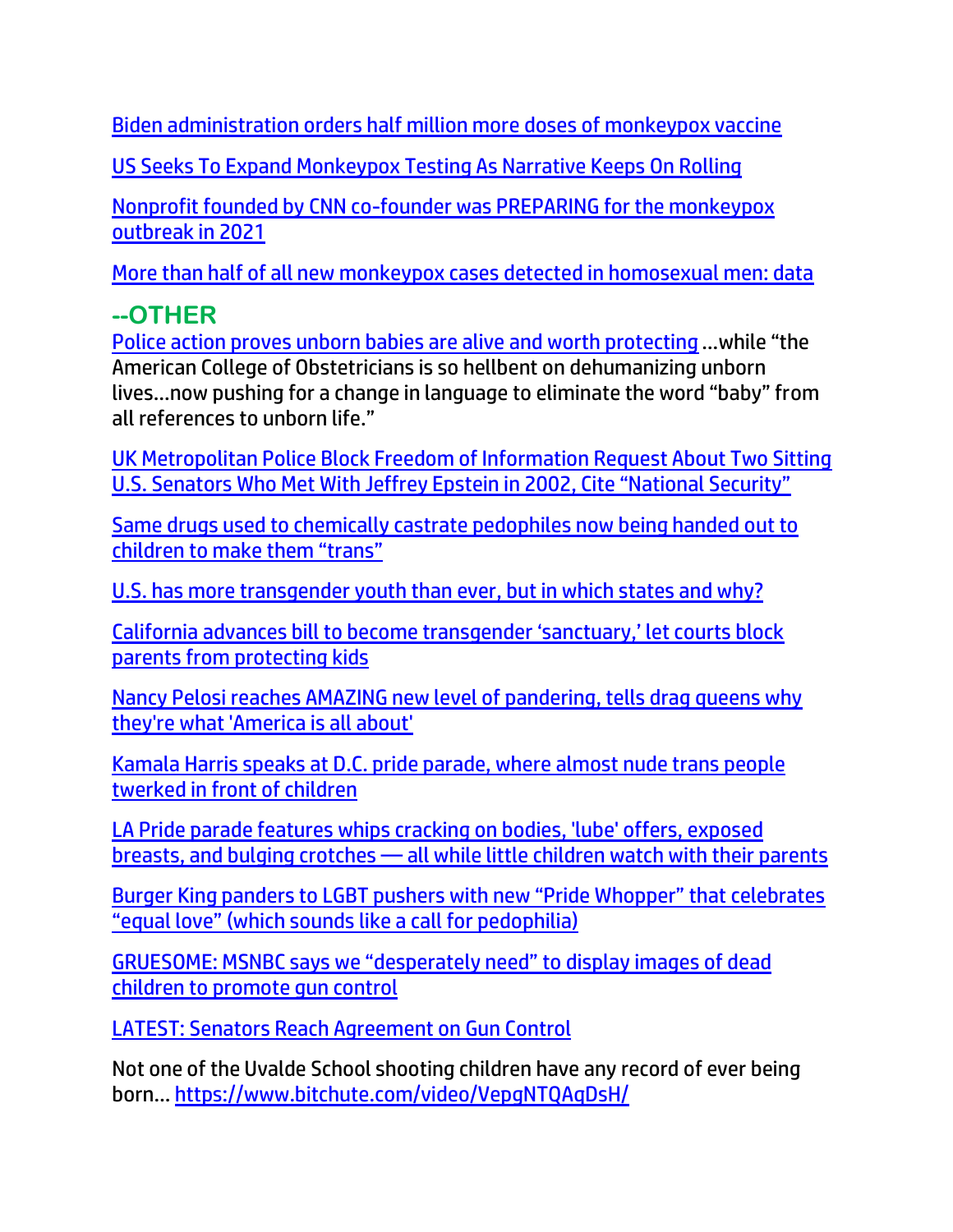[Teacher Who Survived Texas Mass Shooting Says He Received No Alert About](https://lists.youmaker.com/links/VsEhB1B9aF/Jlid8tcrj/7xAbPNiP2/dPMdBNk7bL)  **[Shooter](https://lists.youmaker.com/links/VsEhB1B9aF/Jlid8tcrj/7xAbPNiP2/dPMdBNk7bL)** 

[Uvalde school police chief says he didn't know that he was in charge during the](https://link.theblaze.com/click/28028599.1043089/aHR0cHM6Ly93d3cudGhlYmxhemUuY29tL25ld3MvdXZhbGRlLWFycmVkb25kby1yYWRpby1pbi1jaGFyZ2U_dXRtX3NvdXJjZT10aGVibGF6ZS1kYWlseVBNJnV0bV9tZWRpdW09ZW1haWwmdXRtX2NhbXBhaWduPURhaWx5LU5ld3NsZXR0ZXJfX1BNIDIwMjItMDYtMTEmdXRtX3Rlcm09QUNUSVZFIExJU1QgLSBUaGVCbGF6ZSBEYWlseSBQTQ/61f82015384ca325d2cdab60Cb823a8ef)  [child massacre and explains why he didn't know about 911 calls from children](https://link.theblaze.com/click/28028599.1043089/aHR0cHM6Ly93d3cudGhlYmxhemUuY29tL25ld3MvdXZhbGRlLWFycmVkb25kby1yYWRpby1pbi1jaGFyZ2U_dXRtX3NvdXJjZT10aGVibGF6ZS1kYWlseVBNJnV0bV9tZWRpdW09ZW1haWwmdXRtX2NhbXBhaWduPURhaWx5LU5ld3NsZXR0ZXJfX1BNIDIwMjItMDYtMTEmdXRtX3Rlcm09QUNUSVZFIExJU1QgLSBUaGVCbGF6ZSBEYWlseSBQTQ/61f82015384ca325d2cdab60Cb823a8ef)  [inside](https://link.theblaze.com/click/28028599.1043089/aHR0cHM6Ly93d3cudGhlYmxhemUuY29tL25ld3MvdXZhbGRlLWFycmVkb25kby1yYWRpby1pbi1jaGFyZ2U_dXRtX3NvdXJjZT10aGVibGF6ZS1kYWlseVBNJnV0bV9tZWRpdW09ZW1haWwmdXRtX2NhbXBhaWduPURhaWx5LU5ld3NsZXR0ZXJfX1BNIDIwMjItMDYtMTEmdXRtX3Rlcm09QUNUSVZFIExJU1QgLSBUaGVCbGF6ZSBEYWlseSBQTQ/61f82015384ca325d2cdab60Cb823a8ef)

[South Australia declares climate emergency in preparation for coming climate](https://ce-publicdy.naturalnews.com/ct.asp?id=6D1C5FD610646D361F04C1C28D5380106458F5DA427374F0EB6B736C41BEFFBA2C0F27D83F4273D1C47B82E08E923A14&ct=4aeUs2YAAABCWmgzMUFZJlNZGf84iAAAGhmAAAPRMC7v3qAgAGoao%2fVBp6nqemoNM1NBqnlPUeTRPUBpiM9GrdZhY9u9XaYxPODU%2btwgSHIo5iQtlCKZEatMC4WpiW0CJeG7txuompFij%2fI2ozwyGkKSnWn4u5IpwoSAz%2fnEQA%3d%3d)  **[lockdowns](https://ce-publicdy.naturalnews.com/ct.asp?id=6D1C5FD610646D361F04C1C28D5380106458F5DA427374F0EB6B736C41BEFFBA2C0F27D83F4273D1C47B82E08E923A14&ct=4aeUs2YAAABCWmgzMUFZJlNZGf84iAAAGhmAAAPRMC7v3qAgAGoao%2fVBp6nqemoNM1NBqnlPUeTRPUBpiM9GrdZhY9u9XaYxPODU%2btwgSHIo5iQtlCKZEatMC4WpiW0CJeG7txuompFij%2fI2ozwyGkKSnWn4u5IpwoSAz%2fnEQA%3d%3d)** 

[FBI goes full Gestapo, raids home of leading GOP gubernatorial challenger to](https://ratherexposethem.org/2022/06/11/fbi-goes-full-gestapo-raids-home-of-leading-gop-gubernatorial-challenger-to-michigans-gretchen-whitmer/)  [Michigan's Gretchen Whitmer](https://ratherexposethem.org/2022/06/11/fbi-goes-full-gestapo-raids-home-of-leading-gop-gubernatorial-challenger-to-michigans-gretchen-whitmer/)

[Pelosi Blocks Supreme Court Security Bill, Says 'No One Is in Danger'](https://lists.youmaker.com/links/QJallb07YE/Jlid8tcrj/7xAbPNiP2/HMgA65zDVA)

[Pa. Democrat Congresswoman Goes Full Nazi, Says GOP Must Be 'Cleansed'](https://ratherexposethem.org/2022/06/12/pa-democrat-congresswoman-goes-full-nazi-says-gop-must-be-cleansed/)

Gas Price Apocalypse - As Economy Collapses [You Need To Get Prepared Now](https://ce-publicdy.naturalnews.com/ct.asp?id=524EE722DCFEDC69F6E8D1A8C6AA321D19C836E00CC0CFBDF570AC53D994254292498BCBF5A8CD1E3CA22F543C98E2AC&ct=4aeUsz4AAABCWmgzMUFZJlNZQ2kGBQAAF5mAAAPfcD%2fj3IAgAFRQAAAAaFJk9Jmp6NE9Q0ZpO0aLetxAhcm1BQnwZwcayylnw7kJIBumah5%2f8S5E%2frKABiAKnxdyRThQkENpBgU%3d) - [The Great Reset Begins](https://ce-publicdy.naturalnews.com/ct.asp?id=524EE722DCFEDC69F6E8D1A8C6AA321D19C836E00CC0CFBDF570AC53D994254292498BCBF5A8CD1E3CA22F543C98E2AC&ct=4aeUsz4AAABCWmgzMUFZJlNZQ2kGBQAAF5mAAAPfcD%2fj3IAgAFRQAAAAaFJk9Jmp6NE9Q0ZpO0aLetxAhcm1BQnwZwcayylnw7kJIBumah5%2f8S5E%2frKABiAKnxdyRThQkENpBgU%3d)

[Abortion militants are firebombing pro-life centers across America and the media](https://ce-publicdy.naturalnews.com/ct.asp?id=E7EEC547977ACFA108A42AA4A31279595EA5C4CF49912525C9AC39721278D8BB3CE91F592DF0950574DBCCFE811663FD&ct=4aeUs20AAABCWmgzMUFZJlNZxhT6IQAAGpmAAAPRMDvn3IAgAGhBI9TTamaamaAY8BpEaaGhp2fmRmDu2l3XNaKBQYaWMUIor9g7dPsJeyb9EhFPjIezVVE403SEo1nrbZiSZdijIOguHXx5e4zKHEFj8XckU4UJDGFPohA%3d)  [pretends like nothing is happening](https://ce-publicdy.naturalnews.com/ct.asp?id=E7EEC547977ACFA108A42AA4A31279595EA5C4CF49912525C9AC39721278D8BB3CE91F592DF0950574DBCCFE811663FD&ct=4aeUs20AAABCWmgzMUFZJlNZxhT6IQAAGpmAAAPRMDvn3IAgAGhBI9TTamaamaAY8BpEaaGhp2fmRmDu2l3XNaKBQYaWMUIor9g7dPsJeyb9EhFPjIezVVE403SEo1nrbZiSZdijIOguHXx5e4zKHEFj8XckU4UJDGFPohA%3d)

[Ashli Babbitt Shooting Evidence Missing!](https://trk.cp20.com/click/gak4-3nefkv-8borjw-f4obzxf8/)

[Steve Bannon Subpoenas Pelosi, Jan. 6 Panel Members in Contempt of Congress](https://lists.youmaker.com/links/isAFCOmoGK/Jlid8tcrj/7xAbPNiP2/MWEZSt7EOYK)  [Case](https://lists.youmaker.com/links/isAFCOmoGK/Jlid8tcrj/7xAbPNiP2/MWEZSt7EOYK)

[Chicago woman claims a squatter with a fake lease moved into her home and](https://link.theblaze.com/click/27994857.1047528/aHR0cHM6Ly93d3cudGhlYmxhemUuY29tL25ld3Mvc3F1YXR0ZXItcmVmdXNlcy10by1sZWF2ZS1jaGljYWdvLXdvbWFucy1ob21lP3V0bV9zb3VyY2U9dGhlYmxhemUtZGFpbHlBTSZ1dG1fbWVkaXVtPWVtYWlsJnV0bV9jYW1wYWlnbj1EYWlseS1OZXdzbGV0dGVyX19BTSAyMDIyLTA2LTA5JnV0bV90ZXJtPUFDVElWRSBMSVNUIC0gVGhlQmxhemUgRGFpbHkgQU0/61f82015384ca325d2cdab60C421d56da)  refuses to leave — [and police say they can't do anything](https://link.theblaze.com/click/27994857.1047528/aHR0cHM6Ly93d3cudGhlYmxhemUuY29tL25ld3Mvc3F1YXR0ZXItcmVmdXNlcy10by1sZWF2ZS1jaGljYWdvLXdvbWFucy1ob21lP3V0bV9zb3VyY2U9dGhlYmxhemUtZGFpbHlBTSZ1dG1fbWVkaXVtPWVtYWlsJnV0bV9jYW1wYWlnbj1EYWlseS1OZXdzbGV0dGVyX19BTSAyMDIyLTA2LTA5JnV0bV90ZXJtPUFDVElWRSBMSVNUIC0gVGhlQmxhemUgRGFpbHkgQU0/61f82015384ca325d2cdab60C421d56da)

[College law professor argues that according to the 2nd Amendment, Americans](https://link.theblaze.com/click/28001125.1152963/aHR0cHM6Ly93d3cudGhlYmxhemUuY29tL25ld3MvdGhvbWFzLWNyb2NrZXItc2Vjb25kLWFtZW5kbWVudC1yZWd1bGF0aW9ucz91dG1fc291cmNlPXRoZWJsYXplLWJyZWFraW5nJnV0bV9tZWRpdW09ZW1haWwmdXRtX2NhbXBhaWduPTIwMjIwNjEwU3BvbnNvcmVkVHJlbmRpbmctR3JpcDYmdXRtX3Rlcm09QUNUSVZFIExJU1QgLSBUaGVCbGF6ZSBCcmVha2luZyBOZXdz/61f82015384ca325d2cdab60Ce75a79b4)  ['can be free, but only if we regulate guns'](https://link.theblaze.com/click/28001125.1152963/aHR0cHM6Ly93d3cudGhlYmxhemUuY29tL25ld3MvdGhvbWFzLWNyb2NrZXItc2Vjb25kLWFtZW5kbWVudC1yZWd1bGF0aW9ucz91dG1fc291cmNlPXRoZWJsYXplLWJyZWFraW5nJnV0bV9tZWRpdW09ZW1haWwmdXRtX2NhbXBhaWduPTIwMjIwNjEwU3BvbnNvcmVkVHJlbmRpbmctR3JpcDYmdXRtX3Rlcm09QUNUSVZFIExJU1QgLSBUaGVCbGF6ZSBCcmVha2luZyBOZXdz/61f82015384ca325d2cdab60Ce75a79b4)

[Pocahontas 2.0: Absurd AOC Recalls 'Awakening' To Her Indigenous Roots](https://trk.cp20.com/click/gak4-3nfgwo-8bp2ne-f4obzxf8/)

**--BRAVO** [WATCH: Girl stuns AGT's Simon Cowell after mind-blowing version of 'Amazing](https://www.wnd.com/2022/06/watch-girl-stuns-agts-simon-cowell-mind-blowing-version-amazing-grace/)  [Grace'](https://www.wnd.com/2022/06/watch-girl-stuns-agts-simon-cowell-mind-blowing-version-amazing-grace/)

[Mother gets 'weird feeling,' checks live video of her son's preschool classroom](https://link.theblaze.com/click/28002143.1159084/aHR0cHM6Ly93d3cudGhlYmxhemUuY29tL25ld3MvcHJlc2Nob29sLXRlYWNoZXJzLWNhdWdodC1hYnVzaW5nLXN0dWRlbnRzP3V0bV9zb3VyY2U9dGhlYmxhemUtYnJlYWtpbmcmdXRtX21lZGl1bT1lbWFpbCZ1dG1fY2FtcGFpZ249MjAyMjA2MDlUcmVuZGluZy1Nb3RoZXJBYnVzZVNjaG9vbCZ1dG1fdGVybT1BQ1RJVkUgTElTVCAtIFRoZUJsYXplIEJyZWFraW5nIE5ld3M/61f82015384ca325d2cdab60Ce5b5cc3f)  [and catches teachers abusing students, ages 2 and 3](https://link.theblaze.com/click/28002143.1159084/aHR0cHM6Ly93d3cudGhlYmxhemUuY29tL25ld3MvcHJlc2Nob29sLXRlYWNoZXJzLWNhdWdodC1hYnVzaW5nLXN0dWRlbnRzP3V0bV9zb3VyY2U9dGhlYmxhemUtYnJlYWtpbmcmdXRtX21lZGl1bT1lbWFpbCZ1dG1fY2FtcGFpZ249MjAyMjA2MDlUcmVuZGluZy1Nb3RoZXJBYnVzZVNjaG9vbCZ1dG1fdGVybT1BQ1RJVkUgTElTVCAtIFRoZUJsYXplIEJyZWFraW5nIE5ld3M/61f82015384ca325d2cdab60Ce5b5cc3f)

[Virtual press conference ft. retired generals will expose Biden's 'deliberate'](https://www.lifesitenews.com/news/virtual-press-conference-ft-retired-generals-will-expose-bidens-deliberate-destruction-of-us-military/?utm_source=featured&utm_campaign=usa)  [destruction of US military](https://www.lifesitenews.com/news/virtual-press-conference-ft-retired-generals-will-expose-bidens-deliberate-destruction-of-us-military/?utm_source=featured&utm_campaign=usa)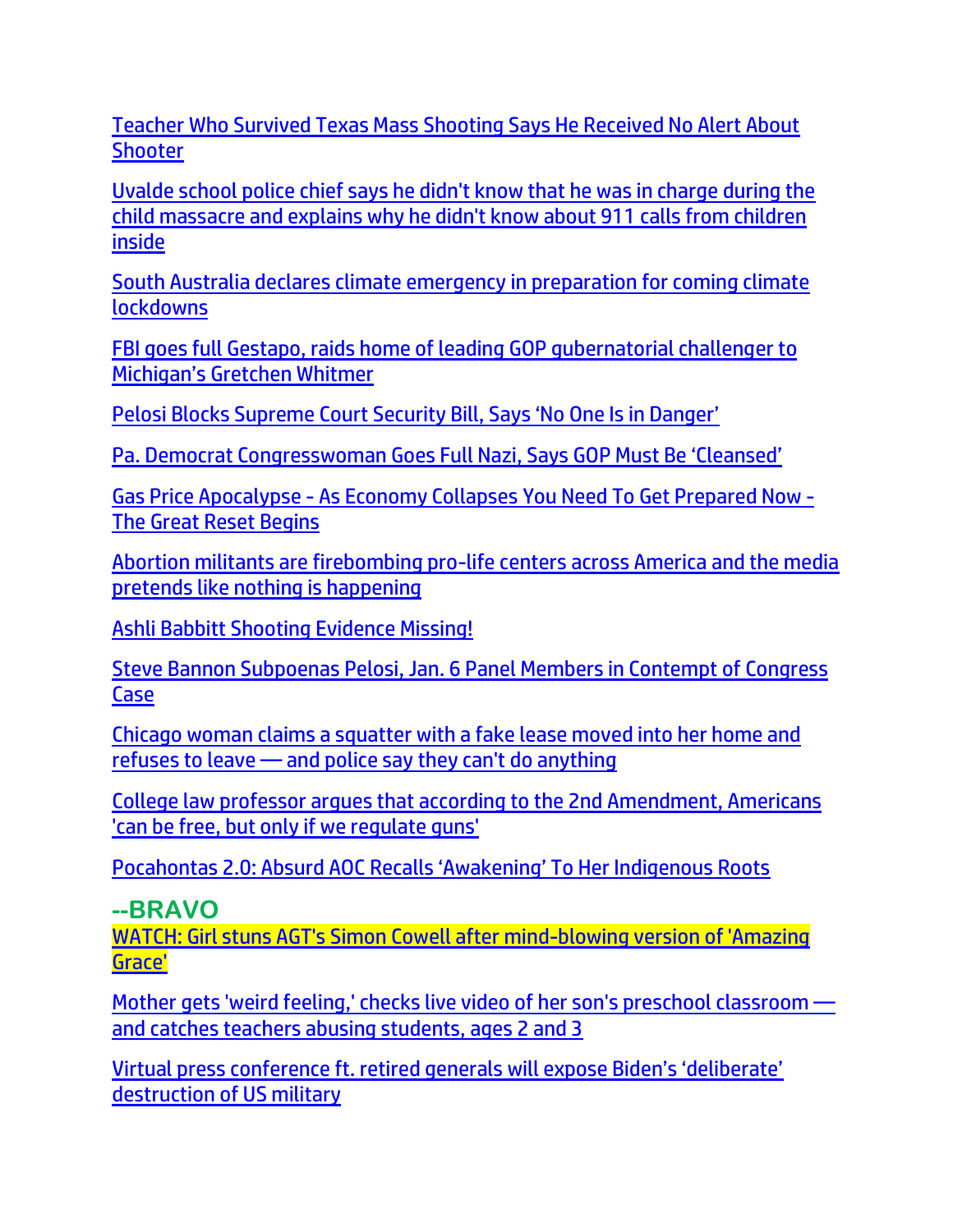[Court Rules For Home Depot In Barring 'Black Lives Matter' Imagery](https://www.zerohedge.com/political/court-rules-home-depot-barring-black-lives-matter-imagery)

[Appeals court unanimously dismisses school's attack on pro-lifer's speech](https://www.wnd.com/2022/06/appeals-court-unanimously-dismisses-schools-attack-pro-lifers-speech/)

[Bill Maher hammers New York Times for burying Brett Kavanaugh assassination](https://link.theblaze.com/click/28028599.1043089/aHR0cHM6Ly93d3cudGhlYmxhemUuY29tL25ld3MvYmlsbC1tYWhlci1rYXZhbmF1Z2gtYXNzYXNzaW5hdGlvbi10aW1lcz91dG1fc291cmNlPXRoZWJsYXplLWRhaWx5UE0mdXRtX21lZGl1bT1lbWFpbCZ1dG1fY2FtcGFpZ249RGFpbHktTmV3c2xldHRlcl9fUE0gMjAyMi0wNi0xMSZ1dG1fdGVybT1BQ1RJVkUgTElTVCAtIFRoZUJsYXplIERhaWx5IFBN/61f82015384ca325d2cdab60C9236788c)  [attempt](https://link.theblaze.com/click/28028599.1043089/aHR0cHM6Ly93d3cudGhlYmxhemUuY29tL25ld3MvYmlsbC1tYWhlci1rYXZhbmF1Z2gtYXNzYXNzaW5hdGlvbi10aW1lcz91dG1fc291cmNlPXRoZWJsYXplLWRhaWx5UE0mdXRtX21lZGl1bT1lbWFpbCZ1dG1fY2FtcGFpZ249RGFpbHktTmV3c2xldHRlcl9fUE0gMjAyMi0wNi0xMSZ1dG1fdGVybT1BQ1RJVkUgTElTVCAtIFRoZUJsYXplIERhaWx5IFBN/61f82015384ca325d2cdab60C9236788c)

[» Tennessee Governor Signs Executive Order to Enhance School Safety](https://trk.cp20.com/click/gak4-3ne2pk-8bontm-f4obzxf6/)

[Raise the gun-buy age to 21? Sure, if it also applies to sex changes](https://www.wnd.com/2022/06/raise-gun-buy-age-21-sure-also-applies-sex-changes/)

[A Call to Arms: Teachers in Conservative States Are Volunteering to Carry Guns](https://lists.youmaker.com/links/QJallb07YE/Jlid8tcrj/7xAbPNiP2/XuOzCh1ys3)

['That's what happens': Police officer neutralizes man who 'aggressively' tried to](https://link.theblaze.com/click/28017887.1112300/aHR0cHM6Ly93d3cudGhlYmxhemUuY29tL25ld3MvYWxhYmFtYS1wb2xpY2Uta2lsbC1tYW4tdHJ5LXRvLWVudGVyLXNjaG9vbD91dG1fc291cmNlPXRoZWJsYXplLWJyZWFraW5nJnV0bV9tZWRpdW09ZW1haWwmdXRtX2NhbXBhaWduPTIwMjIwNjEwVHJlbmRpbmctTW9tU29uU2hvdCZ1dG1fdGVybT1BQ1RJVkUgTElTVCAtIFRoZUJsYXplIEJyZWFraW5nIE5ld3M/61f82015384ca325d2cdab60C6b7765d2)  [enter elementary school](https://link.theblaze.com/click/28017887.1112300/aHR0cHM6Ly93d3cudGhlYmxhemUuY29tL25ld3MvYWxhYmFtYS1wb2xpY2Uta2lsbC1tYW4tdHJ5LXRvLWVudGVyLXNjaG9vbD91dG1fc291cmNlPXRoZWJsYXplLWJyZWFraW5nJnV0bV9tZWRpdW09ZW1haWwmdXRtX2NhbXBhaWduPTIwMjIwNjEwVHJlbmRpbmctTW9tU29uU2hvdCZ1dG1fdGVybT1BQ1RJVkUgTElTVCAtIFRoZUJsYXplIEJyZWFraW5nIE5ld3M/61f82015384ca325d2cdab60C6b7765d2)

[Mother whose son was shot 'point blank in the head' decimates Dem gun control](https://link.theblaze.com/click/28017887.1112300/aHR0cHM6Ly93d3cudGhlYmxhemUuY29tL25ld3MvbHVjcmV0aWEtaHVnaGVzLWJsYXN0cy1ndW4tY29udHJvbD91dG1fc291cmNlPXRoZWJsYXplLWJyZWFraW5nJnV0bV9tZWRpdW09ZW1haWwmdXRtX2NhbXBhaWduPTIwMjIwNjEwVHJlbmRpbmctTW9tU29uU2hvdCZ1dG1fdGVybT1BQ1RJVkUgTElTVCAtIFRoZUJsYXplIEJyZWFraW5nIE5ld3M/61f82015384ca325d2cdab60Ca8fb683b)  [agenda: 'I don't need the government](https://link.theblaze.com/click/28017887.1112300/aHR0cHM6Ly93d3cudGhlYmxhemUuY29tL25ld3MvbHVjcmV0aWEtaHVnaGVzLWJsYXN0cy1ndW4tY29udHJvbD91dG1fc291cmNlPXRoZWJsYXplLWJyZWFraW5nJnV0bV9tZWRpdW09ZW1haWwmdXRtX2NhbXBhaWduPTIwMjIwNjEwVHJlbmRpbmctTW9tU29uU2hvdCZ1dG1fdGVybT1BQ1RJVkUgTElTVCAtIFRoZUJsYXplIEJyZWFraW5nIE5ld3M/61f82015384ca325d2cdab60Ca8fb683b) to save me'

[David Hogg says Marco Rubio cancelled meeting over being 'triggered' but](https://link.theblaze.com/click/28001125.1152963/aHR0cHM6Ly93d3cudGhlYmxhemUuY29tL25ld3MvZGF2aWQtaG9nZy1tYXJjby1ydWJpby1tZWV0aW5nP3V0bV9zb3VyY2U9dGhlYmxhemUtYnJlYWtpbmcmdXRtX21lZGl1bT1lbWFpbCZ1dG1fY2FtcGFpZ249MjAyMjA2MTBTcG9uc29yZWRUcmVuZGluZy1HcmlwNiZ1dG1fdGVybT1BQ1RJVkUgTElTVCAtIFRoZUJsYXplIEJyZWFraW5nIE5ld3M/61f82015384ca325d2cdab60C3e1eda10)  [apologizes after Rubio's staff calls him out: 'Don't lie again —](https://link.theblaze.com/click/28001125.1152963/aHR0cHM6Ly93d3cudGhlYmxhemUuY29tL25ld3MvZGF2aWQtaG9nZy1tYXJjby1ydWJpby1tZWV0aW5nP3V0bV9zb3VyY2U9dGhlYmxhemUtYnJlYWtpbmcmdXRtX21lZGl1bT1lbWFpbCZ1dG1fY2FtcGFpZ249MjAyMjA2MTBTcG9uc29yZWRUcmVuZGluZy1HcmlwNiZ1dG1fdGVybT1BQ1RJVkUgTElTVCAtIFRoZUJsYXplIEJyZWFraW5nIE5ld3M/61f82015384ca325d2cdab60C3e1eda10) we have receipts.'

[Dutch Political Party: 'Reject the WEF, Great Reset and Their Transhumanist](https://rairfoundation.com/dutch-political-party-reject-the-wef-great-reset-and-their-transhumanist-agenda-video/)  [Agenda'](https://rairfoundation.com/dutch-political-party-reject-the-wef-great-reset-and-their-transhumanist-agenda-video/)

[BREAKING HUGE: Dominion Voting Systems REMOVED](https://trk.cp20.com/click/gak4-3nf4ts-8boznb-f4obzxf6/)

[State called success for its model to lower tax rates and limit spending](https://www.wnd.com/2022/06/state-called-success-model-lower-tax-rates-limit-spending/)

[Missouri AG subpoenas seven school districts over gender, critical race theory](https://www.lifesitenews.com/news/missouri-ag-subpoenas-seven-school-districts-over-gender-critical-race-theory-surveys/?utm_source=gab)  [surveys](https://www.lifesitenews.com/news/missouri-ag-subpoenas-seven-school-districts-over-gender-critical-race-theory-surveys/?utm_source=gab)

Penns[ylvania Senate advances legislation declaring no 'right to abortion' in state](https://www.lifesitenews.com/news/pennsylvania-senate-advances-legislation-declaring-no-right-to-abortion-in-state-constitution/?utm_source=top_news&utm_campaign=usa)  [constitution](https://www.lifesitenews.com/news/pennsylvania-senate-advances-legislation-declaring-no-right-to-abortion-in-state-constitution/?utm_source=top_news&utm_campaign=usa)

# **CHRISTIAN NEWS**

**--PROPHECY** Bo [Polny Returns! Biden's Huge Crash, Trump's Return, The Jubilee Year!](https://welovetrump.com/2022/06/10/bo-polny-returns-bidens-huge-crash-trumps-return-the-jubilee-year/)

[Bone Chilling: Is Google Developing Artificial Humans?](https://trk.cp20.com/click/gak4-3ng44v-8bp8li-f4obzxf6/)

[https://welovetrump.com/2022/06/14/flashback-biden-to-supreme-court](https://welovetrump.com/2022/06/14/flashback-biden-to-supreme-court-chief-justice-john-roberts-in-2005-can-a-microscopic-tag-be-implanted-in-a-persons-body-to-track-his-every-movement-watch/)[chief-justice-john-roberts-in-2005-can-a-microscopic-tag-be-implanted-in-a](https://welovetrump.com/2022/06/14/flashback-biden-to-supreme-court-chief-justice-john-roberts-in-2005-can-a-microscopic-tag-be-implanted-in-a-persons-body-to-track-his-every-movement-watch/)[persons-body-to-track-his-every-movement-watch/](https://welovetrump.com/2022/06/14/flashback-biden-to-supreme-court-chief-justice-john-roberts-in-2005-can-a-microscopic-tag-be-implanted-in-a-persons-body-to-track-his-every-movement-watch/)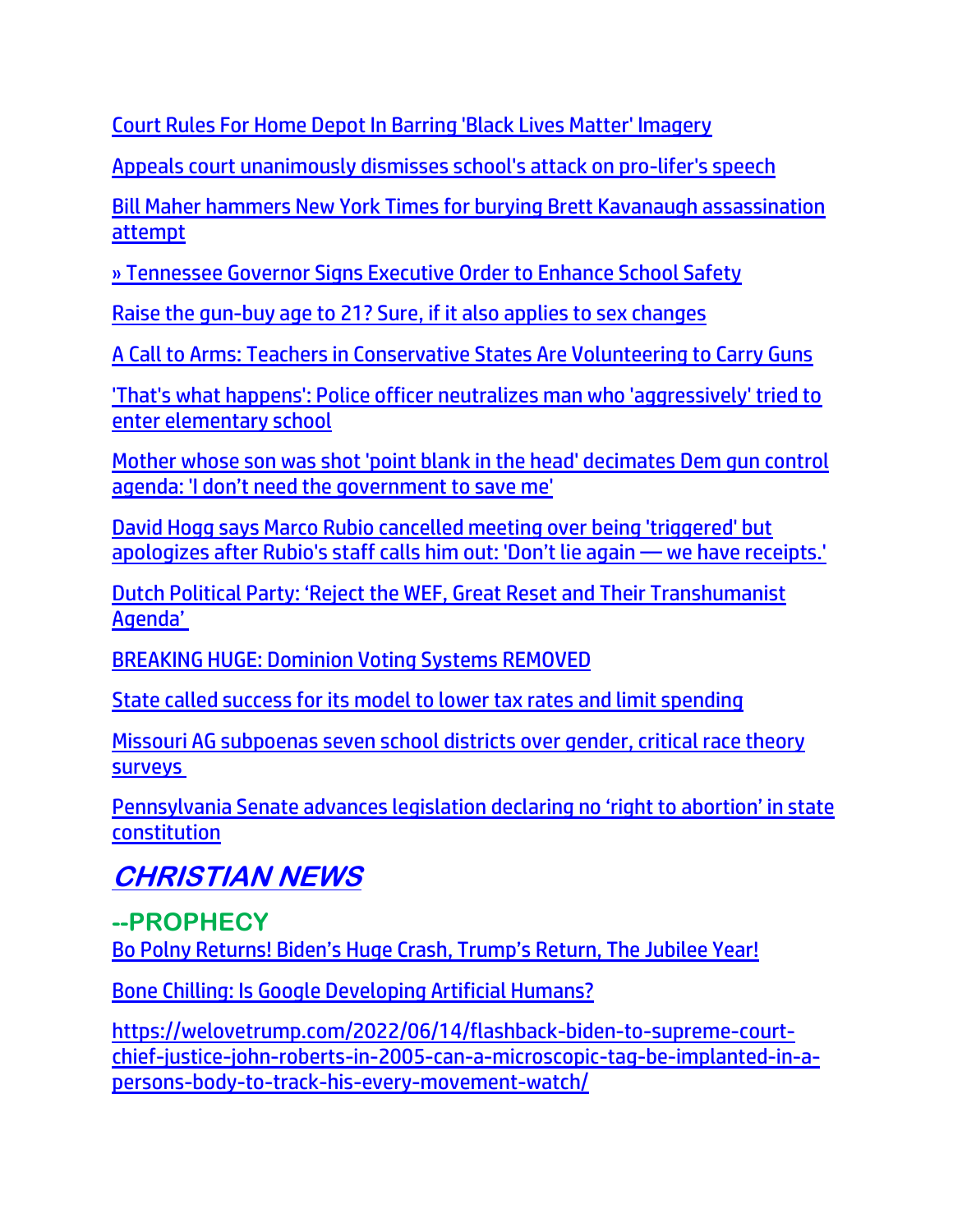[Biden takes steps to walk back Trump's recognition of Jerusalem as Israel's](https://www.israel365news.com/270233/biden-takes-steps-to-walk-back-trumps-recognition-of-jerusalem-as-israels-capital-report/)  [capital](https://www.israel365news.com/270233/biden-takes-steps-to-walk-back-trumps-recognition-of-jerusalem-as-israels-capital-report/)

[Biden Admin Betraying U.S. Embassy Act of 1995, Establishing Palestinian Affairs](https://delivery.email.saraacarter.com/GUIDARZE?id=153976=eh4CVwZWCQQBTAsCUFoEB1YBVFFWAVVUA1FRAlgCBlwJAwNQV1cFCwJVBAJRWwQMBAoeXlxdAxEKDCRUVABaVBcBXQtPVAYGAgEHB18PBAAABFYCDwkaChURFEADThxcXA5bEFYXSR1SXVJbChdGVUVTA1dWQxIHE0sHXFROdG1wJnM0aSAPWlNMRQE=&fl=URZGFkBfHxxDVV9XC1xBRl5XERpdVAMMBksHXFROUFRQAVk=&ext=dD1leUpoYkdjaU9pSklVekkxTmlJc0luUjVjQ0k2SWtwWFZDSjkuZXlKd0lqcGJiblZzYkN4dWRXeHNMQ0pvZEhSd2N6b3ZMM05oY21GaFkyRnlkR1Z5TG1OdmJTOWlhV1JsYmkxaFpHMXBiaTFpWlhSeVlYbHBibWN0ZFMxekxXVnRZbUZ6YzNrdFlXTjBMVzltTFRFNU9UVXRaWE4wWVdKc2FYTm9hVzVuTFhCaGJHVnpkR2x1YVdGdUxXRm1abUZwY25NdGIyWm1hV05sTFdsdUxXcGxjblZ6WVd4bGJTOF9kWFJ0WDNOdmRYSmpaVDFxWldWdVp5WnFaVzA5WXpWaE16ZzFOekJqTUdGa1kyTmpaamhoWWpOa1l6bGlZamN3TWpNelpqTWlMRzUxYkd3c01TeG1ZV3h6WlN4bVlXeHpaU3dpWkdRMU1EY3pNbVF0TTJObVlTMDBOV0kzTFRnMU1URXRObVZsTW1Fd05qQmhPRGN6SWl3aVlXRTJZV1psWW1RdFpHVmhOUzAwTlRZd0xXRTVOVEl0WlRZd1lXRTVOR1ZoWXpsa0lpd2lPR0ZtTlRjd09EQXRPV014TXkwMFltUXpMV0k0Tm1ZdE1HSXpZelZrWmpreFpqRmlJaXdpYUhSMGNITTZMeTl6WVhKaFlXTmhjblJsY2k1amIyMHZZbWxrWlc0dFlXUnRhVzR0WW1WMGNtRjVhVzVuTFhVdGN5MWxiV0poYzNONUxXRmpkQzF2WmkweE9UazFMV1Z6ZEdGaWJHbHphR2x1Wnkxd1lXeGxjM1JwYm1saGJpMWhabVpoYVhKekxXOW1abWxqWlMxcGJpMXFaWEoxYzJGc1pXMHZJaXdpWXpkd00xOHdJaXdpWlcxaGFXd2lMQ0pFVXlKZExDSnBZWFFpT2pFMk5UVXhOVFF3T0RSOS5fRll2UXlNc01ZNlNYeG93dFp3MFh2ekhGbGpWcTlKdUNSbGc0cTFpdEJB)  [Office in Jerusalem](https://delivery.email.saraacarter.com/GUIDARZE?id=153976=eh4CVwZWCQQBTAsCUFoEB1YBVFFWAVVUA1FRAlgCBlwJAwNQV1cFCwJVBAJRWwQMBAoeXlxdAxEKDCRUVABaVBcBXQtPVAYGAgEHB18PBAAABFYCDwkaChURFEADThxcXA5bEFYXSR1SXVJbChdGVUVTA1dWQxIHE0sHXFROdG1wJnM0aSAPWlNMRQE=&fl=URZGFkBfHxxDVV9XC1xBRl5XERpdVAMMBksHXFROUFRQAVk=&ext=dD1leUpoYkdjaU9pSklVekkxTmlJc0luUjVjQ0k2SWtwWFZDSjkuZXlKd0lqcGJiblZzYkN4dWRXeHNMQ0pvZEhSd2N6b3ZMM05oY21GaFkyRnlkR1Z5TG1OdmJTOWlhV1JsYmkxaFpHMXBiaTFpWlhSeVlYbHBibWN0ZFMxekxXVnRZbUZ6YzNrdFlXTjBMVzltTFRFNU9UVXRaWE4wWVdKc2FYTm9hVzVuTFhCaGJHVnpkR2x1YVdGdUxXRm1abUZwY25NdGIyWm1hV05sTFdsdUxXcGxjblZ6WVd4bGJTOF9kWFJ0WDNOdmRYSmpaVDFxWldWdVp5WnFaVzA5WXpWaE16ZzFOekJqTUdGa1kyTmpaamhoWWpOa1l6bGlZamN3TWpNelpqTWlMRzUxYkd3c01TeG1ZV3h6WlN4bVlXeHpaU3dpWkdRMU1EY3pNbVF0TTJObVlTMDBOV0kzTFRnMU1URXRObVZsTW1Fd05qQmhPRGN6SWl3aVlXRTJZV1psWW1RdFpHVmhOUzAwTlRZd0xXRTVOVEl0WlRZd1lXRTVOR1ZoWXpsa0lpd2lPR0ZtTlRjd09EQXRPV014TXkwMFltUXpMV0k0Tm1ZdE1HSXpZelZrWmpreFpqRmlJaXdpYUhSMGNITTZMeTl6WVhKaFlXTmhjblJsY2k1amIyMHZZbWxrWlc0dFlXUnRhVzR0WW1WMGNtRjVhVzVuTFhVdGN5MWxiV0poYzNONUxXRmpkQzF2WmkweE9UazFMV1Z6ZEdGaWJHbHphR2x1Wnkxd1lXeGxjM1JwYm1saGJpMWhabVpoYVhKekxXOW1abWxqWlMxcGJpMXFaWEoxYzJGc1pXMHZJaXdpWXpkd00xOHdJaXdpWlcxaGFXd2lMQ0pFVXlKZExDSnBZWFFpT2pFMk5UVXhOVFF3T0RSOS5fRll2UXlNc01ZNlNYeG93dFp3MFh2ekhGbGpWcTlKdUNSbGc0cTFpdEJB)

[Video-Blogger shocked to find name of God appearing on Temple Mount Wall](https://www.israel365news.com/270194/video-blogger-shocked-to-find-name-of-god-appearing-on-temple-mount-wall/)

[Klaus Schwab and the globalist Black bible](https://www.weeklyblitz.net/oped/klaus-schwab-and-the-globalist-black-bible/)

[God is unifying Body of Christ in ministry to LGBT people, Freedom March leaders](https://www.christianpost.com/news/god-is-unifying-body-of-christ-in-ministry-to-lgbt-people-at-freedom-march.html)  **[say](https://www.christianpost.com/news/god-is-unifying-body-of-christ-in-ministry-to-lgbt-people-at-freedom-march.html)** 

[The LGBTQIA Christian Church Now Has Their Own Queer Hymnal Called 'Songs](https://www.nowtheendbegins.com/songs-for-the-holy-other-lgbtqia-affirming-christian-church-hymnal-makes-god-a-liar-sinner/)  [For The Holy Other' That Makes God A Sinner And A Liar](https://www.nowtheendbegins.com/songs-for-the-holy-other-lgbtqia-affirming-christian-church-hymnal-makes-god-a-liar-sinner/)

[Sick LGBT 'Pride In The Park' Event Targeting Children Will Feature Satanists](https://en-volve.com/2022/06/09/sick-lgbt-pride-in-the-park-event-targeting-children-will-feature-satanists-performing-unbaptisms-on-the-kids/)  [Performing 'Unbaptisms' On The Kids](https://en-volve.com/2022/06/09/sick-lgbt-pride-in-the-park-event-targeting-children-will-feature-satanists-performing-unbaptisms-on-the-kids/)

[Remember when adrenochrome was a "conspiracy theory?" Now it's conspiracy](https://www.naturalnews.com/2022-06-12-adrenochrome-conspiracy-theory-fact-youth-transplants.html)  [FACT in the form of "youth transplants"](https://www.naturalnews.com/2022-06-12-adrenochrome-conspiracy-theory-fact-youth-transplants.html)

[Minister claims 'Bible must give way' to same-sex 'marriage'](https://www.wnd.com/2022/06/minister-claims-bible-must-give-way-sex-marriage/)

[Qatar opens borders to Israelis for World Cup, bringing reconciliation of Isaaac](https://www.israel365news.com/270190/qatar-opens-borders-to-israelis-for-world-cup-bringing-reconciliation-of-isaaac-and-ishmael/)  [and Ishmael](https://www.israel365news.com/270190/qatar-opens-borders-to-israelis-for-world-cup-bringing-reconciliation-of-isaaac-and-ishmael/)

# **--RELIGION**

[Godlessness, not guns, is the real problem in American society](https://www.lifesitenews.com/opinion/godlessness-not-guns-is-the-real-problem-in-american-society/?utm_source=top_news&utm_campaign=usa)

[Legal fight over fired school chaplain draws lots of attention](https://inform.afa.net/optiext/optiextension.dll?ID=hLKhGRJlK0uhJGM5uwqUWtkSanDddm7qgRcY3OYwFCUJ%2Blp3Vq15C3OGLZnxXr7%2Be6VN4YdlfIpLClP6UOJkNBecSfQAYpkD90aazvhA)

[She attends church DAILY': Abortion group 'Ruth Sent Us' targets Barrett's](https://www.wnd.com/2022/06/attends-church-daily-abortion-group-ruth-sent-us-targets-barretts-church-kids/)  [church, kids](https://www.wnd.com/2022/06/attends-church-daily-abortion-group-ruth-sent-us-targets-barretts-church-kids/)

[Barna: Fewer Than Four in 10 Pastors Hold a Biblical Worldview](https://ratherexposethem.org/2022/06/10/barna-fewer-than-four-in-10-pastors-hold-a-biblical-worldview/)

[Democrat says he will recite Jesus' words regarding homosexuality, then stands](https://link.theblaze.com/click/27987013.1150306/aHR0cHM6Ly93d3cudGhlYmxhemUuY29tL25ld3MvdGVkLWxsaWV1LWplc3VzLWhvbW9zZXh1YWxpdHktc2lsZW5jZT91dG1fc291cmNlPXRoZWJsYXplLWJyZWFraW5nJnV0bV9tZWRpdW09ZW1haWwmdXRtX2NhbXBhaWduPTIwMjIwNjA5U3BvbnNvcmVkVHJlbmRpbmctUmV2ZWxhdGlvbk1lZGlhJnV0bV90ZXJtPUFDVElWRSBMSVNUIC0gVGhlQmxhemUgQnJlYWtpbmcgTmV3cw/61f82015384ca325d2cdab60C82fe7594)  [in silence for about 20 seconds on the House floor](https://link.theblaze.com/click/27987013.1150306/aHR0cHM6Ly93d3cudGhlYmxhemUuY29tL25ld3MvdGVkLWxsaWV1LWplc3VzLWhvbW9zZXh1YWxpdHktc2lsZW5jZT91dG1fc291cmNlPXRoZWJsYXplLWJyZWFraW5nJnV0bV9tZWRpdW09ZW1haWwmdXRtX2NhbXBhaWduPTIwMjIwNjA5U3BvbnNvcmVkVHJlbmRpbmctUmV2ZWxhdGlvbk1lZGlhJnV0bV90ZXJtPUFDVElWRSBMSVNUIC0gVGhlQmxhemUgQnJlYWtpbmcgTmV3cw/61f82015384ca325d2cdab60C82fe7594)

[ESPN Analyst Calls Christian Baseball Players Bigots](https://welovetrump.com/2022/06/09/espn-analyst-calls-christian-baseball-players-bigots/)

[PCUSA ministry launches 'Queering the Bible' project aimed at 'creating some](https://www.christianpost.com/news/pcusa-ministry-launches-queering-the-bible-project.html)  [new theologies'](https://www.christianpost.com/news/pcusa-ministry-launches-queering-the-bible-project.html)

[Report: Texas 'ministers' flying women to New Mexico for abortions](https://www.wnd.com/2022/06/report-texas-ministers-flying-women-new-mexico-abortions/)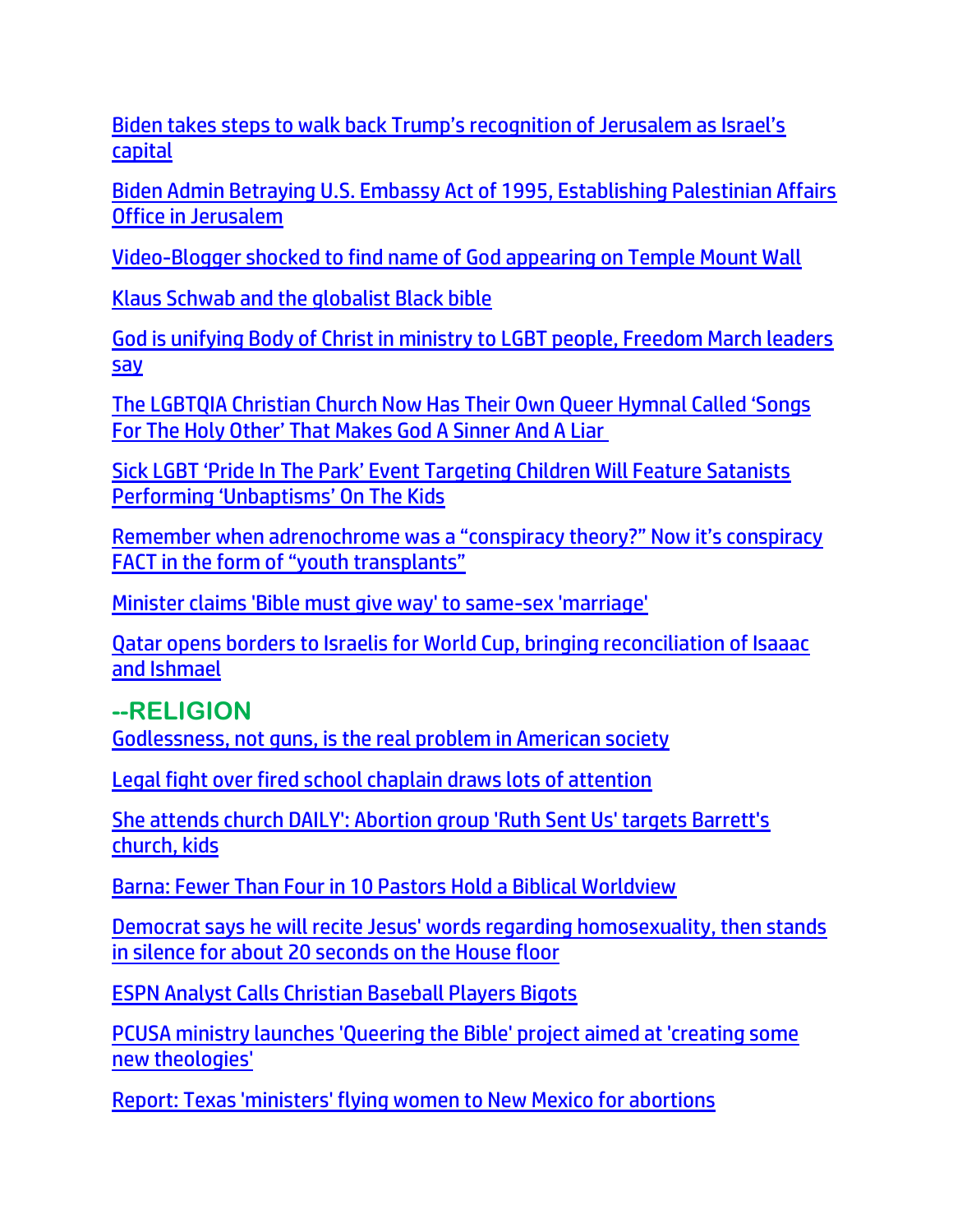[Russia, which is now far more Christian than America, just introduced new law](https://www.naturalnews.com/2022-06-10-russia-more-christian-america-criminalizes-lgbt-propaganda.html)  [criminalizing "LGBT propaganda"](https://www.naturalnews.com/2022-06-10-russia-more-christian-america-criminalizes-lgbt-propaganda.html)

[Israeli Rabbi shows how the Bible is Pro-2nd Amendment](https://www.israel365news.com/270139/israeli-rabbi-proves-the-bible-is-pro-2nd-amendment/)

[More worry for So. Baptists: Pro-LGBTQ worldview may taint firm's report](https://inform.afa.net/optiext/optiextension.dll?ID=aIJaJn3TaSkV0xXtEBvVevcmB1Yrdf4SkKgFPA3ocrUJyAdqOfOAyB%2BQFBgHjGUVViM25ZzLXgTO9G0ZV0m6osF8K%2BCDFZGAo2FumxG5)

[Fr. James Martin to host LGBTQ conference with 'transgenderqueer Two Spirit'](https://www.lifesitenews.com/news/fr-james-martin-to-host-lgbtq-conference-with-transgenderqueer-two-spirit-doctor/?utm_source=top_news&utm_campaign=usa)  [doctor](https://www.lifesitenews.com/news/fr-james-martin-to-host-lgbtq-conference-with-transgenderqueer-two-spirit-doctor/?utm_source=top_news&utm_campaign=usa)

[Pope Francis calls obscenely named singer](https://www.lifesitenews.com/news/pope-francis-calls-singers-wearing-obscene-shirts-poets-during-papal-audience/?utm_source=top_news&utm_campaign=usa)s 'poets' during papal audience

[Argentinian bishop convicted of sexual abuse asks to be spared prison](https://www.lifesitenews.com/news/argentinian-bishop-convicted-of-sexual-abuse-asks-to-be-spared-prison/?utm_source=top_news&utm_campaign=usa)

[Remembering Alexandr Solzhenitsyn: Soviet Atheist repression now engulfs the](https://www.naturalnews.com/2022-06-12-soviet-atheist-repression-now-engulfs-the-west.html)  **[West](https://www.naturalnews.com/2022-06-12-soviet-atheist-repression-now-engulfs-the-west.html)** 

[Nigerian bishop decries Ireland's president](https://www.lifesitenews.com/news/nigerian-bishop-decries-irelands-president-linking-massacre-to-climate-change/?utm_source=top_news&utm_campaign=usa) linking massacre to climate change

# **GLOBALISM**

# **--USA DEMOCRATIC GOV'T vs ONE WORLD GOV'T**

Globalism = World Economic Forum / Great Reset Klaus Schwab - Young Global Leaders - Cabal

[The World Economic Forum seeks absolute control over world populations,](https://ce-publiclw.naturalnews.com/ct.asp?id=C89DC7CA0802B70A21BDE1A5DE6A608D7D05AA4B221C66FF9B33D7172FC6D1C595046D5499A905E7016052652CEBF1D5&ct=4aeUs1wAAABCWmgzMUFZJlNZ5KEsHgAAFJmAAAPRUD%2fv34AgAEioeKaYnpig0yPUIo9QZhI9IMJtQSufNUpfEXTxDrDPRcojsbMICVFfvALOUh9fVggUBDVbfZvywFFZjo7RhgiVkdDE%2bpGoINPxdyRThQkOShLB4A%3d%3d)  [demands consolidation of power](https://ce-publiclw.naturalnews.com/ct.asp?id=C89DC7CA0802B70A21BDE1A5DE6A608D7D05AA4B221C66FF9B33D7172FC6D1C595046D5499A905E7016052652CEBF1D5&ct=4aeUs1wAAABCWmgzMUFZJlNZ5KEsHgAAFJmAAAPRUD%2fv34AgAEioeKaYnpig0yPUIo9QZhI9IMJtQSufNUpfEXTxDrDPRcojsbMICVFfvALOUh9fVggUBDVbfZvywFFZjo7RhgiVkdDE%2bpGoINPxdyRThQkOShLB4A%3d%3d)

[We are at the final stage of tyrannical takeover -](https://ce-publicdy.naturalnews.com/ct.asp?id=74A14D2314237533FFBF70024B82C329F2F6CC1C97564E39B1CCDBD0140501E7008FB78CB473BB4A9849292280C318FA&ct=4aeUs1QAAABCWmgzMUFZJlNZ1uHbLgAAFhmAAAPRMDvv3aAgAEhqm1NPUaPKBp6nlNMU1NN6mUZNGQw0nkfSSCw9lZdkEi3w%2boO3qk4fz2LFQ%2bI1LRjYwKokpIcE4n%2bZKFF3%2buJTJ3QBWGhdyRThQkNbh2y4) Naomi Wolf

[Deep State-WHO Power Grab Not Dead Yet](https://ratherexposethem.org/2022/06/09/deep-state-who-power-grab-not-dead-yet/)

[Agenda 2030 and the World Economic Forum Plan to Remake the World: Alex](https://lists.youmaker.com/links/ZdXyX8GEqy/Jlid8tcrj/7xAbPNiP2/UUCXEQIwex)  [Newman](https://lists.youmaker.com/links/ZdXyX8GEqy/Jlid8tcrj/7xAbPNiP2/UUCXEQIwex)

[Resisting the Great Reset agenda can stop the globalists from fully implementing](https://www.lifesitenews.com/opinion/resisting-the-great-reset-agenda-can-stop-the-globalists-from-fully-implementing-it/?utm_source=top_news&utm_campaign=usa)  [it](https://www.lifesitenews.com/opinion/resisting-the-great-reset-agenda-can-stop-the-globalists-from-fully-implementing-it/?utm_source=top_news&utm_campaign=usa)

[Dr Vernon Coleman: 'Social Credit is coming and it's all part of The Great Reset](https://expose-news.com/2022/06/12/dr-vernon-coleman-social-credit-is-coming-great-reset/)  [plan](https://expose-news.com/2022/06/12/dr-vernon-coleman-social-credit-is-coming-great-reset/)

The US Deep State has established nearly 1,000 foreign military bases…

to ensure putting an enemy under attack within 30 min. anywhere in the world. Illegal US bio-weapon labs have been established at these bases and classified as Top Secret so they are out of control of even local governments where they are built. Ebola outbreaks have occurred in close proximity to several of these US bio-weapon labs.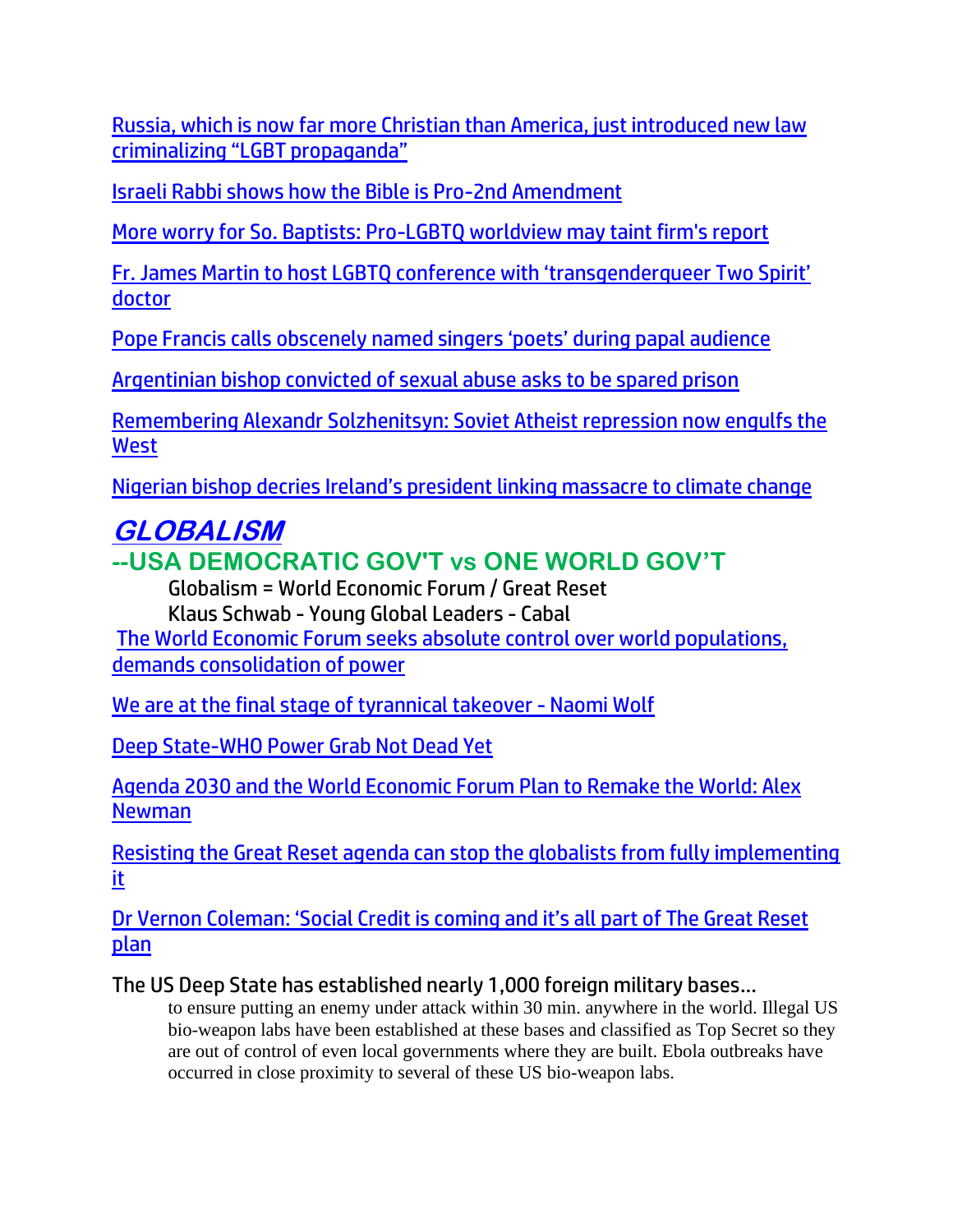[https://www.zerohedge.com/geopolitical/geopolitics-biological-weapons-part-](https://www.zerohedge.com/geopolitical/geopolitics-biological-weapons-part-2-efficiency-deployment)[2-efficiency-deployment](https://www.zerohedge.com/geopolitical/geopolitics-biological-weapons-part-2-efficiency-deployment)

[Florida Dem ripped for touting 'MAJOR victory' after Soros](https://americanwirenews.com/florida-dem-ripped-for-touting-major-victory-after-soros-backed-group-buys-18-spanish-radio-stations/)-backed group buys 18 [Spanish radio stations](https://americanwirenews.com/florida-dem-ripped-for-touting-major-victory-after-soros-backed-group-buys-18-spanish-radio-stations/)

[Globalists promote synthetic meat as they try to stop people from growing their](https://ce-publicdy.naturalnews.com/ct.asp?id=A14391AF0526A9641C53C5C99F523B1EEC055DD6C8F0595161EF3F06B8D0A42997513EE69CAD376A0C00474E6F150A72&ct=4aeUs2QAAABCWmgzMUFZJlNZyKIUuAAAGBmAAAPRUD%2fn3qAgAEiptGp6jGKMj01AY2TUbIyg2oNPUmLrshuAr6naWOEQXSnl62dsFKtyMGcYscoFRww41pWx0A2g59riwiiQsNMF3lro7tcXQgI5EHhfi7kinChIZFEKXAA%3d)  [own food](https://ce-publicdy.naturalnews.com/ct.asp?id=A14391AF0526A9641C53C5C99F523B1EEC055DD6C8F0595161EF3F06B8D0A42997513EE69CAD376A0C00474E6F150A72&ct=4aeUs2QAAABCWmgzMUFZJlNZyKIUuAAAGBmAAAPRUD%2fn3qAgAEiptGp6jGKMj01AY2TUbIyg2oNPUmLrshuAr6naWOEQXSnl62dsFKtyMGcYscoFRww41pWx0A2g59riwiiQsNMF3lro7tcXQgI5EHhfi7kinChIZFEKXAA%3d)

# **--GLOBAL CURRENCY RESET / DIGITAL CURRENCY**

# **IN THE NEWS**

## **-- HUNTER BIDEN**

Coincidence? Hunter's [Hooker Scored HUGE Loan As Joe Entered Office](https://trk.cp20.com/click/gak4-3ne87e-8bop2o-f4obzxf7/)

[Forensic Expert Unearths Almost 170,000 Deleted Files From Hunter's Laptop](https://welovetrump.com/2022/06/09/forensic-expert-unearths-almost-170000-deleted-files-from-hunters-laptop/)

# **--UKRAINE / RUSSIA CONFLICT**

[Ukrainian Beach Break? Kiev Beaches Bustling After Biden Sends Another \\$40](https://welovetrump.com/2022/06/13/ukrainian-beach-break-kiev-beaches-bustling-after-biden-sends-another-40-billion-to-fight-russia/)  [Billion to 'Fight Russia'](https://welovetrump.com/2022/06/13/ukrainian-beach-break-kiev-beaches-bustling-after-biden-sends-another-40-billion-to-fight-russia/)

[Ally to Vladimir Putin says Poland getting ready to annex a portion of Ukraine](https://www.naturalnews.com/2022-06-12-putin-ally-says-poland-to-annex-portion-of-ukraine.html)

[Ukraine running out of ammunition, intelligence official says](https://www.wnd.com/2022/06/ukraine-running-ammunition-intelligence-official-says/)

[Russia responds to another round of EU sanctions by restricting exports of noble](https://ce-publiclw.naturalnews.com/ct.asp?id=5D37F4AB1293D662BB7F0D499EB44BA256EC43DBB0AEB91862A438492B7FF6E403F7AEDC9FCB10DB99A3514000125E1F&ct=4aeUs1sAAABCWmgzMUFZJlNZu82CGQAAExmAAAPRkC7n3sAgAEFMmhpoEaYaQoAAAyZBP1gGJLnCWuqzowBs2OQlezVyjgcW4hGjIcQhwBGOdqYT6kkkK3ewyNN7F1enbDoDEQ0P4u5IpwoSF3mwQyA%3d)  [gases like neon, which is essential for making computer chips](https://ce-publiclw.naturalnews.com/ct.asp?id=5D37F4AB1293D662BB7F0D499EB44BA256EC43DBB0AEB91862A438492B7FF6E403F7AEDC9FCB10DB99A3514000125E1F&ct=4aeUs1sAAABCWmgzMUFZJlNZu82CGQAAExmAAAPRkC7n3sAgAEFMmhpoEaYaQoAAAyZBP1gGJLnCWuqzowBs2OQlezVyjgcW4hGjIcQhwBGOdqYT6kkkK3ewyNN7F1enbDoDEQ0P4u5IpwoSF3mwQyA%3d)

[Biden Throws Zelensky Under The Bus: Ukraine Leader 'Brushed Off' Invasion](https://www.zerohedge.com/geopolitical/biden-throws-zelensky-under-bus-ukraine-leader-brushed-invasion-warnings)  **[Warnings](https://www.zerohedge.com/geopolitical/biden-throws-zelensky-under-bus-ukraine-leader-brushed-invasion-warnings)** 

# **MEDICAL NEWS**

[The 1910 Flexner Report: Rockefeller's corporate illusionists create foundation](https://www.naturalnews.com/2022-06-12-1910-flexner-report-rockefellers-create-framework-for-sick-care-medicine.html)  [and framework for SICK CARE MEDICINE over a century ago](https://www.naturalnews.com/2022-06-12-1910-flexner-report-rockefellers-create-framework-for-sick-care-medicine.html)

# **--CHILDREN**

# **---DRUGS**

[Popular social media apps conduct fentanyl laced drug deals, recruit for human](https://delivery.email.saraacarter.com/GUIDARZE?id=153976=eh4CVwZWCQQBTFBUAAoNAFJRBFAACVZSAFxRVgtYAl5bBwFeAVYCAgUIClNeCVABBlceXlxdAxEKDCRUVABaVBcBXQtPVAYGAwgDAlUPDA0OAVQHAAkaChURFEADThxcXA5bEFYXSR1SXVJbChdGVUVTA1dWQxIHE0sHXFROdG1wJnM0aSAPWlNMRQE=&fl=URZGFkBfHxxDVV9XC1xBRl5XERpdVAMMBksHXFROUFRQAVk=&ext=dD1leUpoYkdjaU9pSklVekkxTmlJc0luUjVjQ0k2SWtwWFZDSjkuZXlKd0lqcGJiblZzYkN4dWRXeHNMQ0pvZEhSd2N6b3ZMM05oY21GaFkyRnlkR1Z5TG1OdmJTOXdiM0IxYkdGeUxYTnZZMmxoYkMxdFpXUnBZUzFoY0hCekxXTnZibVIxWTNRdFptVnVkR0Z1ZVd3dGJHRmpaV1F0WkhKMVp5MWtaV0ZzY3kxeVpXTnlkV2wwTFdadmNpMW9kVzFoYmkxMGNtRm1abWxqYTJsdVp5OF9kWFJ0WDNOdmRYSmpaVDFxWldWdVp5WnFaVzA5WXpWaE16ZzFOekJqTUdGa1kyTmpaamhoWWpOa1l6bGlZamN3TWpNelpqTWlMRzUxYkd3c01TeG1ZV3h6WlN4bVlXeHpaU3dpWkdRMU1EY3pNbVF0TTJObVlTMDBOV0kzTFRnMU1URXRObVZsTW1Fd05qQmhPRGN6SWl3aVlUVXhOR1JpWVRVdE16SmpOUzAwWkRFMkxXRmhNMk10WXpoaE5qRm1aRGhpTVdZNElpd2lPR0ZtTlRjd09EQXRPV014TXkwMFltUXpMV0k0Tm1ZdE1HSXpZelZrWmpreFpqRmlJaXdpYUhSMGNITTZMeTl6WVhKaFlXTmhjblJsY2k1amIyMHZjRzl3ZFd4aGNpMXpiMk5wWVd3dGJXVmthV0V0WVhCd2N5MWpiMjVrZFdOMExXWmxiblJoYm5sc0xXeGhZMlZrTFdSeWRXY3RaR1ZoYkhNdGNtVmpjblZwZEMxbWIzSXRhSFZ0WVc0dGRISmhabVpwWTJ0cGJtY3ZJaXdpWXpkd00xOHdJaXdpWlcxaGFXd2lMQ0pFVXlKZExDSnBZWFFpT2pFMk5UUTROall3T1RWOS5vWkxSZThHWk5TR3Nha1d1ZlloQXZDQ3J0TGNfUV9OVVpBSE5NaGY5NlU4)  [trafficking](https://delivery.email.saraacarter.com/GUIDARZE?id=153976=eh4CVwZWCQQBTFBUAAoNAFJRBFAACVZSAFxRVgtYAl5bBwFeAVYCAgUIClNeCVABBlceXlxdAxEKDCRUVABaVBcBXQtPVAYGAwgDAlUPDA0OAVQHAAkaChURFEADThxcXA5bEFYXSR1SXVJbChdGVUVTA1dWQxIHE0sHXFROdG1wJnM0aSAPWlNMRQE=&fl=URZGFkBfHxxDVV9XC1xBRl5XERpdVAMMBksHXFROUFRQAVk=&ext=dD1leUpoYkdjaU9pSklVekkxTmlJc0luUjVjQ0k2SWtwWFZDSjkuZXlKd0lqcGJiblZzYkN4dWRXeHNMQ0pvZEhSd2N6b3ZMM05oY21GaFkyRnlkR1Z5TG1OdmJTOXdiM0IxYkdGeUxYTnZZMmxoYkMxdFpXUnBZUzFoY0hCekxXTnZibVIxWTNRdFptVnVkR0Z1ZVd3dGJHRmpaV1F0WkhKMVp5MWtaV0ZzY3kxeVpXTnlkV2wwTFdadmNpMW9kVzFoYmkxMGNtRm1abWxqYTJsdVp5OF9kWFJ0WDNOdmRYSmpaVDFxWldWdVp5WnFaVzA5WXpWaE16ZzFOekJqTUdGa1kyTmpaamhoWWpOa1l6bGlZamN3TWpNelpqTWlMRzUxYkd3c01TeG1ZV3h6WlN4bVlXeHpaU3dpWkdRMU1EY3pNbVF0TTJObVlTMDBOV0kzTFRnMU1URXRObVZsTW1Fd05qQmhPRGN6SWl3aVlUVXhOR1JpWVRVdE16SmpOUzAwWkRFMkxXRmhNMk10WXpoaE5qRm1aRGhpTVdZNElpd2lPR0ZtTlRjd09EQXRPV014TXkwMFltUXpMV0k0Tm1ZdE1HSXpZelZrWmpreFpqRmlJaXdpYUhSMGNITTZMeTl6WVhKaFlXTmhjblJsY2k1amIyMHZjRzl3ZFd4aGNpMXpiMk5wWVd3dGJXVmthV0V0WVhCd2N5MWpiMjVrZFdOMExXWmxiblJoYm5sc0xXeGhZMlZrTFdSeWRXY3RaR1ZoYkhNdGNtVmpjblZwZEMxbWIzSXRhSFZ0WVc0dGRISmhabVpwWTJ0cGJtY3ZJaXdpWXpkd00xOHdJaXdpWlcxaGFXd2lMQ0pFVXlKZExDSnBZWFFpT2pFMk5UUTROall3T1RWOS5vWkxSZThHWk5TR3Nha1d1ZlloQXZDQ3J0TGNfUV9OVVpBSE5NaGY5NlU4) …are now "the leading source of illegal drug purchases for teenagers and young adults, according to The New York Times"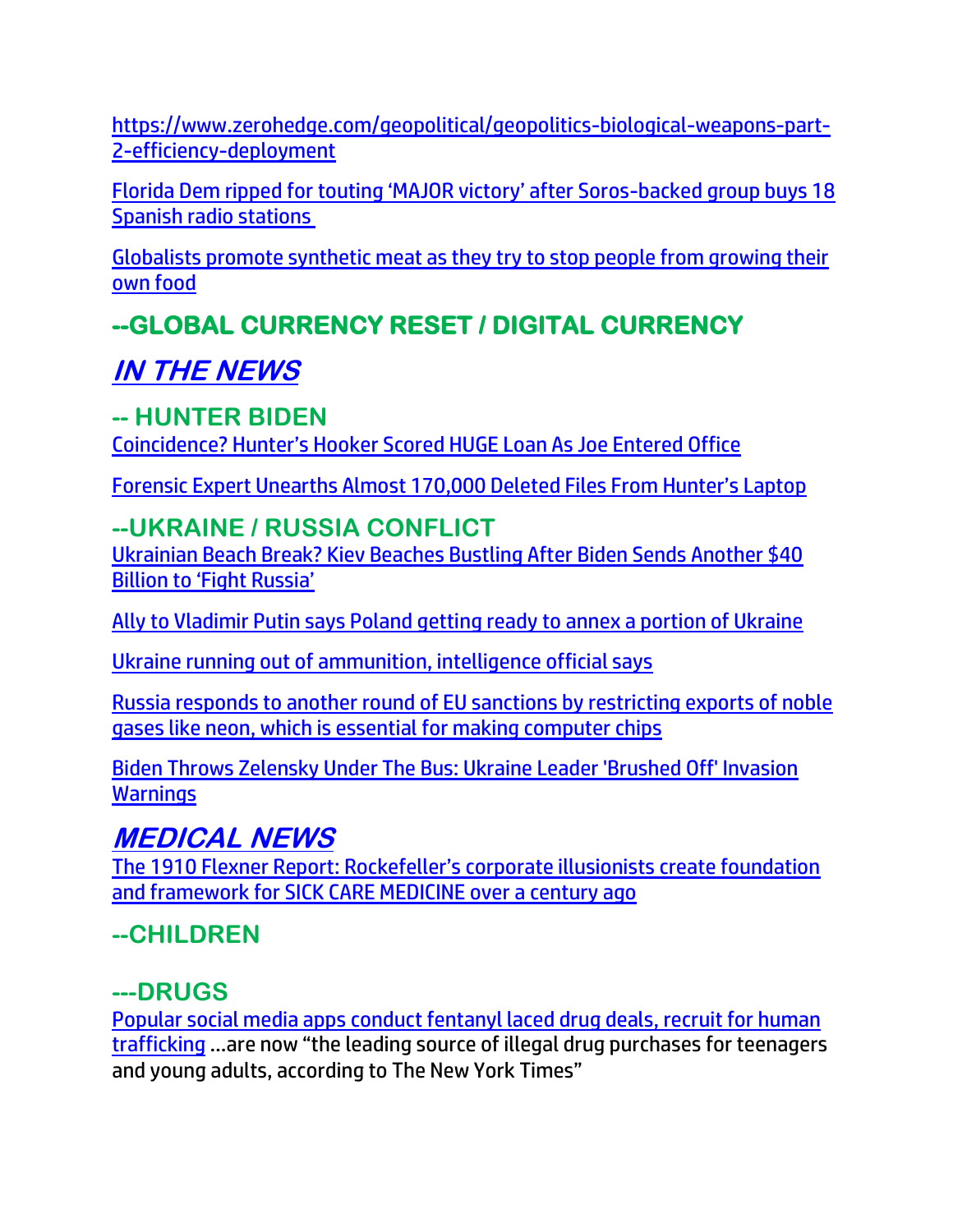### **---MANDATES**

[Did this single Lancet article collapse economies of the world by falsely justifying](https://ce-publicdy.naturalnews.com/ct.asp?id=7FA18A7686C71ED36664C115CB78E8D9FB40359BD989754E71DF3CAE2A3C8434F0B663EC764523194D69B434B6B4C8FB&ct=4aeUs2MAAABCWmgzMUFZJlNZqkrdTAAAGRmAAAPRUC%2fv3YAgAEiKeCmT1PUAeRNCKeQbUTQaMRtEW7g92JDw8O2oCW2VOYBqTaT76ITtVlFIll%2batG8ksEdy%2f9CVA64BbmWANqwZTDyr00jpE4pjQu5IpwoSFUlbqYA%3d)  [covid lockdowns?](https://ce-publicdy.naturalnews.com/ct.asp?id=7FA18A7686C71ED36664C115CB78E8D9FB40359BD989754E71DF3CAE2A3C8434F0B663EC764523194D69B434B6B4C8FB&ct=4aeUs2MAAABCWmgzMUFZJlNZqkrdTAAAGRmAAAPRUC%2fv3YAgAEiKeCmT1PUAeRNCKeQbUTQaMRtEW7g92JDw8O2oCW2VOYBqTaT76ITtVlFIll%2batG8ksEdy%2f9CVA64BbmWANqwZTDyr00jpE4pjQu5IpwoSFUlbqYA%3d)

[New Zealand indigenous family under house arrest for 11 months for not taking](https://www.lifesitenews.com/blogs/new-zealand-indigenous-family-under-house-arrest-for-11-months-for-not-taking-covid-jab/?utm_source=top_news&utm_campaign=usa)  [COVID jab](https://www.lifesitenews.com/blogs/new-zealand-indigenous-family-under-house-arrest-for-11-months-for-not-taking-covid-jab/?utm_source=top_news&utm_campaign=usa)

[Liberal MPs tell the press the 'massive majority' of Trudeau's caucus want him to](https://www.lifesitenews.com/news/liberal-mps-tell-the-press-the-massive-majority-of-trudeaus-caucus-want-him-to-end-covid-mandates/?utm_source=top_news&utm_campaign=usa)  [end COVID mandates](https://www.lifesitenews.com/news/liberal-mps-tell-the-press-the-massive-majority-of-trudeaus-caucus-want-him-to-end-covid-mandates/?utm_source=top_news&utm_campaign=usa)

## **---VACCINES**

Pfizer Quietly Admits it Will NEVER Manufacture the Vaccine that was FDA Approved – Will Produce New "Tris-Sucrose Formulation" mRNA Vaccine Instead.

It's official – Pfizer's "fully approved" and experimental mRNA vaccine, dubbed "Comirnaty," was nothing more than a head-fake. Earlier this week, the notorious experimental vaccine maker quietly submitted an update to the CDC, admitting that its originally licensed "Comirnaty" vaccine will never be distributed for use. In other words, Pfizer has exclusively been supplying its version of the experimental vaccine that was granted Emergency Use Authorization (EUA) by the FDA – aka, zero Pfizer-branded vaccines given in the US have been "fully approved."

<https://www.cdc.gov/vaccines/programs/iis/COVID-19-related-codes.html>

# **--FAUCI – GATES**

## **--MEDICAL STUDIES & NEWS**

[Every Single Patient in This Small Experimental Drug Trial Saw Their Cancer](https://www.sciencealert.com/every-single-patient-in-this-small-experimental-drug-trial-saw-their-cancer-disappear)  **[Disappear](https://www.sciencealert.com/every-single-patient-in-this-small-experimental-drug-trial-saw-their-cancer-disappear)** 

[No Surgery, No Chemo: Small NYC Cancer Trial Concludes with Unprecedented](https://www.westernjournal.com/no-surgery-no-chemo-small-nyc-cancer-trial-concludes-unprecedented-results/)  **[Results](https://www.westernjournal.com/no-surgery-no-chemo-small-nyc-cancer-trial-concludes-unprecedented-results/)** 

#### **--OTHER REPORTS** (inc. deaths)

[Healthy young people now dying en masse across Australia, and the corporate](https://www.naturalnews.com/2022-06-12-healthy-young-people-now-dying-en-masse-across-australia.html)  [media still won't dare mention vaccines](https://www.naturalnews.com/2022-06-12-healthy-young-people-now-dying-en-masse-across-australia.html)

[Mysterious hepatitis in children continues to spread around the world](https://www.naturalnews.com/2022-06-13-mysterious-hepatitis-children-continues-spread-around-world.html)

[Justin Beiber's paralyzed face 'Ramsay Hunt Syndrome' is actually a vaccine](https://ce-publicdy.naturalnews.com/ct.asp?id=DDD8A486A2BC141CA8485F7531C2C3C28AF667F45B03E33A8EFD1E1DF0A7BE4EE5EDC754DD004EAF6F0476E23EBD7E3E&ct=4aeUsz4AAABCWmgzMUFZJlNZ5qRhHQAAF5mAAAP3sD%2fj3IAgAFRQAAAAaFI2UxPU9E9NTTQ2pRxybFcT6lpM0KAIIU2tHKXUCUBGG63bs7EnvitkWavwAGIAo%2fF3JFOFCQ5qRhHQ)  [injury](https://ce-publicdy.naturalnews.com/ct.asp?id=DDD8A486A2BC141CA8485F7531C2C3C28AF667F45B03E33A8EFD1E1DF0A7BE4EE5EDC754DD004EAF6F0476E23EBD7E3E&ct=4aeUsz4AAABCWmgzMUFZJlNZ5qRhHQAAF5mAAAP3sD%2fj3IAgAFRQAAAAaFI2UxPU9E9NTTQ2pRxybFcT6lpM0KAIIU2tHKXUCUBGG63bs7EnvitkWavwAGIAo%2fF3JFOFCQ5qRhHQ)

[Virtual press conference ft. retired generals will expose Biden's 'deliberate'](https://www.lifesitenews.com/news/virtual-press-conference-ft-retired-generals-will-expose-bidens-deliberate-destruction-of-us-military/?utm_source=featured&utm_campaign=usa)  [destruction of US military](https://www.lifesitenews.com/news/virtual-press-conference-ft-retired-generals-will-expose-bidens-deliberate-destruction-of-us-military/?utm_source=featured&utm_campaign=usa)

[Trudeau infected with COVID for second time in six months](https://www.lifesitenews.com/news/trudeau-infected-with-covid-for-second-time-in-six-months/?utm_source=top_news&utm_campaign=usa)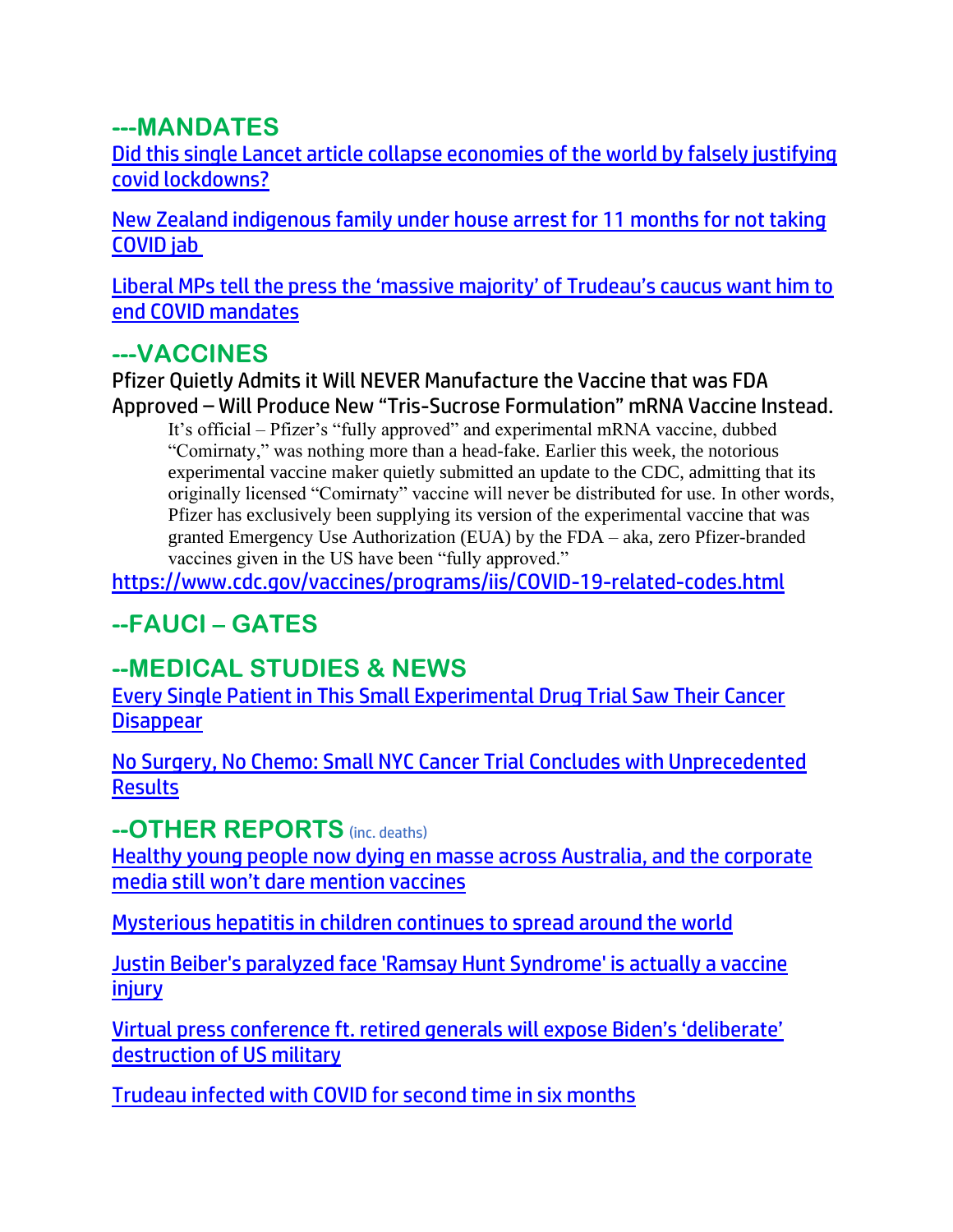['Significant' Cases of Neurological Disorder Associated with the AstraZeneca](https://lists.youmaker.com/links/Jg2Tr9Dtcn/Jlid8tcrj/7xAbPNiP2/pmRtvbnIBy)  [Vaccine](https://lists.youmaker.com/links/Jg2Tr9Dtcn/Jlid8tcrj/7xAbPNiP2/pmRtvbnIBy)

[3 Indian playback singers DEAD after COVID vaccination](https://www.naturalnews.com/2022-06-13-3-indian-singers-dead-after-covid-vaccination.html)

# **OTHER NEWS**

# **--SHORTAGES: FOOD - WATER - SUPPLIES**

[Biden Quietly Urges Companies to Buy Russian Fertilizer](https://welovetrump.com/2022/06/13/biden-quietly-urges-companies-to-buy-russian-fertilizer/)

[Lunacy: Prince Charles backs proposal to make "burping cows" wear masks to](https://www.naturalnews.com/2022-06-12-prince-charles-backs-proposal-make-cows-wear-masks.html)  ["fight climate change"](https://www.naturalnews.com/2022-06-12-prince-charles-backs-proposal-make-cows-wear-masks.html)

[There's Now A Tampon Shortage…](https://welovetrump.com/2022/06/11/theres-now-a-tampon-shortage/)

[https://welovetrump.com/2022/06/14/another-one-crews-battle-fire-at-food](https://welovetrump.com/2022/06/14/another-one-crews-battle-fire-at-food-processing-plant-near-waupaca-county-wisconsin/)[processing-plant-near-waupaca-county-wisconsin/](https://welovetrump.com/2022/06/14/another-one-crews-battle-fire-at-food-processing-plant-near-waupaca-county-wisconsin/)

[China causing supply chain collapse of medical](https://ce-publicdy.naturalnews.com/ct.asp?id=F26BD18C2E9642AA518D8F635730798BF1B6D54C80E07235D491090AA1EE2431708BB6B3E46042739C6AE5E6E08A602F&ct=4aeUsz4AAABCWmgzMUFZJlNZMtbtrQAAF5mAAAP%2f8Dvj3IAgAEEUwgyek0eU8pkbUKAAAAAVENWtzaXZC5ASNKvefQG7TBJRZzRYvFYZsW%2ft7tgCrLZmg5gP8XckU4UJAy1u2tA%3d) supplies across the USA

[Lake Mead falls below 30% capacity](https://www.naturalnews.com/2022-06-12-lake-mead-falls-below-30-capacity.html)

[Global food and fertilizer supply crisis gives Russia significant leverage](https://ce-publicdy.naturalnews.com/ct.asp?id=7D9755EAAFA6FBE7EB97753EE98D88DD856E87F40BD1944A2CE62EBA27AD031F2B0F694196D5A896749E311C87A78BD1&ct=4aeUs14AAABCWmgzMUFZJlNZWt3M5AAAFhmAAAPRMC%2fn37AgAEip6Taj1N6pp6jJp6RkKMj1EyHqaaMRiB3CMCay3XxZcOJ%2fOUagdJauMMWfv2ruw%2bJy3I0gJ84TaJfo7IspAUok9DhYB3WZMM2weTKzboXckU4UJBa3czkA)

Labor Union Threatens US Foods With "Work Stoppages," Could Impact East Coast [Restaurants](https://www.zerohedge.com/markets/not-afraid-strike-teamsters-warn-us-foods-east-coast-walkout-could-impact-restaurants)

#### Planned food shortage

An extreme drought (after dumping water into the ocean) leaves hydroelectric power plants out of business, and farmers are massively left with unseeded fields (as a result, there is no food). "I have land, I have people. I have everything, but no water. I can't do that," said Del Bosque, a 73-year-old farmer from Firebaugh, California. <https://www.bbc.com/news/world-us-canada-61669233>

[Largest US Pork Packer Closing California Plant, Citing High Costs and Red Tape](https://lists.youmaker.com/links/Jg2Tr9Dtcn/Jlid8tcrj/7xAbPNiP2/xWiB3evdRN) 

# **--ENERGY: FUEL– POWER OUTAGES**

[Oil industry insider exposes Biden admin's incompetence, says they were](https://link.theblaze.com/click/28044690.1037073/aHR0cHM6Ly93d3cudGhlYmxhemUuY29tL25ld3MvMjY1NzVvaWwtaW5kdXN0cnktaW5zaWRlci1leHBvc2VzLWJpZGVuLWFkbWlucy1pbmNvbXBldGVuY2Utc2F5cy10aGV5LXdlcmUtc2hvY2tlZC10by1sZWFybi1iYXNpYy1mYWN0LWFib3V0LXByb2R1Y3Rpb24wMzEwNj91dG1fc291cmNlPXRoZWJsYXplLWRhaWx5UE0mdXRtX21lZGl1bT1lbWFpbCZ1dG1fY2FtcGFpZ249RGFpbHktTmV3c2xldHRlcl9fUE0gMjAyMi0wNi0xMyZ1dG1fdGVybT1BQ1RJVkUgTElTVCAtIFRoZUJsYXplIERhaWx5IFBN/61f82015384ca325d2cdab60Cd01d91da)  ['shocked to learn' basic fact about production](https://link.theblaze.com/click/28044690.1037073/aHR0cHM6Ly93d3cudGhlYmxhemUuY29tL25ld3MvMjY1NzVvaWwtaW5kdXN0cnktaW5zaWRlci1leHBvc2VzLWJpZGVuLWFkbWlucy1pbmNvbXBldGVuY2Utc2F5cy10aGV5LXdlcmUtc2hvY2tlZC10by1sZWFybi1iYXNpYy1mYWN0LWFib3V0LXByb2R1Y3Rpb24wMzEwNj91dG1fc291cmNlPXRoZWJsYXplLWRhaWx5UE0mdXRtX21lZGl1bT1lbWFpbCZ1dG1fY2FtcGFpZ249RGFpbHktTmV3c2xldHRlcl9fUE0gMjAyMi0wNi0xMyZ1dG1fdGVybT1BQ1RJVkUgTElTVCAtIFRoZUJsYXplIERhaWx5IFBN/61f82015384ca325d2cdab60Cd01d91da)

[Biden Awkwardly Claims Saudi Visit Really About Israel, Not Gas Prices](https://www.zerohedge.com/geopolitical/biden-awkwardly-claims-saudi-visit-really-about-israel-not-gas-prices)

On Wed. 8 June a [massive blast crippled US liquid natural gas exports to the](https://www.rt.com/business/556841-freeport-lng-explosion-exports/)  [European Union when 20% of the Texas Coast Facility production was wiped out.](https://www.rt.com/business/556841-freeport-lng-explosion-exports/)

[European Auto Industry Decries EU Ban On Petrol Cars](https://www.zerohedge.com/political/european-auto-industry-decries-eu-ban-petrol-cars)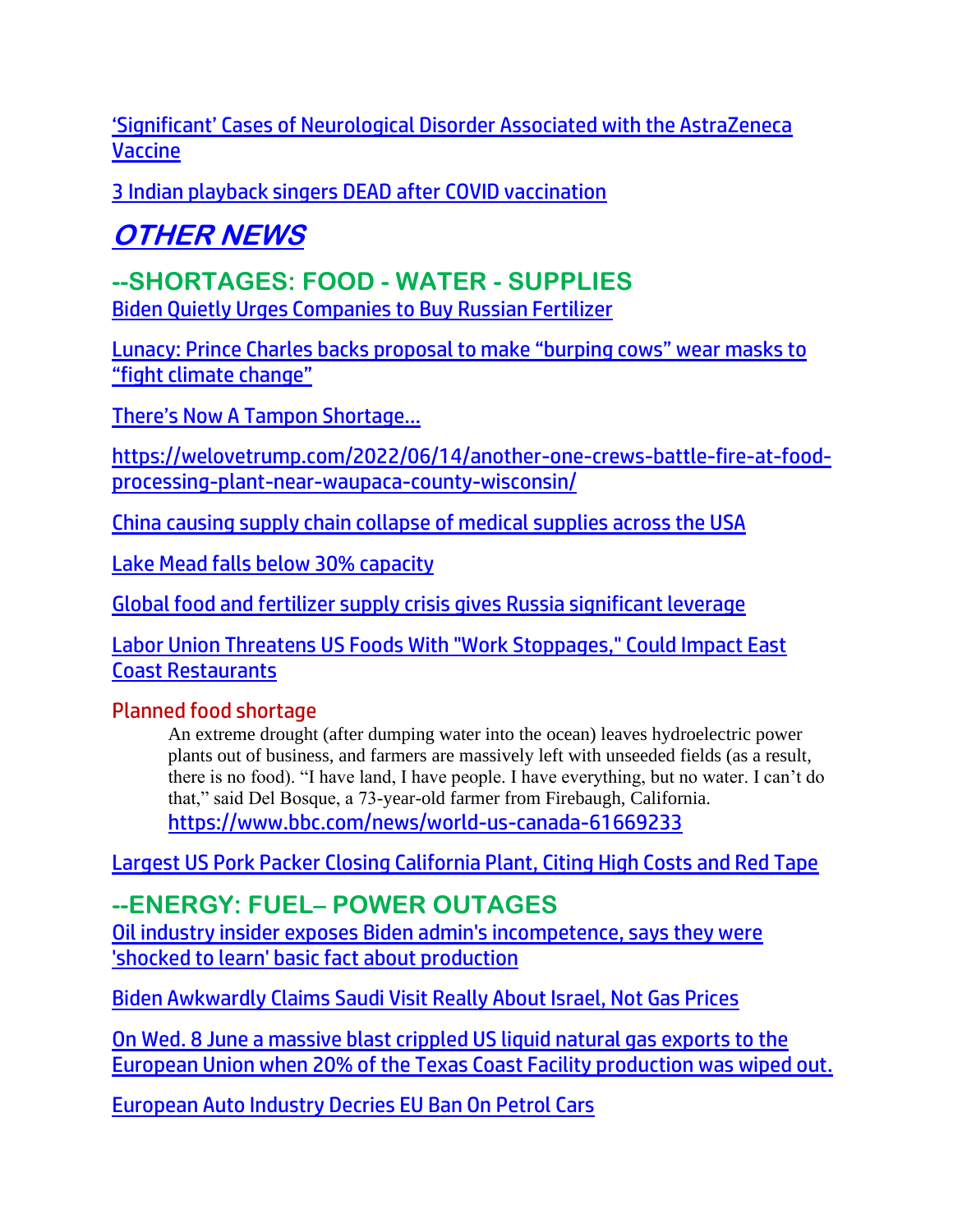[Journalist attempts road trip in electric car, ends up spending more time charging](https://link.theblaze.com/click/27982437.1031576/aHR0cHM6Ly93d3cudGhlYmxhemUuY29tL25ld3Mvd3NqLWpvdXJuYWxpc3QtcmVncmV0cy1lbGVjdHJpYy1jYXItcm9hZC10cmlwP3V0bV9zb3VyY2U9dGhlYmxhemUtZGFpbHlBTSZ1dG1fbWVkaXVtPWVtYWlsJnV0bV9jYW1wYWlnbj1EYWlseS1OZXdzbGV0dGVyX19BTSAyMDIyLTA2LTA4JnV0bV90ZXJtPUFDVElWRSBMSVNUIC0gVGhlQmxhemUgRGFpbHkgQU0/61f82015384ca325d2cdab60C91f0ab21)  [than sleeping. 'Fumes never smelled so sweet,' she says upon returning to gas](https://link.theblaze.com/click/27982437.1031576/aHR0cHM6Ly93d3cudGhlYmxhemUuY29tL25ld3Mvd3NqLWpvdXJuYWxpc3QtcmVncmV0cy1lbGVjdHJpYy1jYXItcm9hZC10cmlwP3V0bV9zb3VyY2U9dGhlYmxhemUtZGFpbHlBTSZ1dG1fbWVkaXVtPWVtYWlsJnV0bV9jYW1wYWlnbj1EYWlseS1OZXdzbGV0dGVyX19BTSAyMDIyLTA2LTA4JnV0bV90ZXJtPUFDVElWRSBMSVNUIC0gVGhlQmxhemUgRGFpbHkgQU0/61f82015384ca325d2cdab60C91f0ab21)  [fuel.](https://link.theblaze.com/click/27982437.1031576/aHR0cHM6Ly93d3cudGhlYmxhemUuY29tL25ld3Mvd3NqLWpvdXJuYWxpc3QtcmVncmV0cy1lbGVjdHJpYy1jYXItcm9hZC10cmlwP3V0bV9zb3VyY2U9dGhlYmxhemUtZGFpbHlBTSZ1dG1fbWVkaXVtPWVtYWlsJnV0bV9jYW1wYWlnbj1EYWlseS1OZXdzbGV0dGVyX19BTSAyMDIyLTA2LTA4JnV0bV90ZXJtPUFDVElWRSBMSVNUIC0gVGhlQmxhemUgRGFpbHkgQU0/61f82015384ca325d2cdab60C91f0ab21)

[Luxury and corporate jets to receive special exemptions from European Union](https://link.theblaze.com/click/27976252.899752/aHR0cHM6Ly93d3cudGhlYmxhemUuY29tL25ld3MvLTI2NTc0NzA0NzY_dXRtX3NvdXJjZT10aGVibGF6ZS03RGF5VHJlbmRpbmdUZXN0JnV0bV9tZWRpdW09ZW1haWwmdXRtX2NhbXBhaWduPUFmdGVybm9vbiBBdXRvIFRyZW5kaW5nIDcgRGF5IEVuZ2FnZWQgMjAyMi0wNi0wNyZ1dG1fdGVybT1BQ1RJVkUgTElTVCAtIDcgRGF5IEVuZ2FnZW1lbnQ/61f82015384ca325d2cdab60Cc2d6c124)  [aviation fuel tax](https://link.theblaze.com/click/27976252.899752/aHR0cHM6Ly93d3cudGhlYmxhemUuY29tL25ld3MvLTI2NTc0NzA0NzY_dXRtX3NvdXJjZT10aGVibGF6ZS03RGF5VHJlbmRpbmdUZXN0JnV0bV9tZWRpdW09ZW1haWwmdXRtX2NhbXBhaWduPUFmdGVybm9vbiBBdXRvIFRyZW5kaW5nIDcgRGF5IEVuZ2FnZWQgMjAyMi0wNi0wNyZ1dG1fdGVybT1BQ1RJVkUgTElTVCAtIDcgRGF5IEVuZ2FnZW1lbnQ/61f82015384ca325d2cdab60Cc2d6c124)

[Coal production in India and China surging by 700 million tons per year](https://www.wnd.com/2022/06/coal-production-india-china-surging-700-million-tons-per-year/)

[Russia Has Become India's Second Largest Oil Supplier](https://www.zerohedge.com/geopolitical/russia-has-become-indias-second-largest-oil-supplier)

[Oil Spikes On Reports Libya Shuts Down Nearly All Its Oil Fields](https://www.zerohedge.com/energy/libya-loses-11-million-bpd-it-shuts-down-nearly-all-its-oil-fields)

[Climate alarmism: 50 years of dailed "expert" predictions](https://ce-publicdy.naturalnews.com/ct.asp?id=E7351835A5638F185ECE4E1145F1DAE6DAE97A285FBDF1C64570A2D61205C69B4CEE2DC2FD929EA44CE35D7D7A1D5CD9&ct=4aeUsz4AAABCWmgzMUFZJlNZ683fKAAAF5mAAAP%2f8D%2fj3IAgAEEU9TTRmkbRHlDQ2oYwAAAAGpPk1jsUuYz3c4UymrzSD80xqKXgs1oPWzGQe%2bVa4KUfmZw3Cn4u5IpwoSHXm75Q)

**---FINANCIAL - INFLATION – ECONOMY**

[https://www.uspresidentialelectionnews.com/2022/06/breaking-nationwide](https://www.uspresidentialelectionnews.com/2022/06/breaking-nationwide-credit-card-outage-affecting-chase-payment-processing-at-several-retailers/)[credit-card-outage-affecting-chase-payment-processing-at-several-retailers/](https://www.uspresidentialelectionnews.com/2022/06/breaking-nationwide-credit-card-outage-affecting-chase-payment-processing-at-several-retailers/)

[Average monthly apartment rent surges to all-time high \\$2,000, real estate firm](https://www.naturalnews.com/2022-06-12-average-apartment-rent-surges-all-time-high.html)  [reveals](https://www.naturalnews.com/2022-06-12-average-apartment-rent-surges-all-time-high.html)

[Housing bubble about to burst? Mortgage applications crash to 22-year low as](https://ce-publicdy.naturalnews.com/ct.asp?id=27562ABEE405B5CF762449E6EE30A648BA8EB7CAC7914E4EBB230859B1D86D5390596C2E36E9979D464C0CFD1613F391&ct=4aeUs2cAAABCWmgzMUFZJlNZ8xb8UQAAGBmAAAPxED7v3qAgAHIo0NAAAARTE2psmKepoGmSYovusvJXDC%2bJSoQaTASCfCYtPv7mRXeN%2fgX3FCIHF4sjtnYzed1TWJ5Gld6wTI8THqmNwsyKRxshFDS8fF3JFOFCQ8xb8UQ%3d)  [monthly payments skyrocket](https://ce-publicdy.naturalnews.com/ct.asp?id=27562ABEE405B5CF762449E6EE30A648BA8EB7CAC7914E4EBB230859B1D86D5390596C2E36E9979D464C0CFD1613F391&ct=4aeUs2cAAABCWmgzMUFZJlNZ8xb8UQAAGBmAAAPxED7v3qAgAHIo0NAAAARTE2psmKepoGmSYovusvJXDC%2bJSoQaTASCfCYtPv7mRXeN%2fgX3FCIHF4sjtnYzed1TWJ5Gld6wTI8THqmNwsyKRxshFDS8fF3JFOFCQ8xb8UQ%3d)

[Biden Administration Expected to Reinstate Price Controls, Bringing Back 1970s](https://lists.youmaker.com/links/VsEhB1B9aF/Jlid8tcrj/7xAbPNiP2/3ekexe8hCY)  [Gas Lines, Experts Warn](https://lists.youmaker.com/links/VsEhB1B9aF/Jlid8tcrj/7xAbPNiP2/3ekexe8hCY)

[Every Top Polled Business Executive Believes Recession Will Hit Soon: Survey](https://lists.youmaker.com/links/QJallb07YE/Jlid8tcrj/7xAbPNiP2/wlBaJxR6nm)

# **POLITICAL & GOV'T NEWS**

[Rudy Giuliani Faces Ethics Charges Over 2020 Presidential Election Claims](https://lists.youmaker.com/links/Jg2Tr9Dtcn/Jlid8tcrj/7xAbPNiP2/dYPUgrHvpjG)

## **--ABORTION**

[Biden says he might issue pro-abortion executive orders if Supreme Court](https://link.theblaze.com/click/28001125.1152963/aHR0cHM6Ly93d3cudGhlYmxhemUuY29tL25ld3MvYmlkZW4tYWJvcnRpb24tZXhlY3V0aXZlLW9yZGVyLXNjb3R1cz91dG1fc291cmNlPXRoZWJsYXplLWJyZWFraW5nJnV0bV9tZWRpdW09ZW1haWwmdXRtX2NhbXBhaWduPTIwMjIwNjEwU3BvbnNvcmVkVHJlbmRpbmctR3JpcDYmdXRtX3Rlcm09QUNUSVZFIExJU1QgLSBUaGVCbGF6ZSBCcmVha2luZyBOZXdz/61f82015384ca325d2cdab60C09610d49)  [overturns Roe v. Wade](https://link.theblaze.com/click/28001125.1152963/aHR0cHM6Ly93d3cudGhlYmxhemUuY29tL25ld3MvYmlkZW4tYWJvcnRpb24tZXhlY3V0aXZlLW9yZGVyLXNjb3R1cz91dG1fc291cmNlPXRoZWJsYXplLWJyZWFraW5nJnV0bV9tZWRpdW09ZW1haWwmdXRtX2NhbXBhaWduPTIwMjIwNjEwU3BvbnNvcmVkVHJlbmRpbmctR3JpcDYmdXRtX3Rlcm09QUNUSVZFIExJU1QgLSBUaGVCbGF6ZSBCcmVha2luZyBOZXdz/61f82015384ca325d2cdab60C09610d49)

# **--BIDEN ADMINISTRATION**

[Visitor logs show that Biden's White House has hosted several 'defund the police'](https://link.theblaze.com/click/28041345.935777/aHR0cHM6Ly93d3cudGhlYmxhemUuY29tL25ld3MvLTI2NTc1MDIwODE_dXRtX3NvdXJjZT10aGVibGF6ZS03RGF5VHJlbmRpbmdUZXN0JnV0bV9tZWRpdW09ZW1haWwmdXRtX2NhbXBhaWduPUFmdGVybm9vbiBBdXRvIFRyZW5kaW5nIDcgRGF5IEVuZ2FnZWQgMjAyMi0wNi0xMyZ1dG1fdGVybT1BQ1RJVkUgTElTVCAtIDcgRGF5IEVuZ2FnZW1lbnQ/61f82015384ca325d2cdab60Ce4426677)  [activists](https://link.theblaze.com/click/28041345.935777/aHR0cHM6Ly93d3cudGhlYmxhemUuY29tL25ld3MvLTI2NTc1MDIwODE_dXRtX3NvdXJjZT10aGVibGF6ZS03RGF5VHJlbmRpbmdUZXN0JnV0bV9tZWRpdW09ZW1haWwmdXRtX2NhbXBhaWduPUFmdGVybm9vbiBBdXRvIFRyZW5kaW5nIDcgRGF5IEVuZ2FnZWQgMjAyMi0wNi0xMyZ1dG1fdGVybT1BQ1RJVkUgTElTVCAtIDcgRGF5IEVuZ2FnZW1lbnQ/61f82015384ca325d2cdab60Ce4426677)

[Gov't watchdog: Feds manipulated description of Capitol riot](https://www.wnd.com/2022/06/government-watchdog-feds-manipulated-description-capitol-riot/)

[Americans reassured they have calm, constitution-loving president](https://inform.afa.net/optiext/optiextension.dll?ID=QijQjUZ%2BH55t89YxYeRCzayK2yMOZn3Q1AJmkONveHeZyrCAdOE8jENg3XxWU0AYQJrYrgm_mMBZlqoPc_7QOAqyLdy19AupVszw%2B5QP)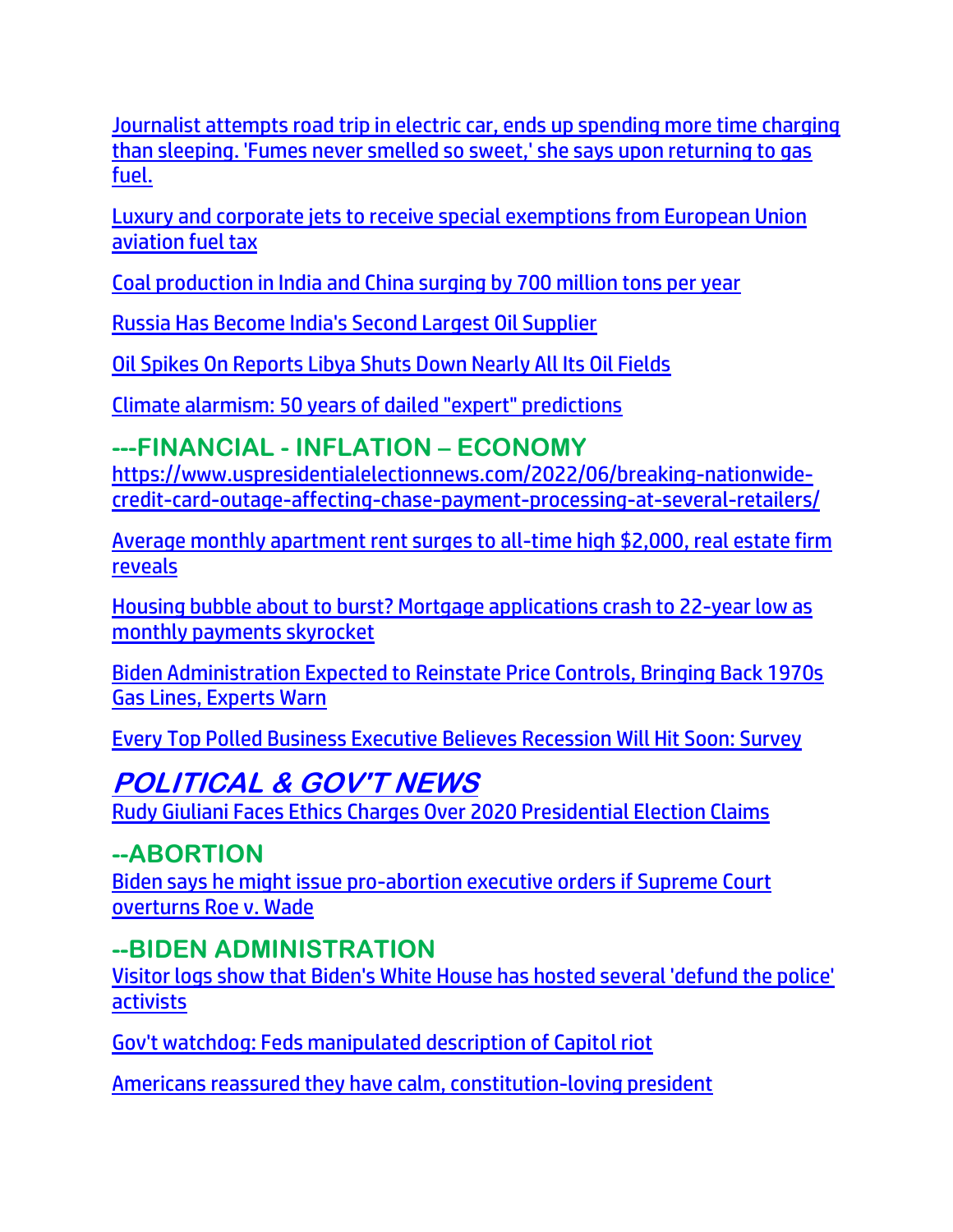[Confused Biden Leaves Kimmel Audience Baffled](https://www.westernjournal.com/watch-confused-biden-leaves-kimmel-audience-baffled-50-presidents/?utm_source=Email&utm_medium=newsletter-weekly-WJ&utm_campaign=weeklyam&utm_content=western-journal&ats_es=%5B-MD5-%5D) – 'We Have 50 Presidents'

[Another Staged FBI Event? Feds Bust 'Patriot Front' Members For Planned Riot in](https://welovetrump.com/2022/06/12/another-staged-fbi-event-feds-bust-patriot-front-members-for-planned-riot-in-idaho/)  [Idaho](https://welovetrump.com/2022/06/12/another-staged-fbi-event-feds-bust-patriot-front-members-for-planned-riot-in-idaho/)

## **--CONGRESS**

[Democrat and RINO Senators Reach Agreement on Electoral Count Act](https://welovetrump.com/2022/06/12/democrat-and-rino-senators-reach-agreement-on-electoral-count-act-requires-20-of-congress-to-challenge-electoral-votes-from-any-state/) – Requires [20% of Congress to Challenge Electoral Votes From Any State](https://welovetrump.com/2022/06/12/democrat-and-rino-senators-reach-agreement-on-electoral-count-act-requires-20-of-congress-to-challenge-electoral-votes-from-any-state/)

[Will Jan. 6 committee members hold hearings on 2020 riots? Here's their answer](https://www.wnd.com/2022/06/will-jan-6-committee-members-hold-hearings-2020-riots-answer/)

[Rep. Jordan: FBI punishing employees who hold conservative views, according to](https://www.naturalnews.com/2022-06-10-fbi-punishing-employees-with-conservative-views-whistleblowers.html)  [whistleblowers](https://www.naturalnews.com/2022-06-10-fbi-punishing-employees-with-conservative-views-whistleblowers.html)

## **--CRIME – CORRUPTION – INVESTIGATIONS**

[TOP DEMOCRAT INDICTED: NM House Majority Leader Charged with](https://www.thegatewaypundit.com/2021/07/top-democrat-indicted-nm-house-majority-leader-charged-embezzlement-total-may-top-954000/)  Embezzlement — [Total May Top \\$954,000](https://www.thegatewaypundit.com/2021/07/top-democrat-indicted-nm-house-majority-leader-charged-embezzlement-total-may-top-954000/)

[SEX RING STING: Disney Employees, Former Judge Among 108 Arrested For](https://welovetrump.com/2022/06/09/sex-ring-sting-disney-employees-former-judge-among-108-arrested-for-human-trafficking-including-children/)  [Human Trafficking, Including Children](https://welovetrump.com/2022/06/09/sex-ring-sting-disney-employees-former-judge-among-108-arrested-for-human-trafficking-including-children/)

[Highly decorated U.S. general quits liberal think tank amid FBI probe](https://www.wnd.com/2022/06/highly-decorated-u-s-general-quits-liberal-think-tank-amid-fbi-probe/)

[California Highway Patrol Refuse to Release Footage of Paul Pelosi's DUI Arrest](https://welovetrump.com/2022/06/11/california-highway-patrol-refuse-to-release-footage-of-paul-pelosis-dui-arrest/)

[3 US Companies That Allegedly Sent Defense Blueprints To China Receive Export](https://www.zerohedge.com/geopolitical/3-us-companies-allegedly-sent-defense-blueprints-china-receive-export-denial-order)  [Denial Order](https://www.zerohedge.com/geopolitical/3-us-companies-allegedly-sent-defense-blueprints-china-receive-export-denial-order)

[America plunging into third world status as police run out of fuel and say they](https://ratherexposethem.org/2022/06/11/america-plunging-into-third-world-status-as-police-run-out-of-fuel-and-say-they-wont-respond-to-911-calls-because-of-gas-prices/)  [won't respond to 911 calls because of gas prices](https://ratherexposethem.org/2022/06/11/america-plunging-into-third-world-status-as-police-run-out-of-fuel-and-say-they-wont-respond-to-911-calls-because-of-gas-prices/)

[Man brutally punches, stomps on woman 25 times in 'evil,' unprovoked attack;](https://link.theblaze.com/click/28016304.932071/aHR0cHM6Ly93d3cudGhlYmxhemUuY29tL25ld3MvbWFuLWJydXRhbGx5LWJlYXRzLXdvbWFuLXBob2VuaXg_dXRtX3NvdXJjZT10aGVibGF6ZS03RGF5VHJlbmRpbmdUZXN0JnV0bV9tZWRpdW09ZW1haWwmdXRtX2NhbXBhaWduPUFmdGVybm9vbiBBdXRvIFRyZW5kaW5nIDcgRGF5IEVuZ2FnZWQgMjAyMi0wNi0xMCZ1dG1fdGVybT1BQ1RJVkUgTElTVCAtIDcgRGF5IEVuZ2FnZW1lbnQ/61f82015384ca325d2cdab60C7391782b)  [victim even screams she's pregnant to try to get him to stop](https://link.theblaze.com/click/28016304.932071/aHR0cHM6Ly93d3cudGhlYmxhemUuY29tL25ld3MvbWFuLWJydXRhbGx5LWJlYXRzLXdvbWFuLXBob2VuaXg_dXRtX3NvdXJjZT10aGVibGF6ZS03RGF5VHJlbmRpbmdUZXN0JnV0bV9tZWRpdW09ZW1haWwmdXRtX2NhbXBhaWduPUFmdGVybm9vbiBBdXRvIFRyZW5kaW5nIDcgRGF5IEVuZ2FnZWQgMjAyMi0wNi0xMCZ1dG1fdGVybT1BQ1RJVkUgTElTVCAtIDcgRGF5IEVuZ2FnZW1lbnQ/61f82015384ca325d2cdab60C7391782b) — but he doesn't

## **--DURHAM PROBE**

[Obama Approved Accusing Russia of DNC Hack Before FBI Received DNC Server](https://lists.youmaker.com/links/VsEhB1B9aF/Jlid8tcrj/7xAbPNiP2/mrs5AUZ6Ne)  **[Images](https://lists.youmaker.com/links/VsEhB1B9aF/Jlid8tcrj/7xAbPNiP2/mrs5AUZ6Ne)** 

## **--EDUCATION**

[Oregonians Say Education on Wrong Track, Overwhelmingly Support School](https://lists.youmaker.com/links/SWLqUPVHrv/Jlid8tcrj/7xAbPNiP2/LDklyE5VqB)  [Choice, Poll Finds](https://lists.youmaker.com/links/SWLqUPVHrv/Jlid8tcrj/7xAbPNiP2/LDklyE5VqB)

['Queer Ethics Professor' Calls For Pedophilia To Be Destigmatised And Taught In](https://www.zerohedge.com/political/queer-ethics-professor-calls-pedophilia-be-destigmatised-and-taught-schools)  **[Schools](https://www.zerohedge.com/political/queer-ethics-professor-calls-pedophilia-be-destigmatised-and-taught-schools)**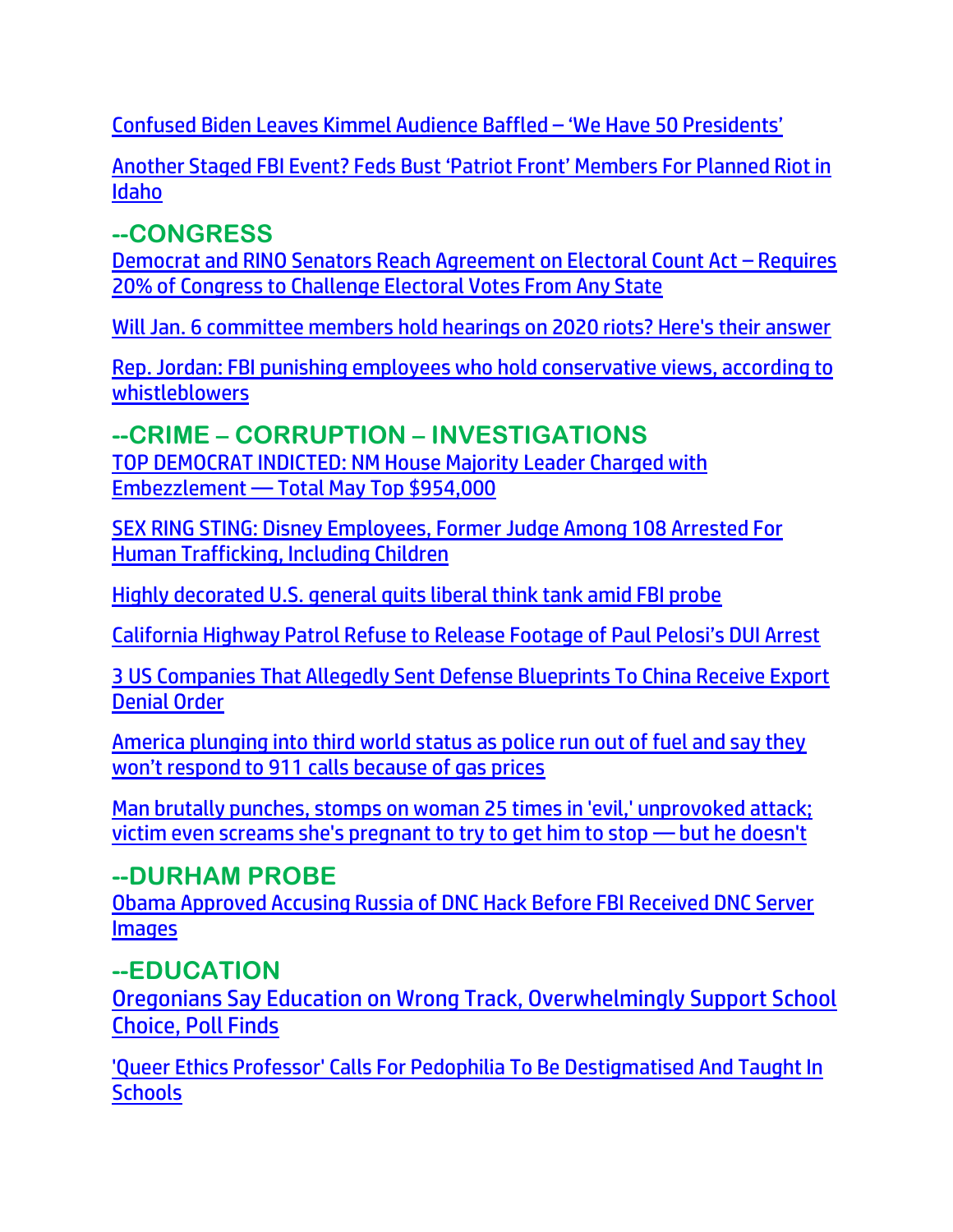[3 arrested in connection with teenager beaten to death at LeBron James' school](https://www.theblaze.com/news/teenager-beaten-to-death-lebron-school)  [over water gun incident](https://www.theblaze.com/news/teenager-beaten-to-death-lebron-school) 

**--ELECTION**

[https://welovetrump.com/2022/06/12/trump-endorsed-sarah-palin-wins](https://welovetrump.com/2022/06/12/trump-endorsed-sarah-palin-wins-primary/)[primary/](https://welovetrump.com/2022/06/12/trump-endorsed-sarah-palin-wins-primary/)

[EXCLUSIVE: Arizona Election Worker Details Voter Fraud Investigation](https://lists.youmaker.com/links/SWLqUPVHrv/Jlid8tcrj/7xAbPNiP2/lpp2Dlabje)

[Republican eyeing 2024 White House commits political suicide on live TV](https://www.wnd.com/2022/06/gop-gov-eyeing-wh-2024-commits-political-suicide-live-fox-news-trump-insult/)

[Two Utah moms file open records requests on election records](https://www.naturalnews.com/2022-06-13-two-utah-moms-file-open-records-requests.html) – State Lt. Gov. [tips off reporter, blocks them from access, and Feds are called in](https://www.naturalnews.com/2022-06-13-two-utah-moms-file-open-records-requests.html)

[Supreme Court Lifts Stay, Allows Counting of Questionable Ballots in](https://lists.youmaker.com/links/ZdXyX8GEqy/Jlid8tcrj/7xAbPNiP2/LmTYYBYbZC) [Pennsylvania Judicial Election](https://lists.youmaker.com/links/ZdXyX8GEqy/Jlid8tcrj/7xAbPNiP2/LmTYYBYbZC)

[» Former House Rep Pleads Guilty To Ballot-Stuffing For Dems In Five Elections](https://trk.cp20.com/click/gak4-3nf4ts-8boznc-f4obzxf7/)

[15% of Vote ADDED to Raffensperger Primary Totals, Evidence from VoterGA](https://welovetrump.com/2022/06/09/15-of-vote-added-to-raffensperger-primary-totals-evidence-from-voterga-shows/)  **[Shows](https://welovetrump.com/2022/06/09/15-of-vote-added-to-raffensperger-primary-totals-evidence-from-voterga-shows/)** 

[AOC nervously laughs off endorsing Biden in 2024 while 50 'frustrated'](https://link.theblaze.com/click/28033567.1040085/aHR0cHM6Ly93d3cudGhlYmxhemUuY29tL25ld3MvYW9jLWJpZGVuLTIwMjQtZWxlY3Rpb24_dXRtX3NvdXJjZT10aGVibGF6ZS1kYWlseVBNJnV0bV9tZWRpdW09ZW1haWwmdXRtX2NhbXBhaWduPURhaWx5LU5ld3NsZXR0ZXJfX1BNIDIwMjItMDYtMTImdXRtX3Rlcm09QUNUSVZFIExJU1QgLSBUaGVCbGF6ZSBEYWlseSBQTQ/61f82015384ca325d2cdab60C843476e4)  [Democrats say he should be cut loose and not seek re-election](https://link.theblaze.com/click/28033567.1040085/aHR0cHM6Ly93d3cudGhlYmxhemUuY29tL25ld3MvYW9jLWJpZGVuLTIwMjQtZWxlY3Rpb24_dXRtX3NvdXJjZT10aGVibGF6ZS1kYWlseVBNJnV0bV9tZWRpdW09ZW1haWwmdXRtX2NhbXBhaWduPURhaWx5LU5ld3NsZXR0ZXJfX1BNIDIwMjItMDYtMTImdXRtX3Rlcm09QUNUSVZFIExJU1QgLSBUaGVCbGF6ZSBEYWlseSBQTQ/61f82015384ca325d2cdab60C843476e4)

# **--FOREIGN RELATIONS**

[Israel Urges All Citizens To Evacuate Istanbul Immediately, Citing Iranian](https://www.zerohedge.com/geopolitical/israel-urges-all-citizens-evacuate-istanbul-immediately-citing-iranian-revenge-plot)  ['Revenge' Plot](https://www.zerohedge.com/geopolitical/israel-urges-all-citizens-evacuate-istanbul-immediately-citing-iranian-revenge-plot)

[Iran and Venezuela sign a 20-year agreement](https://link.theblaze.com/click/28033567.1040085/aHR0cHM6Ly93d3cudGhlYmxhemUuY29tL25ld3MvLTI2NTc0OTc0Nzc_dXRtX3NvdXJjZT10aGVibGF6ZS1kYWlseVBNJnV0bV9tZWRpdW09ZW1haWwmdXRtX2NhbXBhaWduPURhaWx5LU5ld3NsZXR0ZXJfX1BNIDIwMjItMDYtMTImdXRtX3Rlcm09QUNUSVZFIExJU1QgLSBUaGVCbGF6ZSBEYWlseSBQTQ/61f82015384ca325d2cdab60Ca0a3f6a6)

[Mexican president calls for open borders and American superstate](https://ratherexposethem.org/2022/06/11/mexican-president-calls-for-open-borders-and-american-superstate/)

[Canada's central bank warns mortgage payments could rise 30 percent in next](https://www.lifesitenews.com/news/canadas-central-bank-warns-mortgage-payments-could-rise-30-percent-in-next-few-years/?utm_source=top_news&utm_campaign=usa)  [few years](https://www.lifesitenews.com/news/canadas-central-bank-warns-mortgage-payments-could-rise-30-percent-in-next-few-years/?utm_source=top_news&utm_campaign=usa)

[UK police virtue signal with tweet showing them raising a](https://www.naturalnews.com/2022-06-13-uk-police-virtue-signal-raise-pride-flag.html) "Pride" flag, then [threatening to arrest anyone who posts a negative response](https://www.naturalnews.com/2022-06-13-uk-police-virtue-signal-raise-pride-flag.html)

[Australian Housing Expected To Drop By 15% According To Country's Largest](https://www.zerohedge.com/economics/australian-housing-expected-drop-15-according-countrys-largest-bank)  [Bank](https://www.zerohedge.com/economics/australian-housing-expected-drop-15-according-countrys-largest-bank)

['Smash to smithereens': China threatens US with 'war no matter the cost' over](https://link.theblaze.com/click/28029963.1046055/aHR0cHM6Ly93d3cudGhlYmxhemUuY29tL25ld3MvY2hpbmEtd2FyLXVzLXRhaXdhbi1pbnZhc2lvbj91dG1fc291cmNlPXRoZWJsYXplLWRhaWx5QU0mdXRtX21lZGl1bT1lbWFpbCZ1dG1fY2FtcGFpZ249RGFpbHktTmV3c2xldHRlcl9fQU0gMjAyMi0wNi0xMiZ1dG1fdGVybT1BQ1RJVkUgTElTVCAtIFRoZUJsYXplIERhaWx5IEFN/61f82015384ca325d2cdab60C520d151b)  [Taiwan](https://link.theblaze.com/click/28029963.1046055/aHR0cHM6Ly93d3cudGhlYmxhemUuY29tL25ld3MvY2hpbmEtd2FyLXVzLXRhaXdhbi1pbnZhc2lvbj91dG1fc291cmNlPXRoZWJsYXplLWRhaWx5QU0mdXRtX21lZGl1bT1lbWFpbCZ1dG1fY2FtcGFpZ249RGFpbHktTmV3c2xldHRlcl9fQU0gMjAyMi0wNi0xMiZ1dG1fdGVybT1BQ1RJVkUgTElTVCAtIFRoZUJsYXplIERhaWx5IEFN/61f82015384ca325d2cdab60C520d151b)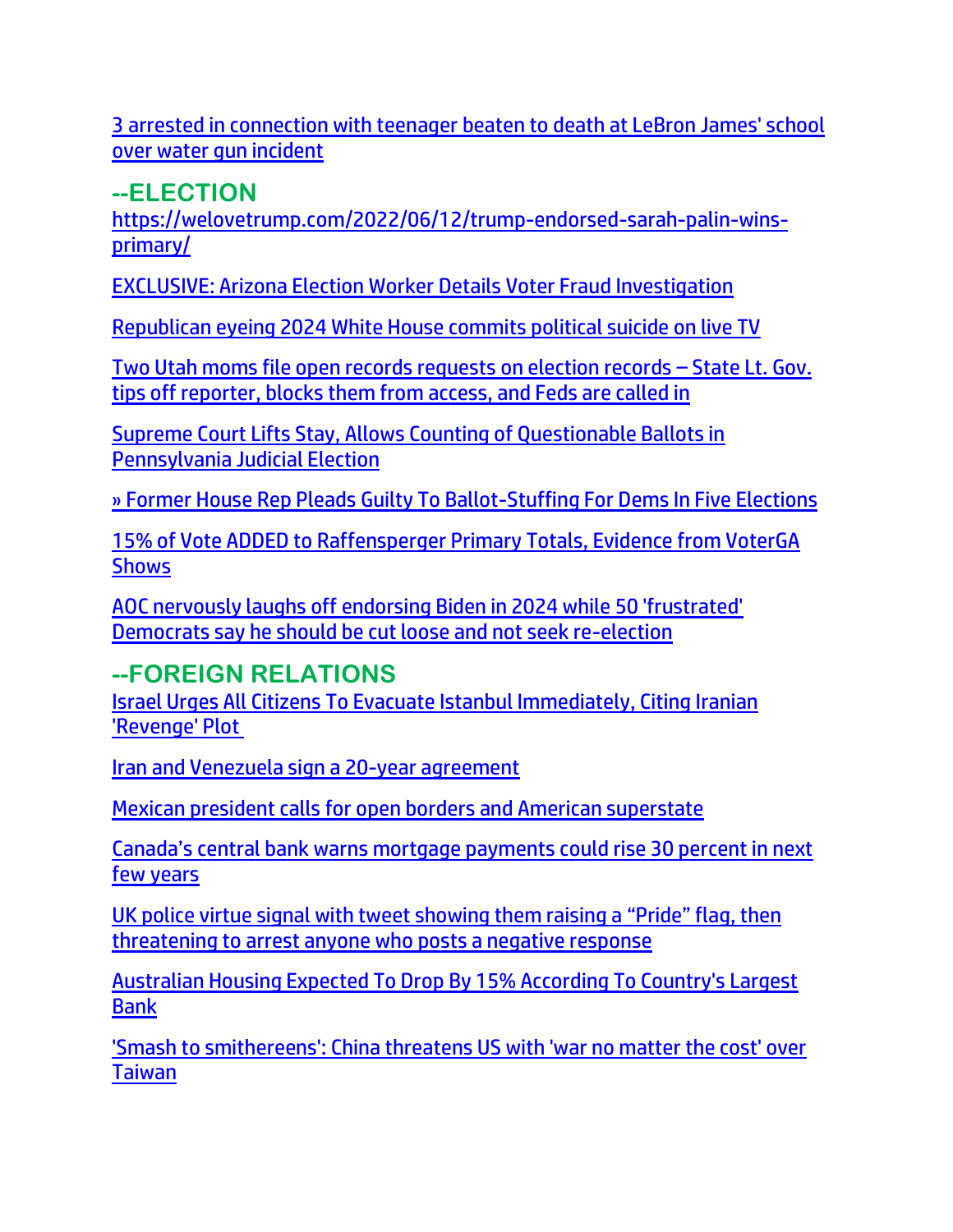Communist China's Del[iberate Strategy to Weaken and Destroy the U.S.](https://delivery.email.saraacarter.com/GUIDARZE?id=153976=eh4CVwZWCQQBTFYDUgwNUAZWVgxWUlYDWF1TBw9XVg1cVAcFBVwEAgQGVlADAQEAUgIeXlxdAxEKDCRUVABaVBcBXQtPVAYGAwcCAV8OBgQHAVIAAAAaChURFEADThxcXA5bEFYXSR1SXVJbChdGVUVTA1dWQxIHE0sHXFROdG1wJnM0aSAPWlNMRQE=&fl=URZGFkBfHxxDVV9XC1xBRl5XERpdVAMMBksHXFROUFRQAVk=&ext=dD1leUpoYkdjaU9pSklVekkxTmlJc0luUjVjQ0k2SWtwWFZDSjkuZXlKd0lqcGJiblZzYkN4dWRXeHNMQ0pvZEhSd2N6b3ZMM05oY21GaFkyRnlkR1Z5TG1OdmJTOWpiMjF0ZFc1cGMzUXRZMmhwYm1GekxXUmxiR2xpWlhKaGRHVXRjM1J5WVhSbFoza3RkRzh0ZDJWaGEyVnVMV0Z1WkMxa1pYTjBjbTk1TFhSb1pTMTFMWE12UDNWMGJWOXpiM1Z5WTJVOWFtVmxibWNtYW1WdFBXTTFZVE00TlRjd1l6QmhaR05qWTJZNFlXSXpaR001WW1JM01ESXpNMll6SWl4dWRXeHNMREVzWm1Gc2MyVXNabUZzYzJVc0ltUmtOVEEzTXpKa0xUTmpabUV0TkRWaU55MDROVEV4TFRabFpUSmhNRFl3WVRnM015SXNJak5oTXpCbU5tUTRMV0UzWkdVdE5HTTJZeTFoWmpreUxUWmpaR0UzT0RsaFlqQmhNQ0lzSWpoaFpqVTNNRGd3TFRsak1UTXROR0prTXkxaU9EWm1MVEJpTTJNMVpHWTVNV1l4WWlJc0ltaDBkSEJ6T2k4dmMyRnlZV0ZqWVhKMFpYSXVZMjl0TDJOdmJXMTFibWx6ZEMxamFHbHVZWE10WkdWc2FXSmxjbUYwWlMxemRISmhkR1ZuZVMxMGJ5MTNaV0ZyWlc0dFlXNWtMV1JsYzNSeWIza3RkR2hsTFhVdGN5OGlMQ0pqTjNBelh6QWlMQ0psYldGcGJDSXNJa1JUSWwwc0ltbGhkQ0k2TVRZMU5EYzNPVGd3TkgwLkNHSUhyaDZ1SVQxOVRmSkdMZzJQU01yODFxVHJpOU9HaWt4UzREZUxLRjA=)

Uncensored, Jeff Nyquist - [China Plan To Invade US By Mid-Terms In November -](https://ce-publiclw.naturalnews.com/ct.asp?id=6B0045582C2634ED122942F371F9EE72BA6ABB8F6F1BC35C3751F7253165D50A1CF31A22FFCEEB232D5FDBABC423B488&ct=4aeUsz4AAABCWmgzMUFZJlNZX7dIrgAAF5mAAAP1cDvj3IAgAFCmjQBoAAIp6nqPUep5E9T0mhtQw2ObtdGWsDmS866UcBqJQGH3RC6gUtJsz%2b%2bROA4hbTJDIN%2bLuSKcKEgv26RXAA%3d%3d) [Australia At Risk -](https://ce-publiclw.naturalnews.com/ct.asp?id=6B0045582C2634ED122942F371F9EE72BA6ABB8F6F1BC35C3751F7253165D50A1CF31A22FFCEEB232D5FDBABC423B488&ct=4aeUsz4AAABCWmgzMUFZJlNZX7dIrgAAF5mAAAP1cDvj3IAgAFCmjQBoAAIp6nqPUep5E9T0mhtQw2ObtdGWsDmS866UcBqJQGH3RC6gUtJsz%2b%2bROA4hbTJDIN%2bLuSKcKEgv26RXAA%3d%3d) Maria Zeee With Jeff Nyquist

[Japan On Verge Of Systemic Collapse With "Dramatic, Unpredictable Non-](https://www.zerohedge.com/markets/japan-verge-systemic-collapse-dramatic-unpredictable-non-linearities-financial-markets-bank)[Linearities" In Financial Markets, DB Warns](https://www.zerohedge.com/markets/japan-verge-systemic-collapse-dramatic-unpredictable-non-linearities-financial-markets-bank)

# **--GUNS**

[JUST IN: Senators Reach Bipartisan Agreement On Gun Control, Including Red](https://welovetrump.com/2022/06/12/just-in-senators-reach-bipartisan-agreement-on-gun-control-including-red-flag-laws-here-are-the-10-republicans-who-want-to-strip-2nd-amendment-rights-from-law-abiding-citizens/)  Flag Laws – [Here are The 10 Republicans Who Want to Strip 2nd Amendment](https://welovetrump.com/2022/06/12/just-in-senators-reach-bipartisan-agreement-on-gun-control-including-red-flag-laws-here-are-the-10-republicans-who-want-to-strip-2nd-amendment-rights-from-law-abiding-citizens/)  [Rights From Law-Abiding Citizens](https://welovetrump.com/2022/06/12/just-in-senators-reach-bipartisan-agreement-on-gun-control-including-red-flag-laws-here-are-the-10-republicans-who-want-to-strip-2nd-amendment-rights-from-law-abiding-citizens/)

[Unconstitutional: Government pushing for gun laws that brazenly contradict](https://ce-publicdy.naturalnews.com/ct.asp?id=C3E26CD882700DD50D2C588428FEE23695C0C13589DF25C0FBC0656A35212094F3469EDE951ACB4A33F217AA0DEEDA30&ct=4aeUs18AAABCWmgzMUFZJlNZw1GEGwAAF5mAAAPRMC7n34AgAFCgAADJkEU9Gg0xEaYmQoZSbX0AcbDIoC6vSlQTxa7BJOuGQX2gSOmYwp888V5CybqLw2Hc2WGuEtSG8XO8MaHaaG7P4u5IpwoSGGowg2A%3d)  [Second Amendment rights](https://ce-publicdy.naturalnews.com/ct.asp?id=C3E26CD882700DD50D2C588428FEE23695C0C13589DF25C0FBC0656A35212094F3469EDE951ACB4A33F217AA0DEEDA30&ct=4aeUs18AAABCWmgzMUFZJlNZw1GEGwAAF5mAAAPRMC7n34AgAFCgAADJkEU9Gg0xEaYmQoZSbX0AcbDIoC6vSlQTxa7BJOuGQX2gSOmYwp888V5CybqLw2Hc2WGuEtSG8XO8MaHaaG7P4u5IpwoSGGowg2A%3d)

[Senate Democrats are no longer pushing to raise the age requirement to buy an](https://link.theblaze.com/click/28028599.1043089/aHR0cHM6Ly93d3cudGhlYmxhemUuY29tL25ld3Mvc2VuYXRlLWRlbW9jcmF0cy1hcmUtbm8tbG9uZ2VyLXB1c2hpbmctdG8tcmFpc2UtdGhlLWFnZS1yZXF1aXJlbWVudC10by1idXktYW4tYXItMTUtdG8tMjE_dXRtX3NvdXJjZT10aGVibGF6ZS1kYWlseVBNJnV0bV9tZWRpdW09ZW1haWwmdXRtX2NhbXBhaWduPURhaWx5LU5ld3NsZXR0ZXJfX1BNIDIwMjItMDYtMTEmdXRtX3Rlcm09QUNUSVZFIExJU1QgLSBUaGVCbGF6ZSBEYWlseSBQTQ/61f82015384ca325d2cdab60Ceeef2ee4)  [AR-15 to 21](https://link.theblaze.com/click/28028599.1043089/aHR0cHM6Ly93d3cudGhlYmxhemUuY29tL25ld3Mvc2VuYXRlLWRlbW9jcmF0cy1hcmUtbm8tbG9uZ2VyLXB1c2hpbmctdG8tcmFpc2UtdGhlLWFnZS1yZXF1aXJlbWVudC10by1idXktYW4tYXItMTUtdG8tMjE_dXRtX3NvdXJjZT10aGVibGF6ZS1kYWlseVBNJnV0bV9tZWRpdW09ZW1haWwmdXRtX2NhbXBhaWduPURhaWx5LU5ld3NsZXR0ZXJfX1BNIDIwMjItMDYtMTEmdXRtX3Rlcm09QUNUSVZFIExJU1QgLSBUaGVCbGF6ZSBEYWlseSBQTQ/61f82015384ca325d2cdab60Ceeef2ee4)

[Biden Pressuring Delaware for Gun Control to Score a Political Victory](https://ratherexposethem.org/2022/06/11/biden-pressuring-delaware-for-gun-control-to-score-a-political-victory/)

[» Joy Behar: Gun Laws Will Change Once Black People Get Guns in This Country](https://trk.cp20.com/click/gak4-3nf9yf-8bp0jd-f4obzxf8/)  [\(VIDEO\)](https://trk.cp20.com/click/gak4-3nf9yf-8bp0jd-f4obzxf8/)

[Leftists lose their minds over Kyle Rittenhouse firing machine gun and](https://link.theblaze.com/click/27980147.918846/aHR0cHM6Ly93d3cudGhlYmxhemUuY29tL25ld3MvbGVmdGlzdHMta3lsZS1yaXR0ZW5ob3VzZS1tYWNoaW5lLWd1bj91dG1fc291cmNlPXRoZWJsYXplLTdEYXlUcmVuZGluZ1Rlc3QmdXRtX21lZGl1bT1lbWFpbCZ1dG1fY2FtcGFpZ249VGhlIEJsYXplIFBNIFRyZW5kaW5nIDIwMjItMDYtMDcmdXRtX3Rlcm09QUNUSVZFIExJU1QgLSA3IERheSBFbmdhZ2VtZW50/61f82015384ca325d2cdab60Cd3d35ba0)  [challenging Biden: 'Come and take 'em, Joe'](https://link.theblaze.com/click/27980147.918846/aHR0cHM6Ly93d3cudGhlYmxhemUuY29tL25ld3MvbGVmdGlzdHMta3lsZS1yaXR0ZW5ob3VzZS1tYWNoaW5lLWd1bj91dG1fc291cmNlPXRoZWJsYXplLTdEYXlUcmVuZGluZ1Rlc3QmdXRtX21lZGl1bT1lbWFpbCZ1dG1fY2FtcGFpZ249VGhlIEJsYXplIFBNIFRyZW5kaW5nIDIwMjItMDYtMDcmdXRtX3Rlcm09QUNUSVZFIExJU1QgLSA3IERheSBFbmdhZ2VtZW50/61f82015384ca325d2cdab60Cd3d35ba0)

[Major trucking company says its done transporting firearms](https://link.theblaze.com/click/27988280.943874/aHR0cHM6Ly93d3cudGhlYmxhemUuY29tL25ld3MvbWFqb3ItdHJ1Y2tpbmctY29tcGFueS1zYWlhLWJhbnMtZ3VuLXRyYW5zcG9ydD91dG1fc291cmNlPXRoZWJsYXplLTdEYXlUcmVuZGluZ1Rlc3QmdXRtX21lZGl1bT1lbWFpbCZ1dG1fY2FtcGFpZ249QWZ0ZXJub29uIEF1dG8gVHJlbmRpbmcgNyBEYXkgRW5nYWdlZCAyMDIyLTA2LTA4JnV0bV90ZXJtPUFDVElWRSBMSVNUIC0gNyBEYXkgRW5nYWdlbWVudA/61f82015384ca325d2cdab60C374159d1)

[Will the government ban the entire table of elements](https://ce-publiclw.naturalnews.com/ct.asp?id=8882EF3CBDF0BB8E477A57B752D2F79E90A28B413E3A49DE6A2C5EA102A65ACF879C0D720A7CCA6C389F330BD2251348&ct=4aeUsz4AAABCWmgzMUFZJlNZp%2fVfWwAAF5mAAAP%2f8D%2fj3IAgAEFT1NGyamhtCNMjahjAAAAACJIto2NE42gGcGy5k96Rc2YOpA8PdOhB2NVH291wyJkiq0FZX8XckU4UJCn9V9bA) to stop us from making [guns?](https://ce-publiclw.naturalnews.com/ct.asp?id=8882EF3CBDF0BB8E477A57B752D2F79E90A28B413E3A49DE6A2C5EA102A65ACF879C0D720A7CCA6C389F330BD2251348&ct=4aeUsz4AAABCWmgzMUFZJlNZp%2fVfWwAAF5mAAAP%2f8D%2fj3IAgAEFT1NGyamhtCNMjahjAAAAACJIto2NE42gGcGy5k96Rc2YOpA8PdOhB2NVH291wyJkiq0FZX8XckU4UJCn9V9bA)

[Pet shop announces it won't give you a pet unless you support gun control](https://www.wnd.com/2022/06/pet-shop-announces-wont-give-pet-unless-support-gun-control/)

**---ILLEGAL DRUGS**

# **--IMMIGRATION**

NEW SCHEME: [Biden admin coordinating migrant invasion of US by shipping](https://www.naturalnews.com/2022-06-13-biden-admin-coordinating-migrant-invasion-shipping-illegals.html)  [illegals deeper into country](https://www.naturalnews.com/2022-06-13-biden-admin-coordinating-migrant-invasion-shipping-illegals.html)

['Beyond pissed': Border Patrol hits rock bottom under Biden](https://www.wnd.com/2022/06/beyond-pissed-border-patrol-hits-rock-bottom-biden/)

[Federal Judge Blocks Biden Administration Restrictions On Immigration Arrests](https://www.zerohedge.com/political/federal-judge-blocks-biden-adminstration-restrictions-immigration-arrests)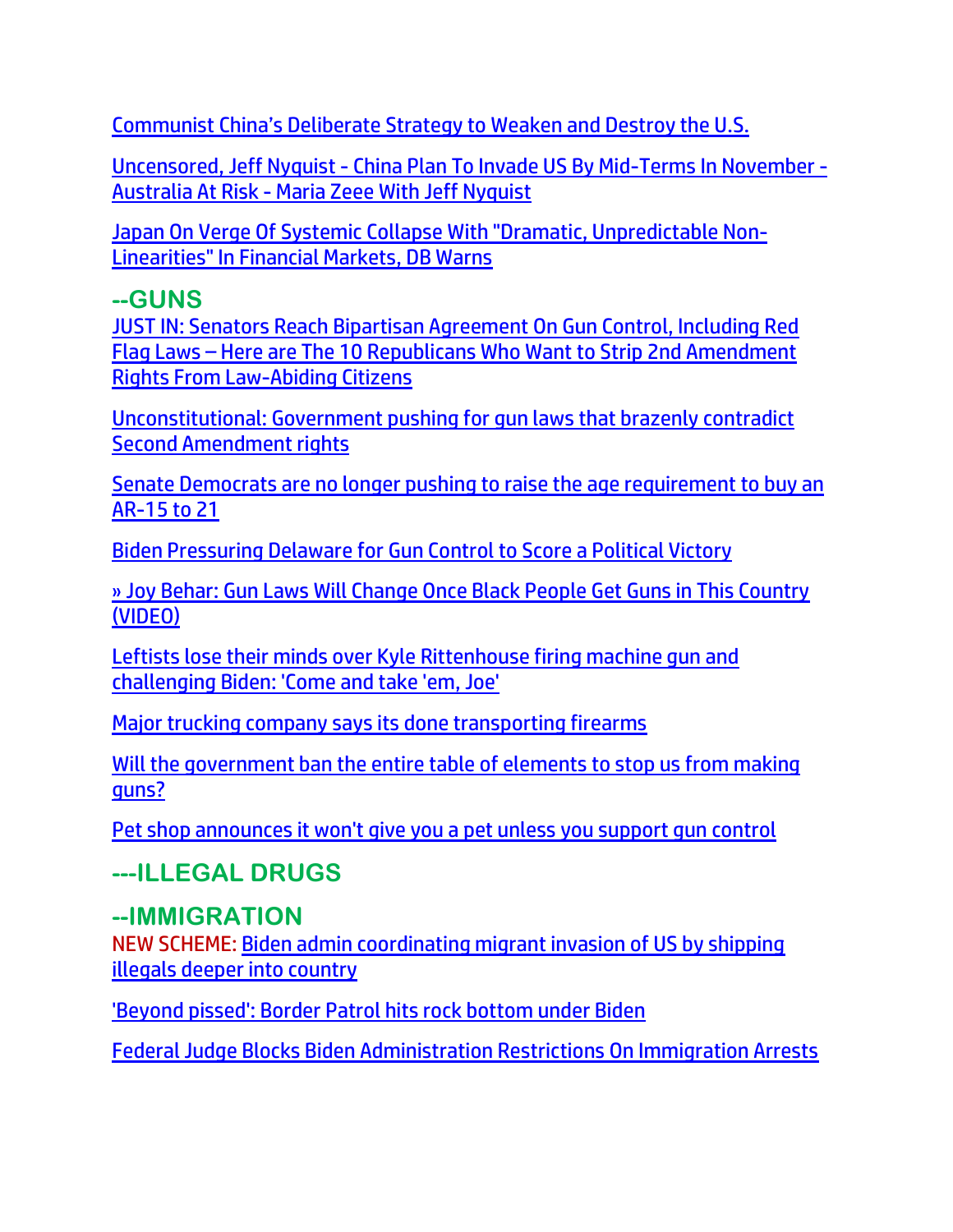[Lawsuit: Universities helping foreign students who might be national security](https://www.wnd.com/2022/06/lawsuit-universities-helping-foreign-students-might-national-security-threats-illegally-enter-u-s/)  [threats illegally enter U.S.](https://www.wnd.com/2022/06/lawsuit-universities-helping-foreign-students-might-national-security-threats-illegally-enter-u-s/)

[U.S. border patrol reports record migrant apprehensions: 220,000 in May alone](https://ratherexposethem.org/2022/06/10/u-s-border-patrol-reports-record-migrant-apprehensions-220000-in-may-alone/)

# **--MEDIA – DISINFORMATION - BIG TECH**

[Fox News Runs Segment Featuring Parents Who Sexually Reassigned 5-Year-Old](https://welovetrump.com/2022/06/11/fox-news-runs-segment-featuring-parents-who-sexually-reassigned-5-year-old-daughter-to-become-a-boy-watch/)  [Daughter to Become a Boy \(WATCH\)](https://welovetrump.com/2022/06/11/fox-news-runs-segment-featuring-parents-who-sexually-reassigned-5-year-old-daughter-to-become-a-boy-watch/)

[Walsh: Fox Segment Praising Child Sex Experimentation Is 'Horrifying, Evil, And](https://thefederalist.com/2022/06/10/matt-walsh-fox-news-segment-praising-child-sex-experimentation-is-horrifying-evil-and-sick/)  **[Sick](https://thefederalist.com/2022/06/10/matt-walsh-fox-news-segment-praising-child-sex-experimentation-is-horrifying-evil-and-sick/)** 

[Tucker Carlson and Sean Hannity must stand up to Fox News' promotion of](https://www.lifesitenews.com/blogs/tucker-carlson-and-sean-hannity-must-stand-up-to-fox-news-promotion-of-transitioning-kids/?utm_source=top_news&utm_campaign=usa)  [transitioning kids](https://www.lifesitenews.com/blogs/tucker-carlson-and-sean-hannity-must-stand-up-to-fox-news-promotion-of-transitioning-kids/?utm_source=top_news&utm_campaign=usa)

[WATCH\) Tucker Carlson Blasts Washington Commanders Head Coach Ron Rivera](https://welovetrump.com/2022/06/12/watch-tucker-carlson-blasts-washington-commanders-head-coach-ron-rivera-for-fining-del-rio-100k-fascist-moron/)  [for Fining Del Rio \\$100K, "Fascist Moron"](https://welovetrump.com/2022/06/12/watch-tucker-carlson-blasts-washington-commanders-head-coach-ron-rivera-for-fining-del-rio-100k-fascist-moron/)

Biden's Homeland [Secretary Lied About Disinformation Board: Whistleblower](https://lists.youmaker.com/links/QJallb07YE/Jlid8tcrj/7xAbPNiP2/sRt2rimgTy)  **[Documents](https://lists.youmaker.com/links/QJallb07YE/Jlid8tcrj/7xAbPNiP2/sRt2rimgTy)** 

[Conservative Lawyers File Major Lawsuit Against Facebook, Twitter, Zuckerberg,](https://lists.youmaker.com/links/SWLqUPVHrv/Jlid8tcrj/7xAbPNiP2/EXlqEtIxik)  [and Dorsey](https://lists.youmaker.com/links/SWLqUPVHrv/Jlid8tcrj/7xAbPNiP2/EXlqEtIxik)

[Just like the Ministry of Truth, Big Tech is seizing control over HISTORY and](https://www.naturalnews.com/2022-06-12-big-tech-seizing-control-over-history-rewriting-it-suit-current-regime.html)  [rewriting it to suit current regime](https://www.naturalnews.com/2022-06-12-big-tech-seizing-control-over-history-rewriting-it-suit-current-regime.html)

[Ladies of MSNBC blame 'Republican women' for 'upholding the patriarchy'](https://delivery.email.saraacarter.com/GUIDARZE?id=153976=eh4CVwZWCQQBTAAAUQ9QAlMKBAwEUFRRUAZXAQpQAAwLUFAHUFxRAlQDBFQCCFAGA1MeXlxdAxEKDCRUVABaVBcBXQtPVAYGAwcCAV8PBAwFBVENBAUaChURFEADThxcXA5bEFYXSR1SXVJbChdGVUVTA1dWQxIHE0sHXFROdG1wJnM0aSAPWlNMRQE=&fl=URZGFkBfHxxDVV9XC1xBRl5XERpdVAMMBksHXFROUFRQAVk=&ext=dD1leUpoYkdjaU9pSklVekkxTmlJc0luUjVjQ0k2SWtwWFZDSjkuZXlKd0lqcGJiblZzYkN4dWRXeHNMQ0pvZEhSd2N6b3ZMM05oY21GaFkyRnlkR1Z5TG1OdmJTOXNZV1JwWlhNdGIyWXRiWE51WW1NdFlteGhiV1V0Y21Wd2RXSnNhV05oYmkxM2IyMWxiaTFtYjNJdGRYQm9iMnhrYVc1bkxYUm9aUzF3WVhSeWFXRnlZMmg1THo5MWRHMWZjMjkxY21ObFBXcGxaVzVuSm1wbGJUMWpOV0V6T0RVM01HTXdZV1JqWTJObU9HRmlNMlJqT1dKaU56QXlNek5tTXlJc2JuVnNiQ3d4TEdaaGJITmxMR1poYkhObExDSmtaRFV3TnpNeVpDMHpZMlpoTFRRMVlqY3RPRFV4TVMwMlpXVXlZVEEyTUdFNE56TWlMQ0psTUdFeVptSm1OaTB4WlRRMkxUUXlNbUl0WWpNeU9DMHhPRGczT1RSbFptSmxZellpTENJNFlXWTFOekE0TUMwNVl6RXpMVFJpWkRNdFlqZzJaaTB3WWpOak5XUm1PVEZtTVdJaUxDSm9kSFJ3Y3pvdkwzTmhjbUZoWTJGeWRHVnlMbU52YlM5c1lXUnBaWE10YjJZdGJYTnVZbU10WW14aGJXVXRjbVZ3ZFdKc2FXTmhiaTEzYjIxbGJpMW1iM0l0ZFhCb2IyeGthVzVuTFhSb1pTMXdZWFJ5YVdGeVkyaDVMeUlzSW1NM2NETmZNQ0lzSW1WdFlXbHNJaXdpUkZNaVhTd2lhV0YwSWpveE5qVTBOekl5TVRRMWZRLjFYN1prejFXMWtBZDdFWXpieTB4TC1ZbHQwVlcxdlc2d3J1THBjV0xhNXM=)

[Will these 'journalists' FINALLY be held accountable?](https://link.theblaze.com/click/27987013.1150306/aHR0cHM6Ly93d3cudGhlYmxhemUuY29tL3Nob3dzL3RoZS1uZXdzLXdoeS1pdC1tYXR0ZXJzL2NvcHktZWRpdC13aWxsLXRoZXNlLWpvdXJuYWxpc3RzLWZpbmFsbHktYmUtaGVsZC1hY2NvdW50YWJsZT91dG1fc291cmNlPXRoZWJsYXplLWJyZWFraW5nJnV0bV9tZWRpdW09ZW1haWwmdXRtX2NhbXBhaWduPTIwMjIwNjA5U3BvbnNvcmVkVHJlbmRpbmctUmV2ZWxhdGlvbk1lZGlhJnV0bV90ZXJtPUFDVElWRSBMSVNUIC0gVGhlQmxhemUgQnJlYWtpbmcgTmV3cw/61f82015384ca325d2cdab60C0643599e)

[Cable network dropping the left-wing script? This is CNN?](https://inform.afa.net/optiext/optiextension.dll?ID=lPOlUg0OrgDk4V%2BaF3Trar38JDaOfrDCRYgFRWaALWhzA6P7I2WMdAxJjBo7lbsLacDHVhf_HNM5gz5LZPlhiG4g454J4KsOSIRxvolk)

[Elon Musk threatens to end Twitter deal over 'material breach'](https://delivery.email.saraacarter.com/GUIDARZE?id=153976=eh4CVwZWCQQBTFBXUg0AVlQGVVYFUldWAldUUQ4CAVwBVQEAUFxRAgMHAVBRWgAEBFMeXlxdAxEKDCRUVABaVBcBXQtPVAYGAwgDAlUPBwQPBVEFDwAaChURFEADThxcXA5bEFYXSR1SXVJbChdGVUVTA1dWQxIHE0sHXFROdG1wJnM0aSAPWlNMRQE=&fl=URZGFkBfHxxDVV9XC1xBRl5XERpdVAMMBksHXFROUFRQAVk=&ext=dD1leUpoYkdjaU9pSklVekkxTmlJc0luUjVjQ0k2SWtwWFZDSjkuZXlKd0lqcGJiblZzYkN4dWRXeHNMQ0pvZEhSd2N6b3ZMM05oY21GaFkyRnlkR1Z5TG1OdmJTOWxiRzl1TFcxMWMyc3RkR2h5WldGMFpXNXpMWFJ2TFdWdVpDMTBkMmwwZEdWeUxXUmxZV3d0YjNabGNpMXRZWFJsY21saGJDMWljbVZoWTJndlAzVjBiVjl6YjNWeVkyVTlhbVZsYm1jbWFtVnRQV00xWVRNNE5UY3dZekJoWkdOalkyWTRZV0l6WkdNNVltSTNNREl6TTJZeklpeHVkV3hzTERFc1ptRnNjMlVzWm1Gc2MyVXNJbVJrTlRBM016SmtMVE5qWm1FdE5EVmlOeTA0TlRFeExUWmxaVEpoTURZd1lUZzNNeUlzSWpNNVpHTTJNVGRqTFRWak5qSXRORFE1TlMwNVpqbGhMVFpqWTJRd05tWTVPV0V3TnlJc0lqaGhaalUzTURnd0xUbGpNVE10TkdKa015MWlPRFptTFRCaU0yTTFaR1k1TVdZeFlpSXNJbWgwZEhCek9pOHZjMkZ5WVdGallYSjBaWEl1WTI5dEwyVnNiMjR0YlhWemF5MTBhSEpsWVhSbGJuTXRkRzh0Wlc1a0xYUjNhWFIwWlhJdFpHVmhiQzF2ZG1WeUxXMWhkR1Z5YVdGc0xXSnlaV0ZqYUM4aUxDSmpOM0F6WHpBaUxDSmxiV0ZwYkNJc0lrUlRJbDBzSW1saGRDSTZNVFkxTkRnd09EVTNOWDAuYlJxTGp5MlprdnhmT1hjZ0x3QXRpSTR1ZmI3SzVoNlVxSGxYeldfOWVzYw==)

[Chris Wallace deflates narrative that Jan. 6 hearings will prove earth-shattering](https://link.theblaze.com/click/28001125.1152963/aHR0cHM6Ly93d3cudGhlYmxhemUuY29tL25ld3MvY2hyaXMtd2FsbGFjZS1za2VwdGljYWwtamFuLTYtaGVhcmluZ3M_dXRtX3NvdXJjZT10aGVibGF6ZS1icmVha2luZyZ1dG1fbWVkaXVtPWVtYWlsJnV0bV9jYW1wYWlnbj0yMDIyMDYxMFNwb25zb3JlZFRyZW5kaW5nLUdyaXA2JnV0bV90ZXJtPUFDVElWRSBMSVNUIC0gVGhlQmxhemUgQnJlYWtpbmcgTmV3cw/61f82015384ca325d2cdab60C8ce6a1ab)  [claims: 'That's a bad look'](https://link.theblaze.com/click/28001125.1152963/aHR0cHM6Ly93d3cudGhlYmxhemUuY29tL25ld3MvY2hyaXMtd2FsbGFjZS1za2VwdGljYWwtamFuLTYtaGVhcmluZ3M_dXRtX3NvdXJjZT10aGVibGF6ZS1icmVha2luZyZ1dG1fbWVkaXVtPWVtYWlsJnV0bV9jYW1wYWlnbj0yMDIyMDYxMFNwb25zb3JlZFRyZW5kaW5nLUdyaXA2JnV0bV90ZXJtPUFDVElWRSBMSVNUIC0gVGhlQmxhemUgQnJlYWtpbmcgTmV3cw/61f82015384ca325d2cdab60C8ce6a1ab)

# **--STATES**

[This homosexual California senator wants to add drag queen shows to K-12](https://www.lifesitenews.com/blogs/this-homosexual-california-senator-wants-to-add-drag-queen-shows-to-k-12-curriculum/)  [curriculum](https://www.lifesitenews.com/blogs/this-homosexual-california-senator-wants-to-add-drag-queen-shows-to-k-12-curriculum/)

**--SUPREME COURT - TRIALS - OTHER LEGAL** [Pro-lifers gather outside Supreme Court as pro-](https://www.lifesitenews.com/news/pro-lifers-gather-outside-supreme-court-as-pro-abortion-summer-of-rage-fizzles/?utm_source=featured&utm_campaign=usa)abortion 'summer of rage' fizzles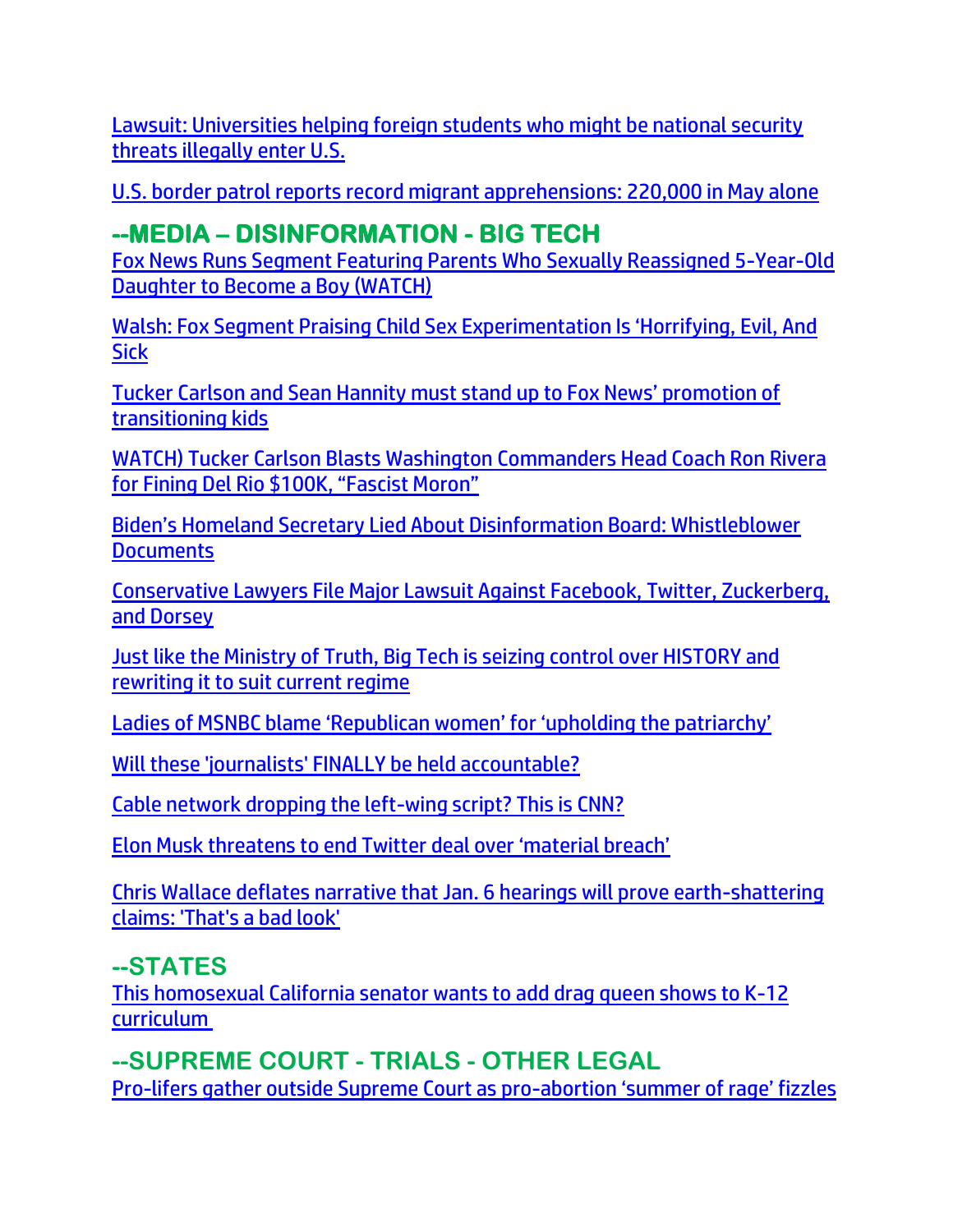[FBI Warns It Won't Tolerate "Violence" Amid Supreme Court's Abortion Ruling](https://www.zerohedge.com/political/fbi-warns-it-wont-tolerate-violence-amid-supreme-courts-abortion-ruling)

[Abortion activists send 'special message' to Brett Kavanaugh's wife and children,](https://link.theblaze.com/click/27987013.1150306/aHR0cHM6Ly93d3cudGhlYmxhemUuY29tL25ld3MvcnV0aC1zZW50LXVzLW1lc3NhZ2UtYnJldHQta2F2YW5hdWdoLXdpZmUtYW5kLWNoaWxkcmVuP3V0bV9zb3VyY2U9dGhlYmxhemUtYnJlYWtpbmcmdXRtX21lZGl1bT1lbWFpbCZ1dG1fY2FtcGFpZ249MjAyMjA2MDlTcG9uc29yZWRUcmVuZGluZy1SZXZlbGF0aW9uTWVkaWEmdXRtX3Rlcm09QUNUSVZFIExJU1QgLSBUaGVCbGF6ZSBCcmVha2luZyBOZXdz/61f82015384ca325d2cdab60Cad1227f5)  [post picture outside their school](https://link.theblaze.com/click/27987013.1150306/aHR0cHM6Ly93d3cudGhlYmxhemUuY29tL25ld3MvcnV0aC1zZW50LXVzLW1lc3NhZ2UtYnJldHQta2F2YW5hdWdoLXdpZmUtYW5kLWNoaWxkcmVuP3V0bV9zb3VyY2U9dGhlYmxhemUtYnJlYWtpbmcmdXRtX21lZGl1bT1lbWFpbCZ1dG1fY2FtcGFpZ249MjAyMjA2MDlTcG9uc29yZWRUcmVuZGluZy1SZXZlbGF0aW9uTWVkaWEmdXRtX3Rlcm09QUNUSVZFIExJU1QgLSBUaGVCbGF6ZSBCcmVha2luZyBOZXdz/61f82015384ca325d2cdab60Cad1227f5)[New Report EXPOSES The 75 Soros-Installed](https://welovetrump.com/2022/06/09/new-report-exposes-the-75-soros-installed-prosecutors-in-united-states/)  [Prosecutors in United States!](https://welovetrump.com/2022/06/09/new-report-exposes-the-75-soros-installed-prosecutors-in-united-states/)

[Supremes to hear how Forest Service hit](https://www.wnd.com/2022/06/supremes-hear-forest-service-hit-landowners-bait-switch-scheme/) landowners with 'bait-and-switch' [scheme](https://www.wnd.com/2022/06/supremes-hear-forest-service-hit-landowners-bait-switch-scheme/)

[Bovard: Supreme Court Tortures The Constitution Again, This Time With 'State](https://www.zerohedge.com/political/bovard-supreme-court-tortures-constitution-again-time-state-secrets)  [Secrets'](https://www.zerohedge.com/political/bovard-supreme-court-tortures-constitution-again-time-state-secrets)

[Insurance company ordered to pay woman \\$5.2 million after claim she caught](https://link.theblaze.com/click/28009534.1060797/aHR0cHM6Ly93d3cudGhlYmxhemUuY29tL25ld3MvZ2VpY28tNS1taWxsaW9uLXN0ZC1jYXI_dXRtX3NvdXJjZT10aGVibGF6ZS1kYWlseUFNJnV0bV9tZWRpdW09ZW1haWwmdXRtX2NhbXBhaWduPURhaWx5LU5ld3NsZXR0ZXJfX0FNIDIwMjItMDYtMTAmdXRtX3Rlcm09QUNUSVZFIExJU1QgLSBUaGVCbGF6ZSBEYWlseSBBTQ/61f82015384ca325d2cdab60Cff1f9a03)  [STD from male partner during sex in his car](https://link.theblaze.com/click/28009534.1060797/aHR0cHM6Ly93d3cudGhlYmxhemUuY29tL25ld3MvZ2VpY28tNS1taWxsaW9uLXN0ZC1jYXI_dXRtX3NvdXJjZT10aGVibGF6ZS1kYWlseUFNJnV0bV9tZWRpdW09ZW1haWwmdXRtX2NhbXBhaWduPURhaWx5LU5ld3NsZXR0ZXJfX0FNIDIwMjItMDYtMTAmdXRtX3Rlcm09QUNUSVZFIExJU1QgLSBUaGVCbGF6ZSBEYWlseSBBTQ/61f82015384ca325d2cdab60Cff1f9a03)

## **--TRUMP**

["Regret And Anxiety": Dems Quietly Panicking, Don't Want Biden To Face Trump](https://www.zerohedge.com/political/regret-and-anxiety-dems-quietly-panicking-dont-want-biden-face-trump-2024)  [In 2024](https://www.zerohedge.com/political/regret-and-anxiety-dems-quietly-panicking-dont-want-biden-face-trump-2024)

**--WOKE – LGBTQ – PEDOPHILIA – RACISM – TRAFFICKING** [Major Australian bank gives employees six weeks of paid leave for transgender](https://www.lifesitenews.com/blogs/major-australian-bank-gives-employees-six-weeks-of-paid-leave-for-trans-surgeries/?utm_source=top_news&utm_campaign=usa)  **[surgeries](https://www.lifesitenews.com/blogs/major-australian-bank-gives-employees-six-weeks-of-paid-leave-for-trans-surgeries/?utm_source=top_news&utm_campaign=usa)** 

['Sex-reassignment' drugs INCREASE suicide risk, studies confirm](https://www.wnd.com/2022/06/sex-reassignment-drugs-increase-suicide-risk-studies-confirm/)

[Taboo kiss gets Pixar's new 'Lightyear' movie banned](https://www.wnd.com/2022/06/taboo-kiss-gets-pixars-new-lightyear-movie-banned/)

Majority of [US small businesses say they support LGBT issues, but most don't](https://www.lifesitenews.com/news/majority-of-us-small-businesses-say-they-support-lgbt-issues-but-most-dont-celebrate-pride-report/?utm_source=top_news&utm_campaign=usa)  [celebrate Pride: report](https://www.lifesitenews.com/news/majority-of-us-small-businesses-say-they-support-lgbt-issues-but-most-dont-celebrate-pride-report/?utm_source=top_news&utm_campaign=usa)

[Drag queen Jizz has middle-school kids screaming in Nancy Pelosi's backyard](https://www.wnd.com/2022/06/drag-queen-jizz-middle-school-kids-screaming-nancy-pelosis-backyard/)

[Coalition of taxpayer-funded transgender orgs reveal deeper motives, demand](https://americanwirenews.com/coalition-of-taxpayer-funded-transgender-orgs-reveal-deeper-motives-demand-reparations-pay-that-money-now/)  reparati[ons: 'Pay that money now](https://americanwirenews.com/coalition-of-taxpayer-funded-transgender-orgs-reveal-deeper-motives-demand-reparations-pay-that-money-now/)

[Over \\$200K being spent on drag queen shows at NYC schools](https://nypost.com/2022/06/11/over-200k-being-spent-on-drag-queen-shows-at-nyc-schools/?utm_campaign=SocialFlow&utm_medium=SocialFlow&utm_source=NYPTwitter)

[Matt Walsh blasts Fox News for celebrating 'transgender' child:](https://www.lifesitenews.com/news/matt-walsh-blasts-fox-news-transgender-kid-celebration-horrifying-evil-and-sick/?utm_source=featured&utm_campaign=usa) 'Horrifying, evil, [and sick'](https://www.lifesitenews.com/news/matt-walsh-blasts-fox-news-transgender-kid-celebration-horrifying-evil-and-sick/?utm_source=featured&utm_campaign=usa)

['There were Beanie Babies with giant penises': Professor touts 'super funny'](https://link.theblaze.com/click/27977024.1146734/aHR0cHM6Ly93d3cudGhlYmxhemUuY29tL3Nob3dzL3BhdC1ncmF5LXVubGVhc2hlZC9raWRzLWF0LXByaWRlLXBhcmFkZXM_dXRtX3NvdXJjZT10aGVibGF6ZS1icmVha2luZyZ1dG1fbWVkaXVtPWVtYWlsJnV0bV9jYW1wYWlnbj0yMDIyMDYwN1RyZW5kaW5nLUtpZFJvY2tUdWNrZXJDYXJsc29uJnV0bV90ZXJtPUFDVElWRSBMSVNUIC0gVGhlQmxhemUgQnJlYWtpbmcgTmV3cw/61f82015384ca325d2cdab60Cc8ad3fa0)  [perks for kids at Pride parades](https://link.theblaze.com/click/27977024.1146734/aHR0cHM6Ly93d3cudGhlYmxhemUuY29tL3Nob3dzL3BhdC1ncmF5LXVubGVhc2hlZC9raWRzLWF0LXByaWRlLXBhcmFkZXM_dXRtX3NvdXJjZT10aGVibGF6ZS1icmVha2luZyZ1dG1fbWVkaXVtPWVtYWlsJnV0bV9jYW1wYWlnbj0yMDIyMDYwN1RyZW5kaW5nLUtpZFJvY2tUdWNrZXJDYXJsc29uJnV0bV90ZXJtPUFDVElWRSBMSVNUIC0gVGhlQmxhemUgQnJlYWtpbmcgTmV3cw/61f82015384ca325d2cdab60Cc8ad3fa0)